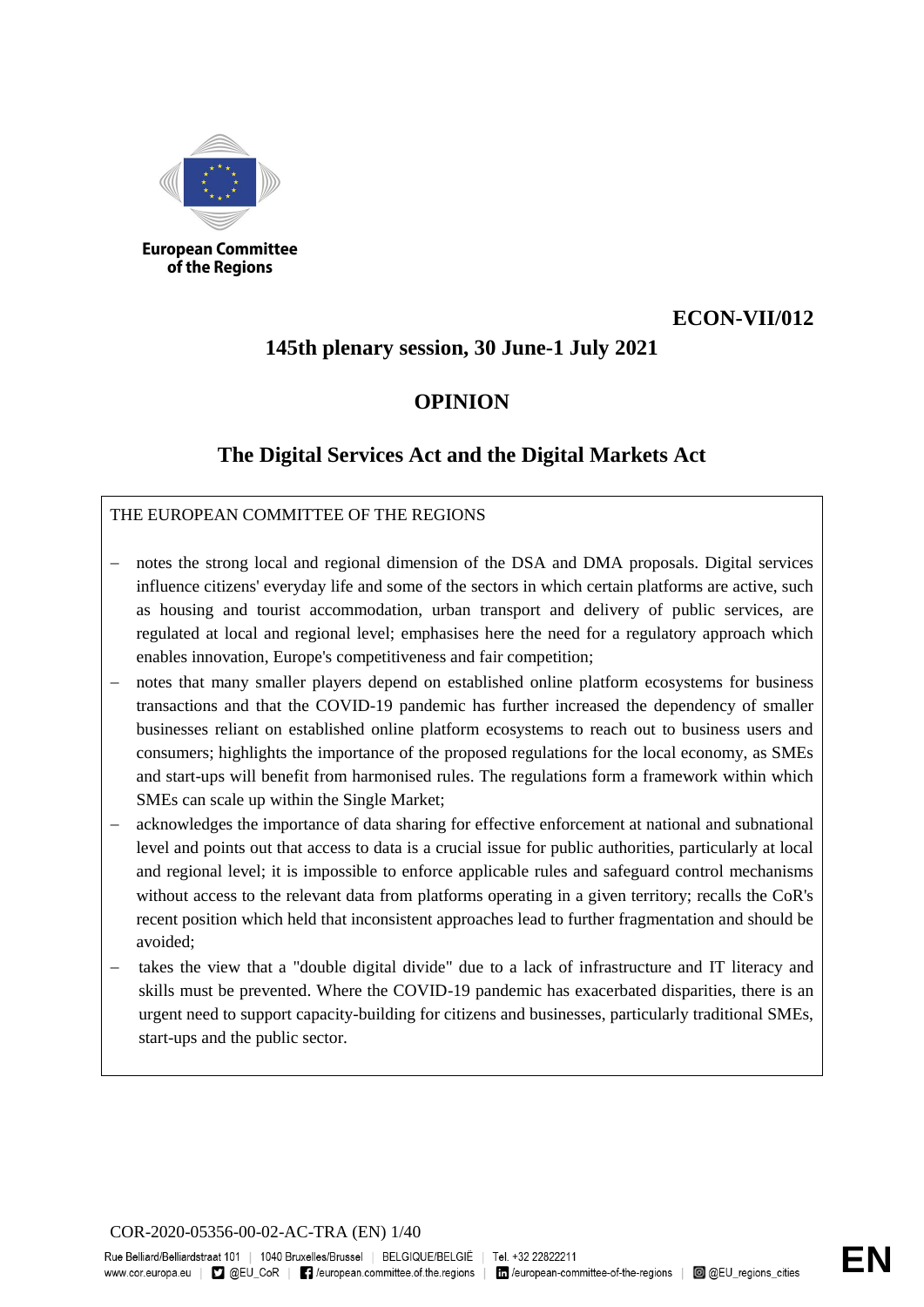#### **Rapporteur**

Rodi Kratsa (EL/EPP), Governor of the Ionian islands region

#### Reference documents

Proposal for a Regulation of the European Parliament and of the Council on a Single Market For Digital Services (Digital Services Act) and amending Directive 2000/31/EC, COM(2020) 825 final

Proposal for a Regulation of the European Parliament and of the Council on contestable and fair markets in the digital sector (Digital Markets Act), COM(2020) 842 final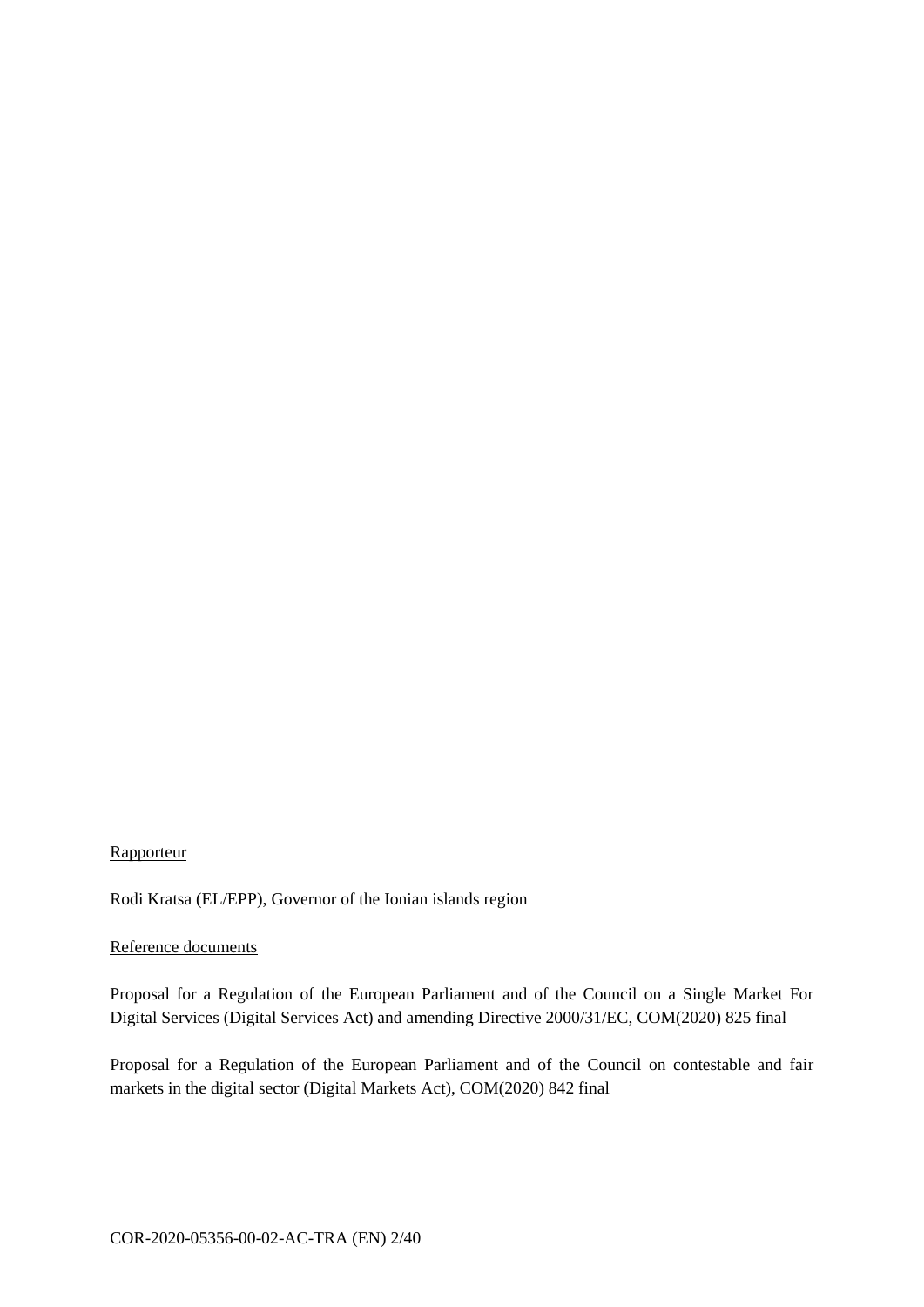### **Opinion of the European Committee of the Regions – On the Digital Services Act and the Digital Markets Act**

#### **I. RECOMMENDATIONS FOR AMENDMENTS**

#### **Amendment 1**

COM(2020) 825 final – Part 1

#### Recital 5

| <b>Text proposed by the European Commission</b>            | <b>CoR</b> amendment                                       |
|------------------------------------------------------------|------------------------------------------------------------|
| This Regulation should apply to providers of               | This Regulation should apply to providers of               |
| certain information society services as defined in         | certain information society services as defined in         |
| Directive (EU) 2015/1535 of the European                   | Directive (EU) 2015/1535 of the European                   |
| Parliament and of the Council <sup>26</sup> , that is, any | Parliament and of the Council <sup>26</sup> , that is, any |
| service normally provided for remuneration, at a           | service normally provided for remuneration, at a           |
| distance, by electronic means and at the                   | distance, by electronic means and at the                   |
| individual request of a recipient. Specifically,           | individual request of a recipient. Specifically,           |
| this Regulation should apply to providers of               | this Regulation should apply to providers of               |
| intermediary services, and in particular                   | intermediary services, and in particular                   |
| intermediary services consisting of services               | intermediary services consisting of services               |
| known as 'mere conduit', 'caching' and                     | known as 'mere conduit', 'caching' and                     |
| 'hosting' services, given that the exponential             | 'hosting' services as well as search engines,              |
| growth of the use made of those services, mainly           | given that the exponential growth of the use               |
| for legitimate and socially beneficial purposes of         | made of those services, mainly for legitimate              |
| all kinds, has also increased their role in the            | and socially beneficial purposes of all kinds, has         |
| intermediation and spread of unlawful or                   | also increased their role in the intermediation            |
| otherwise harmful information and activities.              | and spread of unlawful or otherwise harmful                |
|                                                            | information and activities.                                |

### **Amendment 2** COM(2020) 825 final - Part 1 Recital 8

| <b>Text proposed by the European Commission</b> | <b>CoR</b> amendment                                                                                  |
|-------------------------------------------------|-------------------------------------------------------------------------------------------------------|
|                                                 | Such a substantial connection to the Union should Such a substantial connection to the Union should   |
|                                                 | be considered to exist where the service provider be considered to exist where the service provider   |
|                                                 | has an establishment in the Union or, in its has an establishment in the Union or, in its             |
|                                                 | absence, on the basis of the existence of a absence, on the basis of the existence of a               |
|                                                 | significant number of users in one or more significant number of users in one or more                 |
|                                                 | Member States, or the targeting of activities Member States, or the targeting of activities           |
|                                                 | towards one or more Member States. The towards one or more Member States. The                         |
|                                                 | targeting of activities towards one or more targeting of activities towards one or more               |
|                                                 | Member States can be determined on the basis of Member States can be determined on the basis of       |
|                                                 | all relevant circumstances, including factors such all relevant circumstances, including factors such |
|                                                 | as the use of a language or a currency generally as the use of a language or a currency officially    |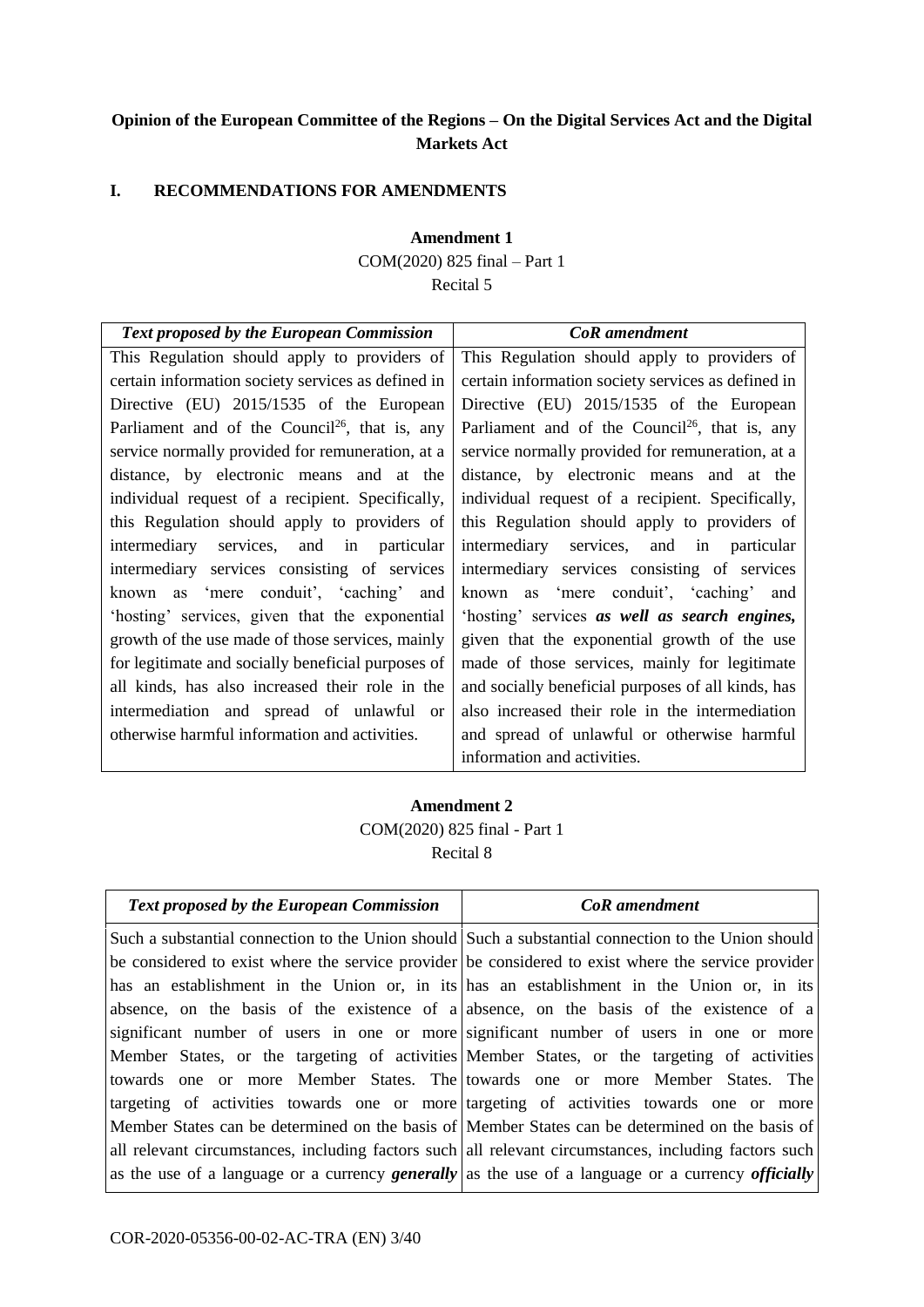used in that Member State, or the possibility of ordering products or services, or using a national top level domain. The targeting of activities towards a Member State could also be derived from the availability of an application in the relevant national application store, from the provision of local advertising or advertising in *the language* used in that Member State, or from the handling of customer relations such as by providing customer service in *the language generally* used in that Member State. A substantial connection should also be assumed where a service provider directs its activities to one or more Member State as set out in Article 17(1)(c) of Regulation (EU) 1215/2012 of the European Parliament and of the Council. On the other hand, mere technical accessibility of a website from the Union cannot, on that ground alone, be considered as establishing a substantial connection to the Union. used in that Member State, or the possibility of ordering products or services, or using a national top level domain. The targeting of activities towards a Member State could also be derived from the availability of an application in the relevant national application store, from the provision of local advertising or advertising in *any of the official languages or languages commonly*  used in *the territory of* that Member State, or from the handling of customer relations such as by providing customer service in *any of the official languages or languages commonly* used in *the territory of* that Member State. A substantial connection should also be assumed where a service provider directs its activities to one or more Member State as set out in Article 17(1)(c) of Regulation (EU) 1215/2012 of the European Parliament and of the Council. On the other hand, mere technical accessibility of a website from the Union cannot, on that ground alone, be considered as establishing a substantial connection to the

#### *Reason*

Union.

The amendment aims to make the wording of the Regulation less ambiguous and more objective, with a reference to the official status of currencies and languages; moreover, with regard to languages, both the official languages and the languages commonly used in the Member State should be taken into account.

#### **Amendment 3** COM(2020) 825 final – Part 1 Recital 12

| Text proposed by the European Commission             | <b>CoR</b> amendment                                 |
|------------------------------------------------------|------------------------------------------------------|
| In order to achieve the objective of ensuring a      | In order to achieve the objective of ensuring a      |
| safe, predictable and trusted online environment,    | safe, predictable and trusted online environment,    |
| for the purpose of this Regulation the concept of    | for the purpose of this Regulation the concept of    |
| "illegal content" should be defined broadly and      | "illegal content" should be defined broadly and      |
| also covers information relating to illegal content, | also covers information relating to illegal content, |
| products, services and activities. In particular,    | products, services and activities. In particular,    |
| that concept should be understood to refer to        | that concept should be understood to refer to        |
| information, irrespective of its form, that under    | information, irrespective of its form, that under    |
| the applicable law is either itself illegal, such as | the applicable law is either itself illegal, such as |
| illegal hate speech or terrorist content and         | illegal hate speech or terrorist content and         |
| unlawful discriminatory content, or that relates to  | unlawful discriminatory content, or that relates to  |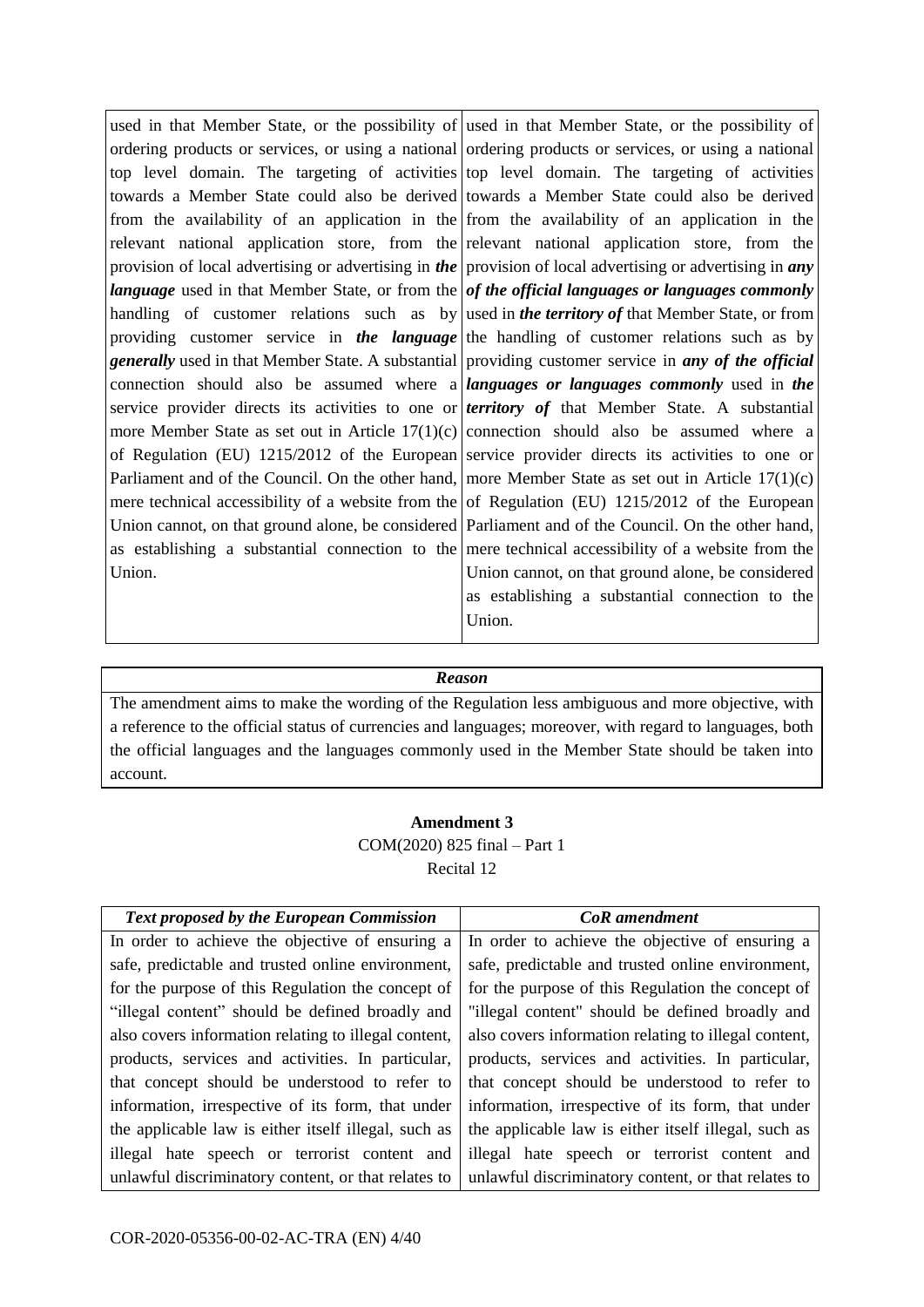activities that are illegal, such as the sharing of images depicting child sexual abuse, unlawful non-consensual sharing of private images, online stalking, the sale of non-compliant or counterfeit products, the non-authorised use of copyright protected material or activities involving infringements of consumer protection law. In this regard, it is immaterial whether the illegality of the information or activity results from Union law or from national law that is consistent with Union law and what the precise nature or subject matter is of the law in question.

activities that are illegal, such as the *provision of illegal services such as accommodation services on short-term rental platforms non-compliant with Union, national law including regional and local law, the* sharing of images depicting child sexual abuse, unlawful non-consensual sharing of private images, online stalking, the sale of noncompliant or counterfeit *products, the sale of* products *or the provision of services in nonconformity with the consumer protection law*, the non-authorised use of copyright protected material or activities involving infringements of consumer protection *law or the provision of services which might seriously impair the physical, mental or moral development of minors involving infringements of audiovisual media* law. In this regard, it is immaterial whether the illegality of the information or activity results from Union law or from national law that is consistent with Union law and what the precise nature or subject matter is of the law in question

#### **Reason**

Illegal services non-compliant with Union or national/regional/local law are to be addressed more explicitly.

#### **Amendment 4**

COM(2020) 825 final – Part 1 New Recital after Recital 12

| <b>Text proposed by the European Commission</b> | <b>CoR</b> amendment                              |
|-------------------------------------------------|---------------------------------------------------|
|                                                 | The rush towards technological solutions based    |
|                                                 | on digital infrastructure during the COVID-19     |
|                                                 | pandemic has further aggravated the gap in        |
|                                                 | information asymmetry between gatekeepers         |
|                                                 | and business users and end users. Moreover,       |
|                                                 | preparedness for future crises should take into   |
|                                                 | account lessons learned from such dependence      |
|                                                 | on digital infrastructure and technological       |
|                                                 | solutions. Digital resilience in Europe should be |
|                                                 | recognised, strengthened and concerted efforts    |
|                                                 | taken to implement it.                            |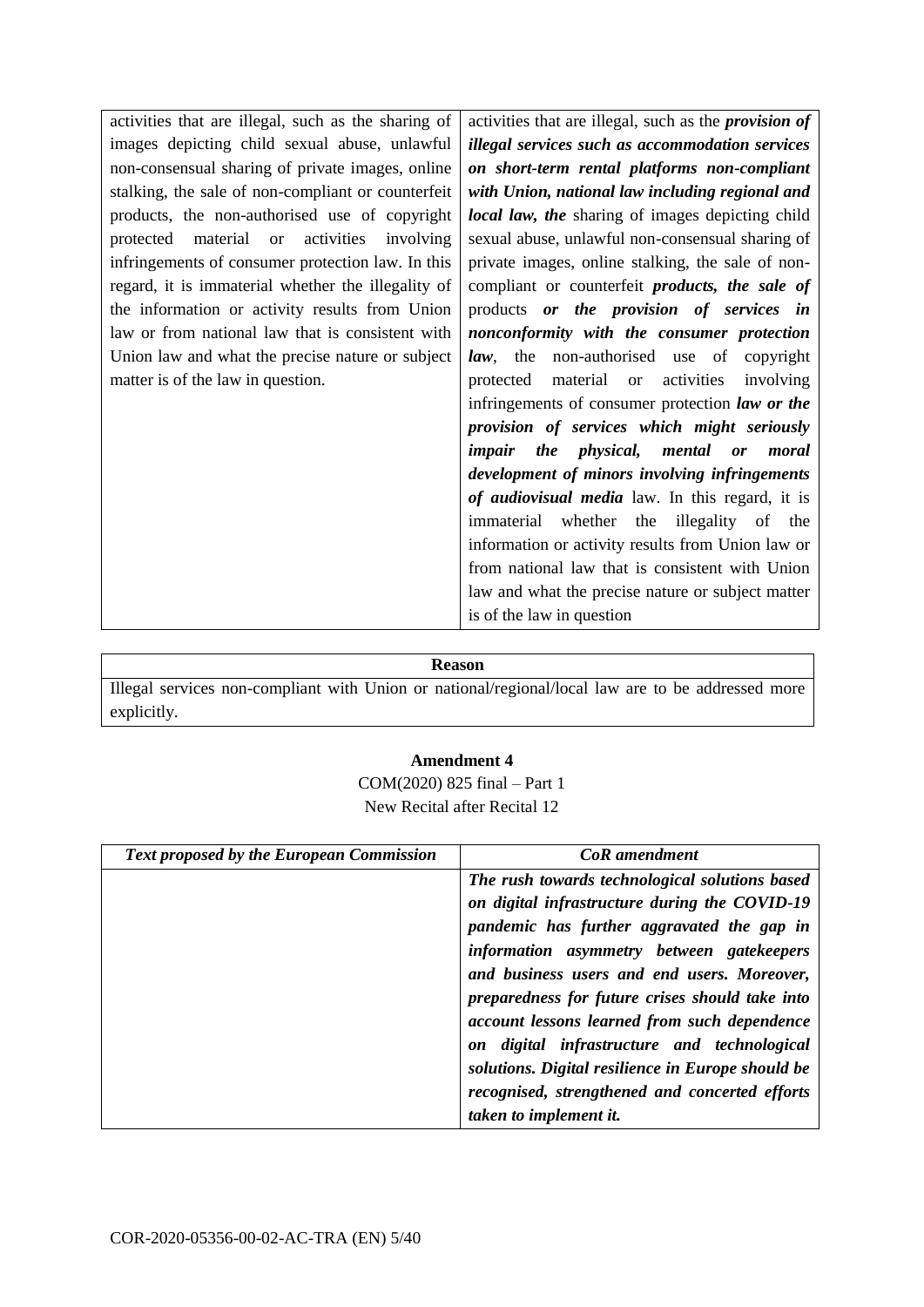Digital resilience should be better recognised as a fundamental value and is where local and regional authorities' could well make the case for it. The amendment builds on the reference to the ongoing COVID-19 pandemic and makes it more precise with regards to preparedness.

### **Amendment 5** COM(2020) 825 final – Part 1 Recital 13

| <b>Text proposed by the European Commission</b>       | <b>CoR</b> amendment                                    |
|-------------------------------------------------------|---------------------------------------------------------|
| Considering the particular characteristics of the     | Considering the particular characteristics of the       |
| services concerned and the corresponding need to      | services concerned and the corresponding need to        |
| make the providers thereof subject to certain         | make the providers thereof subject to certain           |
| specific obligations, it is necessary to distinguish, | specific obligations, it is necessary to distinguish,   |
| within the broader category of providers of           | within the broader category of providers of             |
| hosting services as defined in this Regulation, the   | hosting services as defined in this Regulation, the     |
| subcategory of online platforms.<br>Online            | subcategory of online<br>platforms.<br>Online           |
| platforms, such as social networks or online          | platforms, such as social networks, content-            |
| marketplaces, should be defined as providers of       | sharing platforms or online marketplaces, should        |
| hosting services that not only store information      | be defined as providers of hosting services that        |
| provided by the recipients of the service at their    | not only store information provided by the              |
| request, but that also disseminate that information   | recipients of the service at their request, but that    |
| to the public, again at their request. However, in    | also disseminate that information to the public,        |
| order to avoid imposing overly broad obligations,     | again at their request. However, in order to avoid      |
| providers of hosting services should not be           | imposing overly broad obligations, providers of         |
| considered as online platforms where the              | hosting services should not be considered as            |
| dissemination to the public is merely a minor and     | online platforms where the dissemination to the         |
| purely ancillary feature of another service and       | public is merely a minor and purely ancillary           |
| that feature cannot, for objective technical          | feature of another service and that feature cannot,     |
| reasons, be used without that other, principal        | for objective technical reasons, be used without        |
| service, and the integration of that feature is not a | that other, principal service, and the integration of   |
| means to circumvent the applicability of the rules    | that feature is not a means to circumvent the           |
| of this Regulation applicable to online platforms.    | applicability of the rules of this Regulation           |
| For example, the comments section in an online        | applicable to online platforms. For example, the        |
| newspaper could constitute such a feature, where      | comments section in an online newspaper could           |
| it is clear that it is ancillary to the main service  | constitute such a feature, where it is clear that it is |
| represented by the publication of news under the      | ancillary to the main service represented by the        |
| editorial responsibility of the publisher.            | publication of<br>under<br>editorial<br>the<br>news     |
|                                                       | responsibility of the publisher.                        |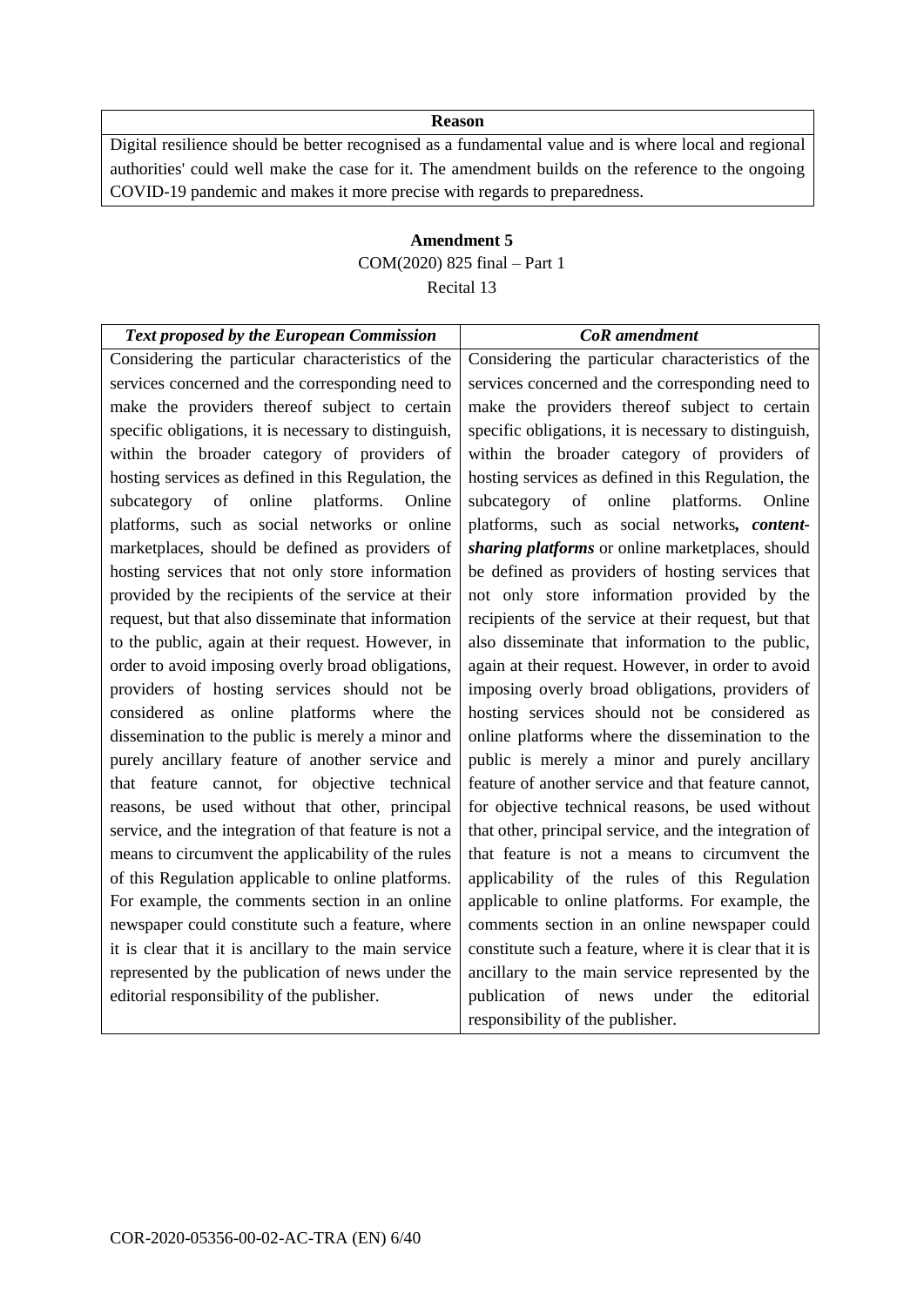#### **Amendment 6**

COM(2020) 825 final – Part 1 New Recital after Recital 13

| <b>Text proposed by the European Commission</b> | <b>CoR</b> amendment                            |
|-------------------------------------------------|-------------------------------------------------|
|                                                 | Member States at the relevant levels of         |
|                                                 | government, and where appropriate depending     |
|                                                 | the respective breakdown of<br>legal<br>on      |
|                                                 | competences, may request intermediary service   |
|                                                 | providers to provide information and note the   |
|                                                 | compatibility of Regulation (EU) 2016/679 with  |
|                                                 | the right to request information by judicial or |
|                                                 | administrative authorities as laid down in      |
|                                                 | article 9 under this regulation.                |

#### **Amendment 7**

COM(2020) 825 final – Part 1 New recital after Recital 38

| <b>Text proposed by the European Commission</b> | <b>CoR</b> amendment                                                                                                                                                                                            |
|-------------------------------------------------|-----------------------------------------------------------------------------------------------------------------------------------------------------------------------------------------------------------------|
|                                                 | Since the objective of this Regulation is to<br>ensure a safe, predictable and trusted online<br>environment, the underlying principle of<br>"what is illegal offline is illegal online" shall<br><i>apply.</i> |

#### *Reason*

"What is illegal offline is illegal online" is a key principle for regulating online services and should be mentioned explicitly in the proposal.

#### **Amendment 8**

COM(2020) 825 final – Part 1 Recital 50

| <b>Text proposed by the European Commission</b>                                                       | CoR amendment                                         |
|-------------------------------------------------------------------------------------------------------|-------------------------------------------------------|
| To ensure an efficient and adequate application of To ensure an efficient and adequate application of |                                                       |
| without imposing<br>obligation,<br>that<br>any                                                        | that obligation, without<br>imposing<br>any           |
| disproportionate burdens, the online platforms                                                        | disproportionate burdens, the online platforms        |
| covered should make reasonable efforts to verify                                                      | covered should make reasonable efforts to verify      |
| the reliability of the information provided by the                                                    | the reliability of the information provided by the    |
| traders concerned, in particular by using freely                                                      | traders concerned, in particular by using freely      |
| available official online databases and online                                                        | available official online databases and online        |
| interfaces, such as national trade registers and the                                                  | interfaces, such as national trade registers and the  |
| VAT Information Exchange System <sup>45</sup> , or by                                                 | VAT Information Exchange System <sup>45</sup> , or by |
| requesting the traders concerned to provide requesting the traders concerned to provide               |                                                       |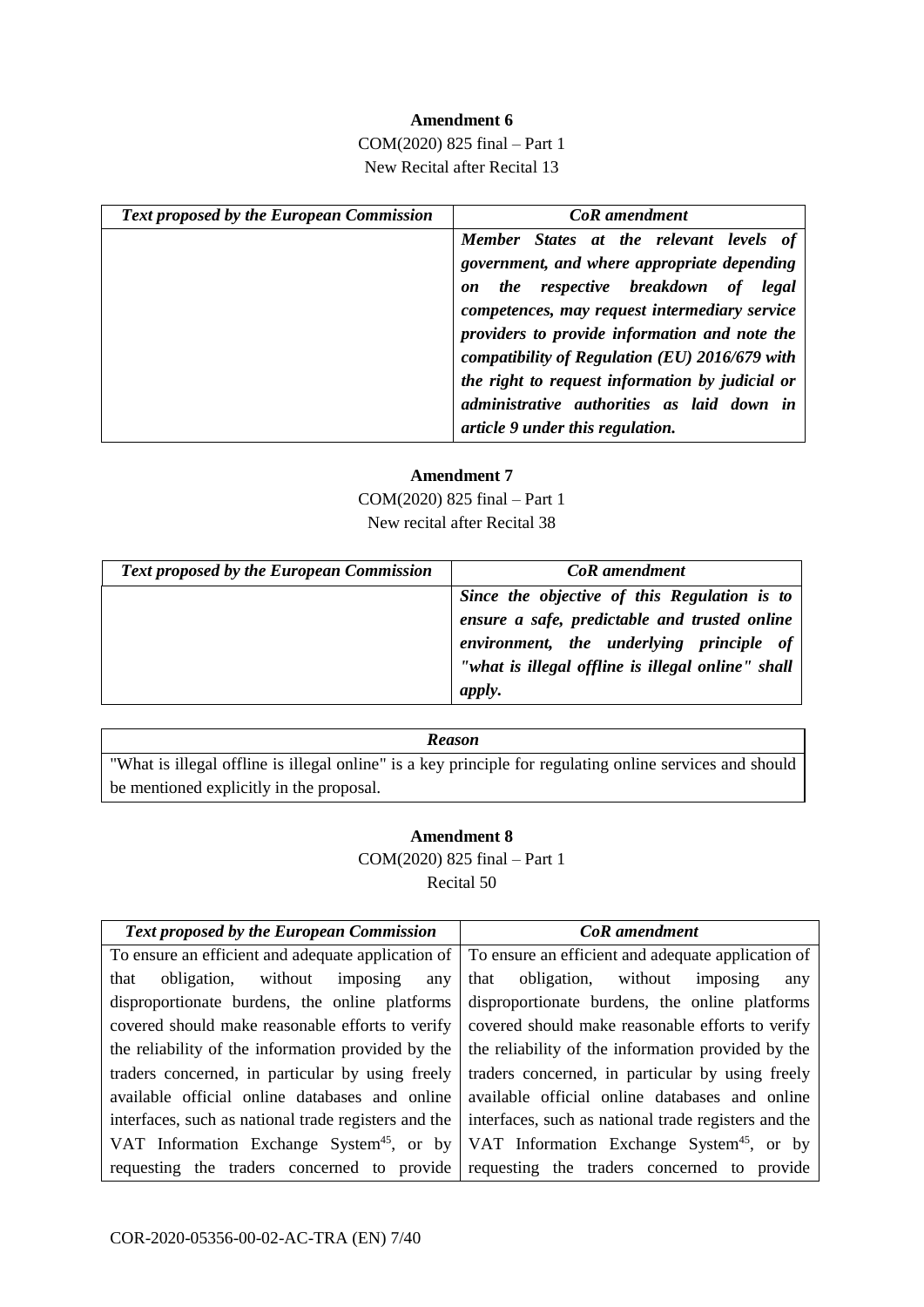trustworthy supporting documents, such as copies of identity documents, certified bank statements, company certificates and trade register certificates. They may also use other sources, available for use at a distance, which offer a similar degree of reliability for the purpose of complying with this obligation. *However, the online platforms covered should not be required to engage in excessive or costly online factfinding exercises or to carry out verifications on the spot. Nor should such online platforms, which have made the reasonable efforts required by this Regulation, be understood as guaranteeing the reliability of the information towards consumer or other interested parties.* Such online platforms should also design and organise their online interface in a way that enables traders to comply with their obligations under Union law, in particular the requirements set out in Articles 6 and 8 of Directive 2011/83/EU of the European Parliament and of the Council<sup>46</sup>, Article 7 of Directive 2005/29/EC of the European Parliament and of the Council<sup>47</sup> and Article 3 of Directive 98/6/EC of the European Parliament and of the Council<sup>48</sup>. Council<sup>48</sup>.

trustworthy supporting documents, such as copies of identity documents, certified bank statements, company certificates and trade register certificates. They may also use other sources, available for use at a distance, which offer a similar degree of reliability for the purpose of complying with this obligation. Such online platforms should also design and organise their online interface in a way that enables traders to comply with their obligations under Union law, in particular the requirements set out in Articles 6 and 8 of Directive 2011/83/EU of the European Parliament and of the Council<sup>46</sup>, Article 7 of Directive 2005/29/EC of the European Parliament and of the Council<sup>47</sup> and Article 3 of Directive 98/6/EC of the European Parliament and of the

#### **Reason**

The notion of "excessive or costly online fact-finding exercises" is too vague for a legally binding text. It should also not be suggested that online platforms should be spared from any possible effort to verify the reliability of the information provided by the traders.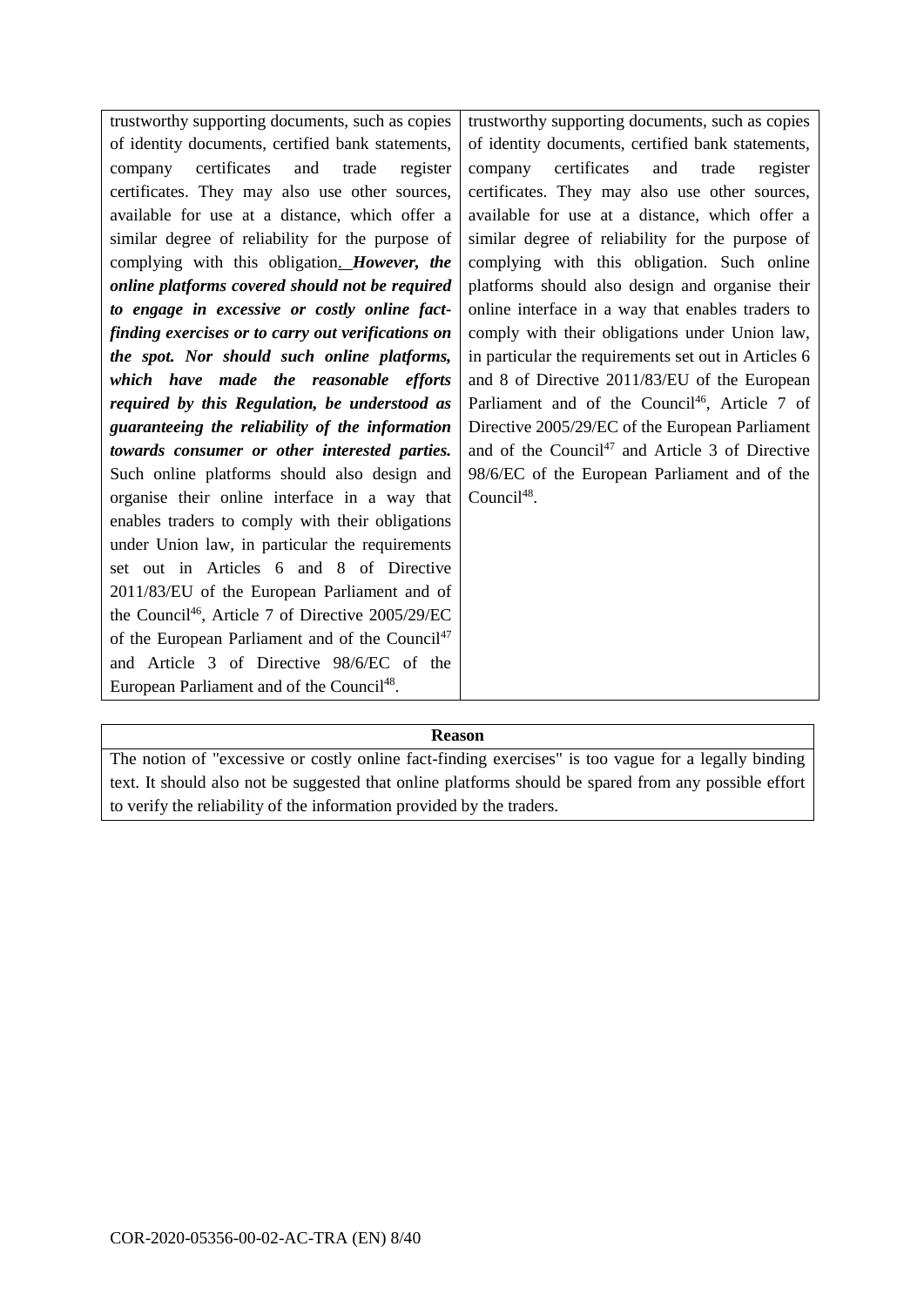### **Amendment 9** COM(2020) 825 final - Part 1 Recital 72

| <b>Text proposed by the European Commission</b>         | <b>CoR</b> amendment                                        |
|---------------------------------------------------------|-------------------------------------------------------------|
| The task of ensuring adequate oversight and             | The task of ensuring adequate oversight and                 |
| enforcement of the obligations laid down in this        | enforcement of the obligations laid down in this            |
| Regulation should in principle be attributed to         | Regulation should in principle be attributed to             |
| the Member States. To this end, they should             | the Member States. To this end, they should                 |
| appoint at least one authority with the task to         | appoint at least one authority with the task to             |
| apply and enforce this Regulation. Member               | apply and enforce this Regulation. Member                   |
| States should however be able to entrust more           | States should however be able to entrust more               |
| than one competent authority, with specific             | than one competent authority, with specific                 |
| enforcement<br>tasks<br>supervisory<br>and<br><b>or</b> | enforcement<br>supervisory<br>tasks<br><sub>or</sub><br>and |
| competences concerning the application of this          | competences concerning the application of this              |
| Regulation, for example for specific sectors,           | Regulation, for example for specific sectors,               |
| such as electronic communications' regulators,          | such as electronic communications' regulators,              |
| media regulators<br>protection<br>or consumer           | media regulators or consumer<br>protection                  |
| reflecting<br>their<br>authorities,<br>domestic         | reflecting<br>their<br>authorities,<br>domestic             |
| constitutional, organisational and administrative       | constitutional, organisational and administrative           |
| structure.                                              | structure. Local and regional authorities                   |
|                                                         | should be entrusted with supervisory or                     |
|                                                         | enforcement tasks where deemed appropriate                  |
|                                                         | by Member States, which should provide the                  |
|                                                         | resources required for carrying out the                     |
|                                                         | proposed activities.                                        |
|                                                         |                                                             |

*Reason*

Local and regional authorities should be included and kept informed of enforcement and oversight. However, it is also necessary to provide the resources needed to carry out those activities.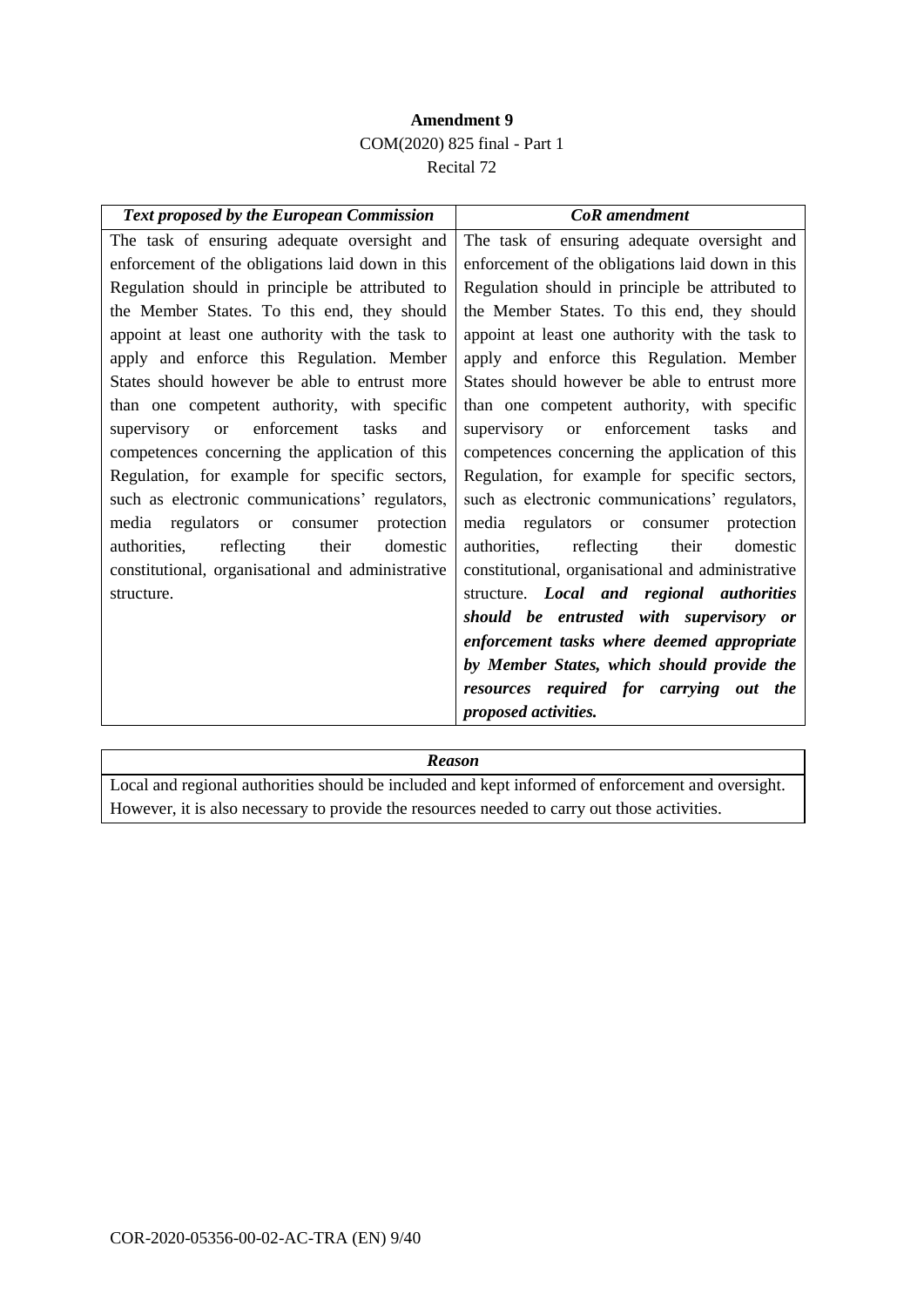### **Amendment 10** COM(2020) 825 final – Part 1 Recital 76

| <b>Text proposed by the European Commission</b>                                                     | <b>CoR</b> amendment                                                                                           |
|-----------------------------------------------------------------------------------------------------|----------------------------------------------------------------------------------------------------------------|
|                                                                                                     | In the absence of a general requirement for In the absence of a general requirement for                        |
|                                                                                                     | providers of intermediary services to ensure a providers of intermediary services to ensure a                  |
|                                                                                                     | physical presence within the territory of one of physical presence within the territory of one of              |
|                                                                                                     | the Member States, there is a need to ensure the Member States, there is a need to ensure                      |
|                                                                                                     | clarity under which Member State's jurisdiction clarity under which Member State's jurisdiction                |
|                                                                                                     | those providers fall for the purposes of enforcing those providers fall for the purposes of enforcing          |
| the rules laid down in Chapters III and IV by the the rules laid down in Chapters III and IV by the |                                                                                                                |
|                                                                                                     | national competent authorities. A provider should national competent authorities. A provider should            |
|                                                                                                     | be under the jurisdiction of the Member State be under the jurisdiction of the Member State                    |
|                                                                                                     | where its main establishment is located, that is, where its main establishment is located, that is,            |
|                                                                                                     | where the provider has its head office or where the provider has its head office or                            |
|                                                                                                     | registered office within which the principal registered office within which the principal                      |
|                                                                                                     | financial functions and operational control are financial functions and operational control are                |
|                                                                                                     | exercised. In respect of providers that do not have exercised. In respect of providers that do not have        |
|                                                                                                     | an establishment in the Union but that offer an establishment in the Union but that offer                      |
|                                                                                                     | services in the Union and therefore fall within the services in the Union and therefore fall within the        |
| scope of this Regulation, the Member State where scope of this Regulation, the Member State where   |                                                                                                                |
| appointed<br>their<br>those<br>providers                                                            | $\log_{1}$ those<br>providers<br>appointed<br>their<br>legal                                                   |
| representative<br>should<br>have                                                                    | jurisdiction, representative<br>should<br>have<br>jurisdiction,                                                |
|                                                                                                     | considering the function of legal representatives considering the function of legal representatives            |
|                                                                                                     | under this Regulation. In the interest of the under this Regulation. In the interest of the                    |
| effective                                                                                           | application of this Regulation, all effective application of this Regulation, all                              |
| Member<br><b>States</b><br>should,<br>however,                                                      | have Member States should, however, have jurisdiction                                                          |
|                                                                                                     | jurisdiction in respect of providers that failed to in respect of providers that failed to designate a         |
|                                                                                                     | designate a legal representative, provided that the legal representative, provided that the principle of       |
|                                                                                                     | principle of <i>ne bis in idem</i> is respected. To that <i>ne bis in idem</i> is respected. To that aim, each |
| that<br>each<br>Member<br><b>State</b><br>aim.                                                      | exercises Member State that exercises jurisdiction in                                                          |
| jurisdiction in respect of such providers should, respect of such providers should, without undue   |                                                                                                                |
|                                                                                                     | without undue delay, inform all other Member delay, inform all other Member States and local                   |
|                                                                                                     | States of the measures they have taken in the <i>and regional authorities</i> , where appropriate, of          |
| exercise of that jurisdiction                                                                       | the measures they have taken in the exercise of                                                                |
|                                                                                                     | that jurisdiction.                                                                                             |

## *Reason* Local and regional authorities should be informed about the measures that concern services provided within their territory.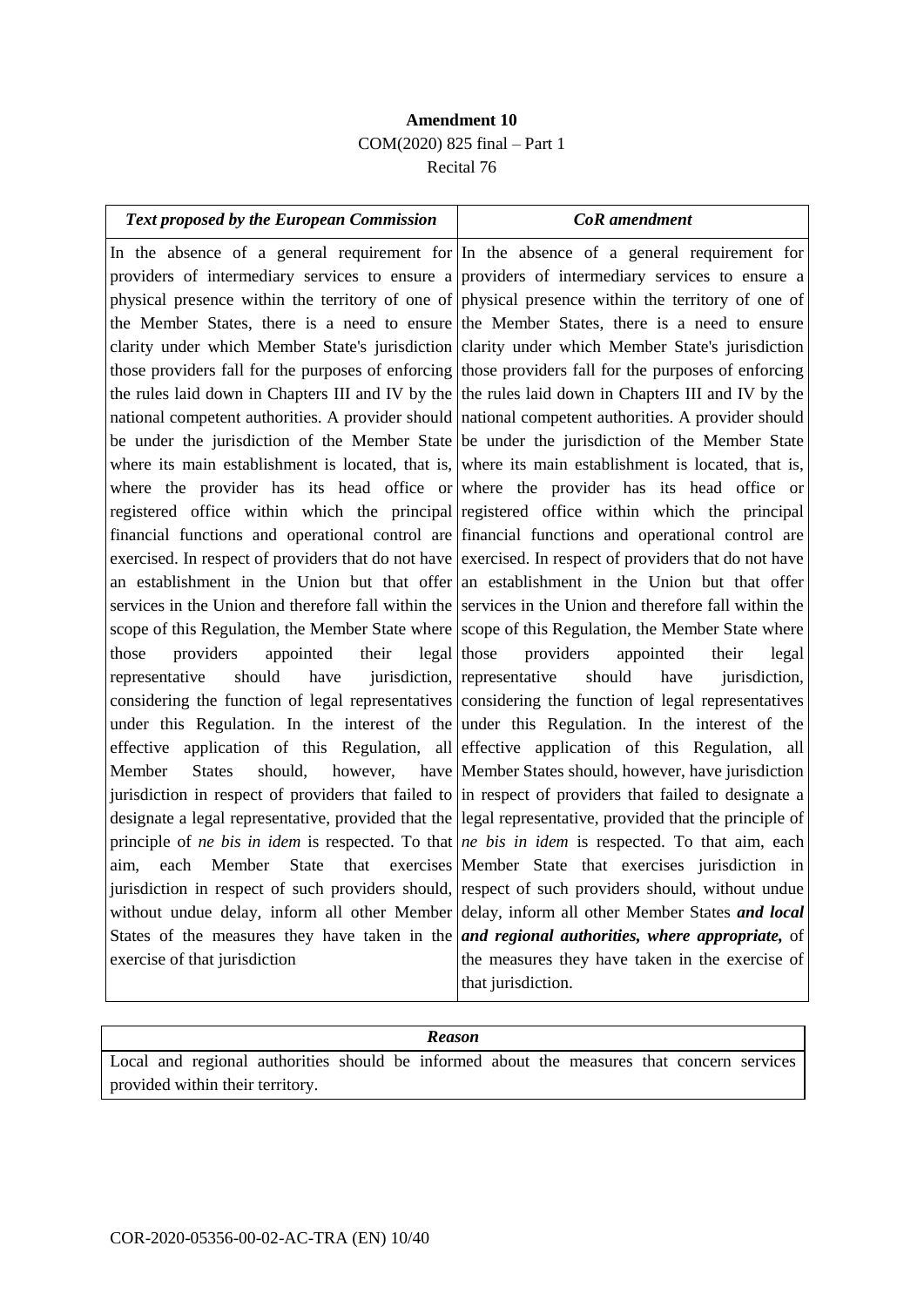### **Amendment 11** COM(2020) 825 - final - Part 1 Recital 88

| <b>Text proposed by the European Commission</b>     | <b>CoR</b> amendment                                |
|-----------------------------------------------------|-----------------------------------------------------|
| In order to ensure a consistent application of this | In order to ensure a consistent application of this |
| Regulation, it is necessary to set up an            | Regulation, it is necessary to set up an            |
| independent advisory group at Union level,          | independent advisory group at Union level,          |
| which should support the Commission and help        | which should support the Commission and help        |
| coordinate the actions of Digital Services          | coordinate the actions of Digital Services          |
| Coordinators. That European Board for Digital       | Coordinators. That European Board for Digital       |
| Services should consist of the Digital Services     | Services should consist of the Digital Services     |
| without<br>prejudice<br>Coordinators,<br>to<br>the  | Coordinators,<br>without<br>prejudice<br>the<br>to  |
| possibility for Digital Services Coordinators to    | possibility for Digital Services Coordinators to    |
| invite in its meetings or appoint ad hoc delegates  | invite in its meetings or appoint ad hoc delegates  |
| from other competent authorities entrusted with     | from other competent authorities entrusted with     |
| specific tasks under this Regulation, where that    | specific tasks under this Regulation, where that    |
| is required pursuant to their national allocation   | is required pursuant to their national allocation   |
| of tasks and competences. In case of multiple       | of tasks and competences. In case of multiple       |
| participants from one Member State, the voting      | participants from one Member State, the voting      |
| right should remain limited to one representative   | right should remain limited to one representative   |
| per Member State.                                   | per Member State. The European Board for            |
|                                                     | Digital Services should be composed of persons      |
|                                                     | qualified to carry out these tasks and its          |
|                                                     | composition should be gender balanced.              |

### **Amendment 12** COM(2020) 825 final – Part 1 Article 2(r) (new)

| <b>Text proposed by the European Commission</b> | CoR amendment                                                                                                                                                                                                                                                                                                                                                                                                                                                                                                                                                                                                                                                                                                        |
|-------------------------------------------------|----------------------------------------------------------------------------------------------------------------------------------------------------------------------------------------------------------------------------------------------------------------------------------------------------------------------------------------------------------------------------------------------------------------------------------------------------------------------------------------------------------------------------------------------------------------------------------------------------------------------------------------------------------------------------------------------------------------------|
|                                                 | "overriding reasons of general interest" means<br>in particular those overriding reasons of general<br>interest recognised as such in the case law of the<br>Court of Justice, including the following<br>grounds: public policy; public security; public<br>safety; public health; preserving the financial<br>equilibrium of the social security system;<br>protection of consumers, recipients of services<br>and workers; the protection of youth; fairness of<br>trade transactions; combating fraud; the<br>protection of the environment and the urban<br>environment; animal health; intellectual<br>property; the conservation of historic, cultural<br>and artistic heritage; social policy objectives and |
|                                                 |                                                                                                                                                                                                                                                                                                                                                                                                                                                                                                                                                                                                                                                                                                                      |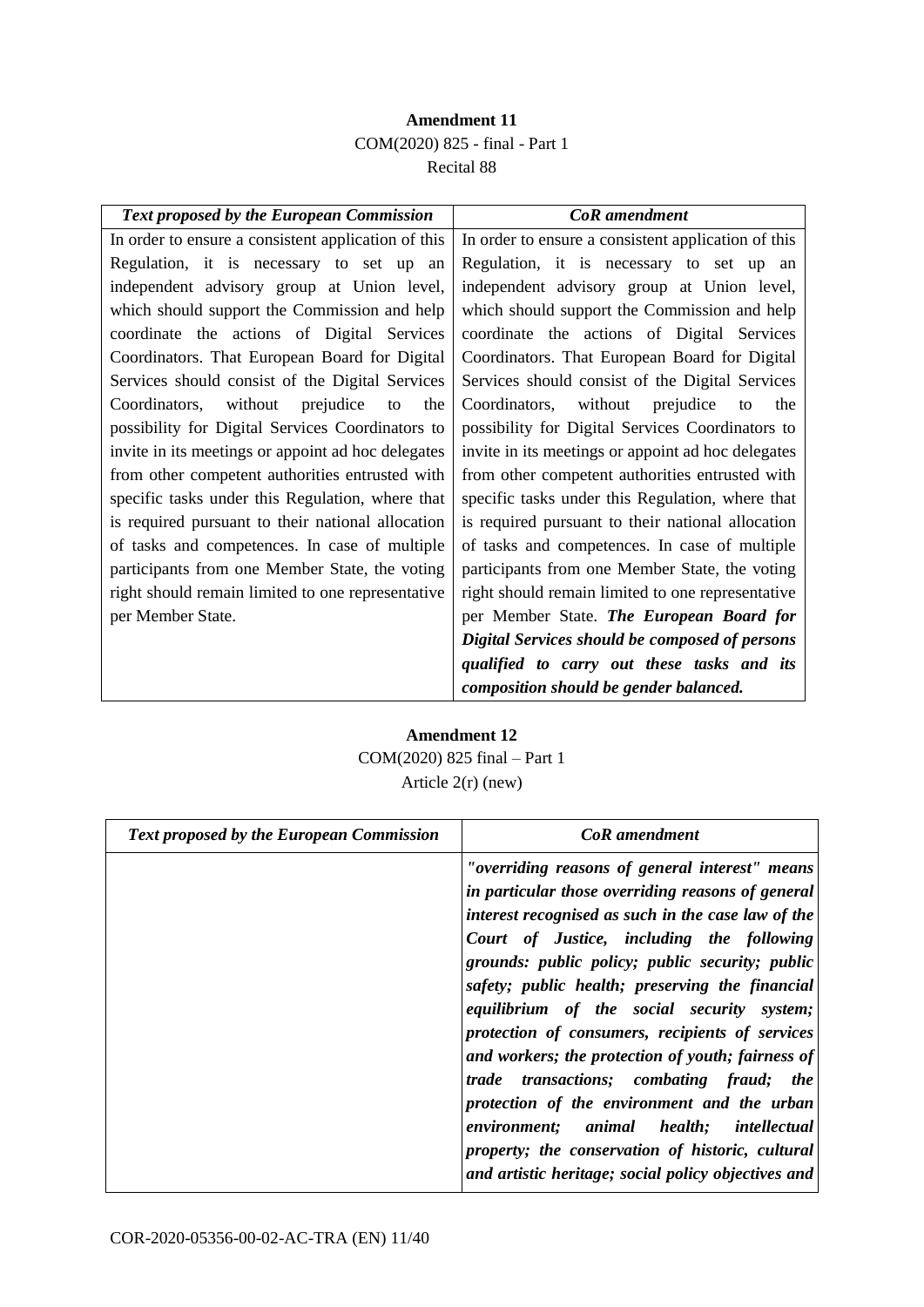|  |  |                                                      | cultural policy objectives; housing; promoting |
|--|--|------------------------------------------------------|------------------------------------------------|
|  |  |                                                      | culture, research and science; securing        |
|  |  | $\vert$ pluralism in the media; and gender equality. |                                                |

Overriding reasons of public interest are to be defined and should be integral part of this regulation. Gender equality and other elements should be included among these reasons.

#### **Amendment 13**

COM(2020) 825 - final - Part 1 Article 2 (s) (new)

| <b>Text proposed by the European Commission</b> | <b>CoR</b> amendment                                                                                                                                                                                                                                                                                                                                                                                 |
|-------------------------------------------------|------------------------------------------------------------------------------------------------------------------------------------------------------------------------------------------------------------------------------------------------------------------------------------------------------------------------------------------------------------------------------------------------------|
|                                                 | "competent authority" means the competent<br>authorities at national, regional or local level<br>designated in accordance with the relevant<br>legislation at national level, responsible for the<br>enforcement of this Regulation and the<br>protection of legitimate interests, including<br>tackling illegal content online. A Member State<br>can also designate several competent authorities; |

#### *Reason*

The notion of "competent authority" should be included in the definitions set in Article 2 since article 38.1 only outlines the responsibilities of the Digital Services Coordinators.

#### **Amendment 14**

COM(2020) 825 final - Part 1 Article 5(1)

| <b>Text proposed by the European Commission</b>          | <b>CoR</b> amendment                                  |
|----------------------------------------------------------|-------------------------------------------------------|
| Where an information society service is                  | Where an information society service is               |
| provided that consists of the storage of                 | provided that consists of the storage of              |
| information provided by a recipient of the               | information provided by a recipient of the            |
| service the service provider shall not be liable         | service the service provider shall not be liable      |
| for the information stored at the request of a           | for the information stored at the request of a        |
| recipient of the service on condition that the           | recipient of the service on condition that the        |
| provider:                                                | provider:                                             |
| (a) does not have actual knowledge of illegal            | (a) does not have actual knowledge of illegal         |
| activity or illegal content and, as regards claims       | activity or illegal content and, as regards claims    |
| for damages, is not aware of facts or                    | for damages, is not aware of facts or                 |
| circumstances from which the illegal activity or         | circumstances from which the illegal activity or      |
| illegal content is apparent; or                          | illegal content is apparent; or                       |
| obtaining such knowledge<br>(b)<br>upon<br><sub>or</sub> | (b)<br>upon obtaining such knowledge<br><sub>or</sub> |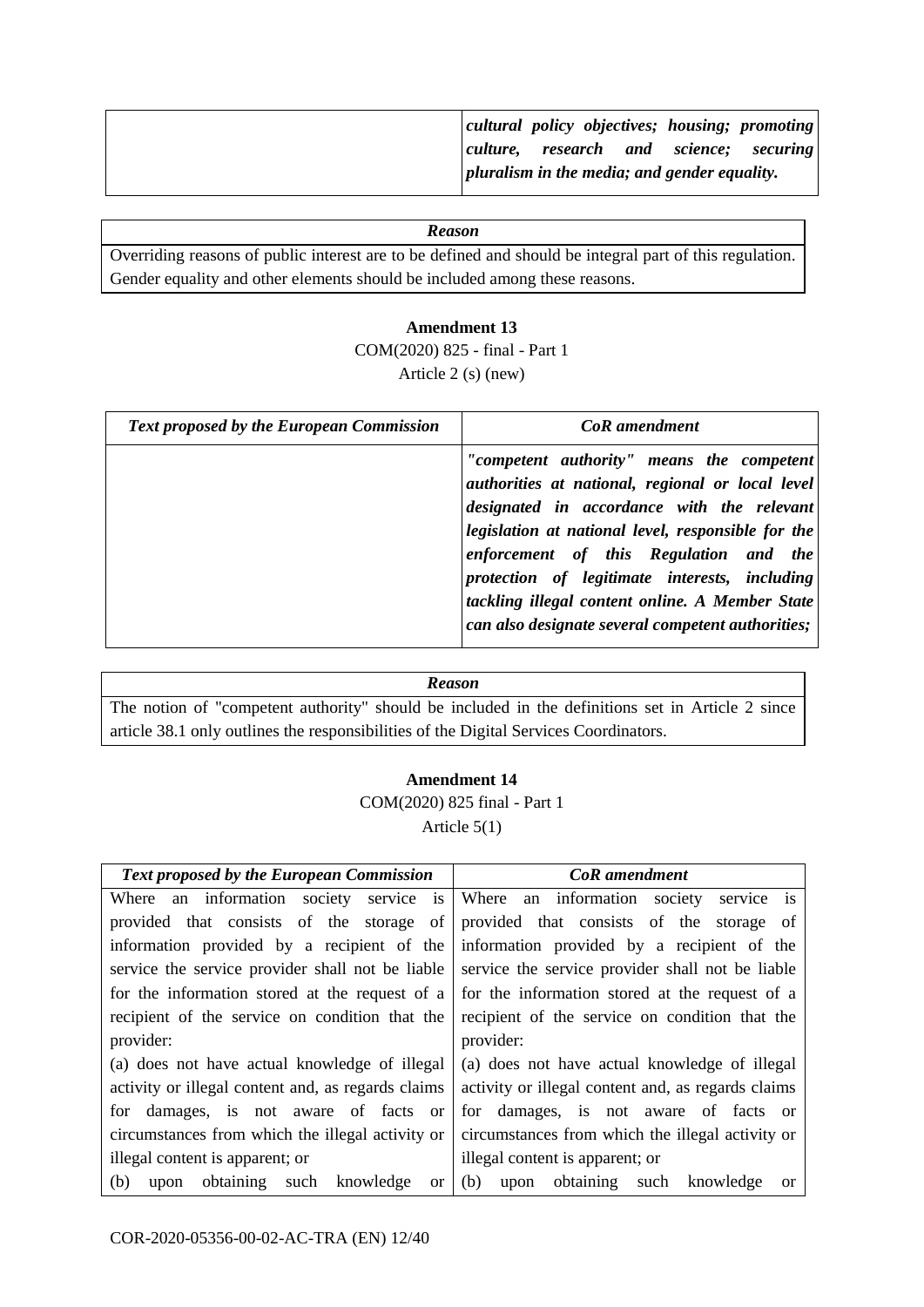| awareness, acts <i>expeditiously</i> to remove or to awareness, acts <i>without undue delay and in any</i> |                                               |
|------------------------------------------------------------------------------------------------------------|-----------------------------------------------|
| disable access to the illegal content.                                                                     | event within 72 hours to remove or to disable |
|                                                                                                            | access to the illegal content.                |

*The delays have to be specified and cannot remain "open*- *ended". The proposed delays are similar to the ones set in several national legislations. The German Network Enforcement Act even provides for a period of just 24 hours for obviously illegal content*.

#### **Amendment 15**

COM(2020) 825 final – Part 1 Article 8(1)

| <b>Text proposed by the European Commission</b>      | <b>CoR</b> amendment                                 |
|------------------------------------------------------|------------------------------------------------------|
| Providers of intermediary services shall upon the    | Providers of intermediary services shall upon the    |
| receipt of an order to act against a specific item   | receipt of an order to act against a specific item   |
| of illegal content, issued by the relevant national  | of illegal content, issued by the relevant national  |
| judicial or administrative authorities, on the basis | judicial or administrative authorities, on the basis |
| of the applicable Union or national law, in          | of the applicable Union or national, regional or     |
| conformity with Union law, inform the authority      | local law, and where appropriate depending on        |
| issuing the order of the effect given to the orders, | the respective breakdown of legal competences,       |
| without undue delay, specifying the action taken     | in conformity with Union law, inform the             |
| and the moment when the action was taken.            | authority issuing the order of the effect given to   |
|                                                      | the orders, without undue delay, specifying the      |
|                                                      | action taken and the moment when the action was      |
|                                                      | taken.                                               |

### **Reason**  This amendment clarifies the term "applicable law".

#### **Amendment 16**

COM(2020) 825 final – Part 1 Article 8(2)

| <b>Text proposed by the European Commission</b>     | CoR amendment                                       |
|-----------------------------------------------------|-----------------------------------------------------|
| Member States shall ensure that the orders          | Member States shall ensure that the orders          |
| referred to in paragraph 1 meet the following       | referred to in paragraph 1 meet the following       |
| conditions:                                         | conditions:                                         |
| (a) the orders contains the following elements:     | (a) the orders contains the following elements:     |
| - a statement of reasons explaining why the         | - a statement of reasons explaining why the         |
| information is illegal content, by reference to the | information is illegal content, by reference to the |
| specific provision of Union or national law         | specific provision of Union or national law         |
| infringed;                                          | infringed;                                          |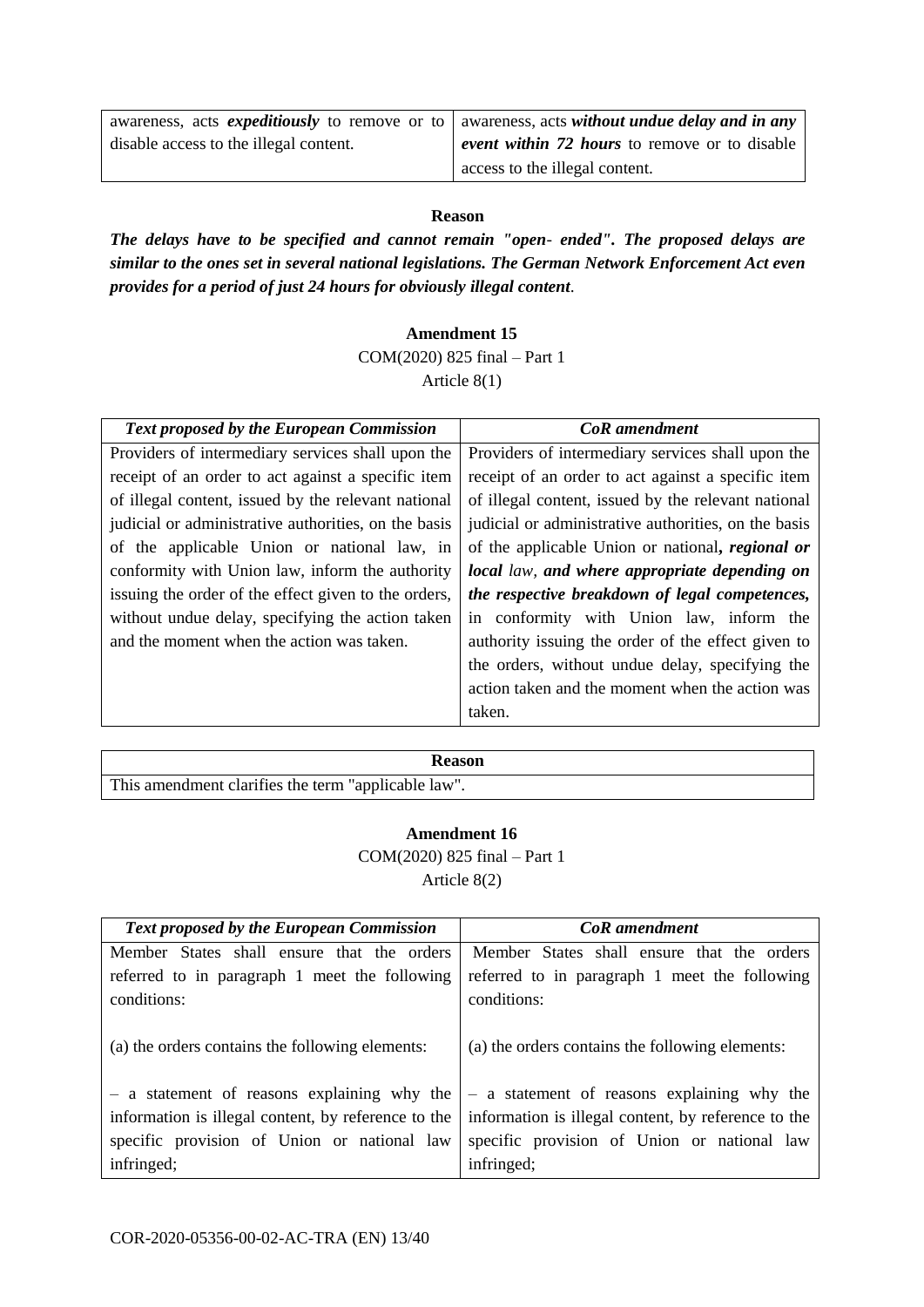| - one or more exact uniform resource locators                                                                                                                             | - one or more exact uniform resource locators                                                                                                                                                                                                                                                                                           |
|---------------------------------------------------------------------------------------------------------------------------------------------------------------------------|-----------------------------------------------------------------------------------------------------------------------------------------------------------------------------------------------------------------------------------------------------------------------------------------------------------------------------------------|
| and, where necessary, additional information                                                                                                                              | and, where necessary, additional information                                                                                                                                                                                                                                                                                            |
| enabling the identification of the illegal content                                                                                                                        | enabling the identification of the illegal content                                                                                                                                                                                                                                                                                      |
| concerned;                                                                                                                                                                | concerned;                                                                                                                                                                                                                                                                                                                              |
| - information about redress available to the                                                                                                                              | - information about redress available to the                                                                                                                                                                                                                                                                                            |
| provider of the service and to the recipient of the                                                                                                                       | provider of the service and to the recipient of the                                                                                                                                                                                                                                                                                     |
| service who provided the content;                                                                                                                                         | service who provided the content;                                                                                                                                                                                                                                                                                                       |
| (b) the territorial scope of the order, on the basis                                                                                                                      | (b) the territorial scope of the order, on the basis                                                                                                                                                                                                                                                                                    |
| of the applicable rules of Union and national law,                                                                                                                        | of the applicable rules of Union and national law,                                                                                                                                                                                                                                                                                      |
| including the Charter, and, where relevant,                                                                                                                               | including the Charter, and, where relevant,                                                                                                                                                                                                                                                                                             |
| general principles of international law, does not                                                                                                                         | general principles of international law, does not                                                                                                                                                                                                                                                                                       |
| exceed what is strictly necessary to achieve its                                                                                                                          | exceed what is strictly necessary to achieve its                                                                                                                                                                                                                                                                                        |
| objective;                                                                                                                                                                | objective;                                                                                                                                                                                                                                                                                                                              |
| (c) the order is drafted in the language declared<br>by the provider and is sent to the point of contact,<br>appointed by the provider, in accordance with<br>Article 10. | (c) the order is drafted in <i>unambiguous</i><br>language, in a language used in that Member<br>State and in at least one official working<br>language of the Union (English, French,<br><b>German</b> ) declared by the provider and is sent to<br>the point of contact, appointed by the provider, in<br>accordance with Article 10. |

The current proposal opens up unacceptable avenues of withdrawal for a service provider purely through the choice of commercially uncommon language and presents an unreasonable hurdle for the intervening authority. The amendment eliminates this risk by limiting the choices to at least one of the three official working languages.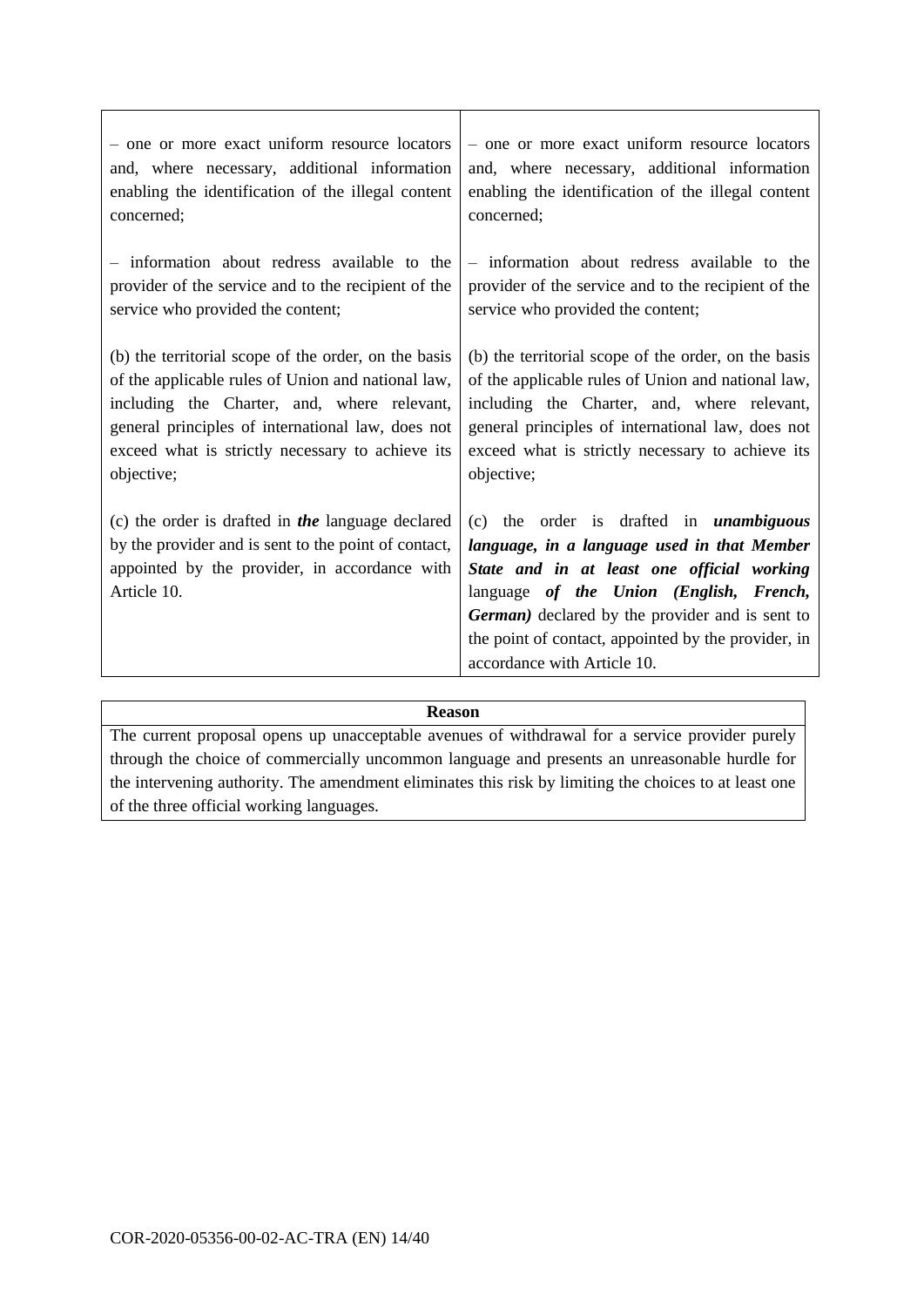### **Amendment 17** COM(2020) 825 - final - Part 1 Article 9

| Text proposed by the European Commission                                                          | <b>CoR</b> amendment                                                                                        |
|---------------------------------------------------------------------------------------------------|-------------------------------------------------------------------------------------------------------------|
|                                                                                                   | 1. Providers of intermediary services shall, upon 1. Providers of intermediary services shall, upon         |
|                                                                                                   | receipt of an order to provide a specific item of receipt of an order to provide a specific item of         |
|                                                                                                   | information about one or more specific individual information about one or more specific individual         |
|                                                                                                   | recipients of the service, issued by the relevant recipients of the service, issued by the relevant         |
|                                                                                                   | national judicial or administrative authorities on national judicial or administrative authorities on       |
|                                                                                                   | the basis of the applicable Union or national law, the basis of the applicable Union or national law,       |
|                                                                                                   | in conformity with Union law, inform without in conformity with Union law, inform without                   |
|                                                                                                   | undue delay the authority of issuing the order of undue delay the authority of issuing the order of         |
| its receipt and the effect given to the order.                                                    | its receipt and the effect given to the order.                                                              |
| 2. Member States shall ensure that orders referred                                                | 2. Member States shall ensure that orders referred                                                          |
| to in paragraph 1 meet the following conditions:                                                  | to in paragraph 1 meet the following conditions:                                                            |
| (a) the order contains the following elements:                                                    | (a) the order contains the following elements:                                                              |
| - a statement of reasons explaining the objective                                                 | - a statement of reasons explaining the objective                                                           |
|                                                                                                   | for which the information is required and why the for which the information is required and why the         |
| provide the information is requirement to<br>requirement<br>to                                    | provide<br>the<br>information is                                                                            |
| proportionate to<br>necessary<br>and                                                              | determine necessary<br>and<br>proportionate<br>to<br>determine                                              |
| compliance by the recipients of the intermediary compliance by the recipients of the intermediary |                                                                                                             |
|                                                                                                   | services with applicable Union or national rules, services with applicable Union or national rules,         |
|                                                                                                   | unless such a statement cannot be provided for unless such a statement cannot be provided for               |
|                                                                                                   | reasons related to the prevention, investigation, reasons related to the prevention, investigation,         |
| detection and prosecution of criminal offences;                                                   | detection and prosecution of criminal offences;                                                             |
|                                                                                                   | - information about redress available to the $-$ information about redress available to the                 |
| provider and to the recipients of the service provider and to the recipients of the service       |                                                                                                             |
| concerned;                                                                                        | concerned;                                                                                                  |
|                                                                                                   | (b) the order only requires the provider to provide $(6)$ the order only requires the provider to provide   |
|                                                                                                   | information already collected for the purposes of information already collected for the purposes of         |
|                                                                                                   | providing the service and which lies within its providing the service and which lies within its             |
| control;                                                                                          | control;                                                                                                    |
|                                                                                                   | (c) the order is drafted in the language declared by $(c)$ the order is drafted in the language declared by |
|                                                                                                   | the provider and is sent to the point of contact the provider and is sent to the point of contact           |
|                                                                                                   | appointed by that provider, in accordance with appointed by that provider, in accordance with               |
| Article 10'                                                                                       | Article 10;                                                                                                 |
|                                                                                                   | 3. The Digital Services Coordinator from the 3. The Digital Services Coordinator from the                   |
|                                                                                                   | Member State of the national judicial or Member State of the national judicial or                           |
|                                                                                                   | administrative authority issuing the order shall, administrative authority issuing the order shall,         |
|                                                                                                   | without undue delay, transmit a copy of the order without undue delay, transmit a copy of the order         |
|                                                                                                   | referred to in paragraph 1 to all Digital Services referred to in paragraph 1 to all Digital Services       |
|                                                                                                   | Coordinators through the system established in Coordinators through the system established in               |
| accordance with Article 67.                                                                       | accordance with Article 67.                                                                                 |
|                                                                                                   | 4. The conditions and requirements laid down in $\vert$ 4. The conditions and requirements laid down in     |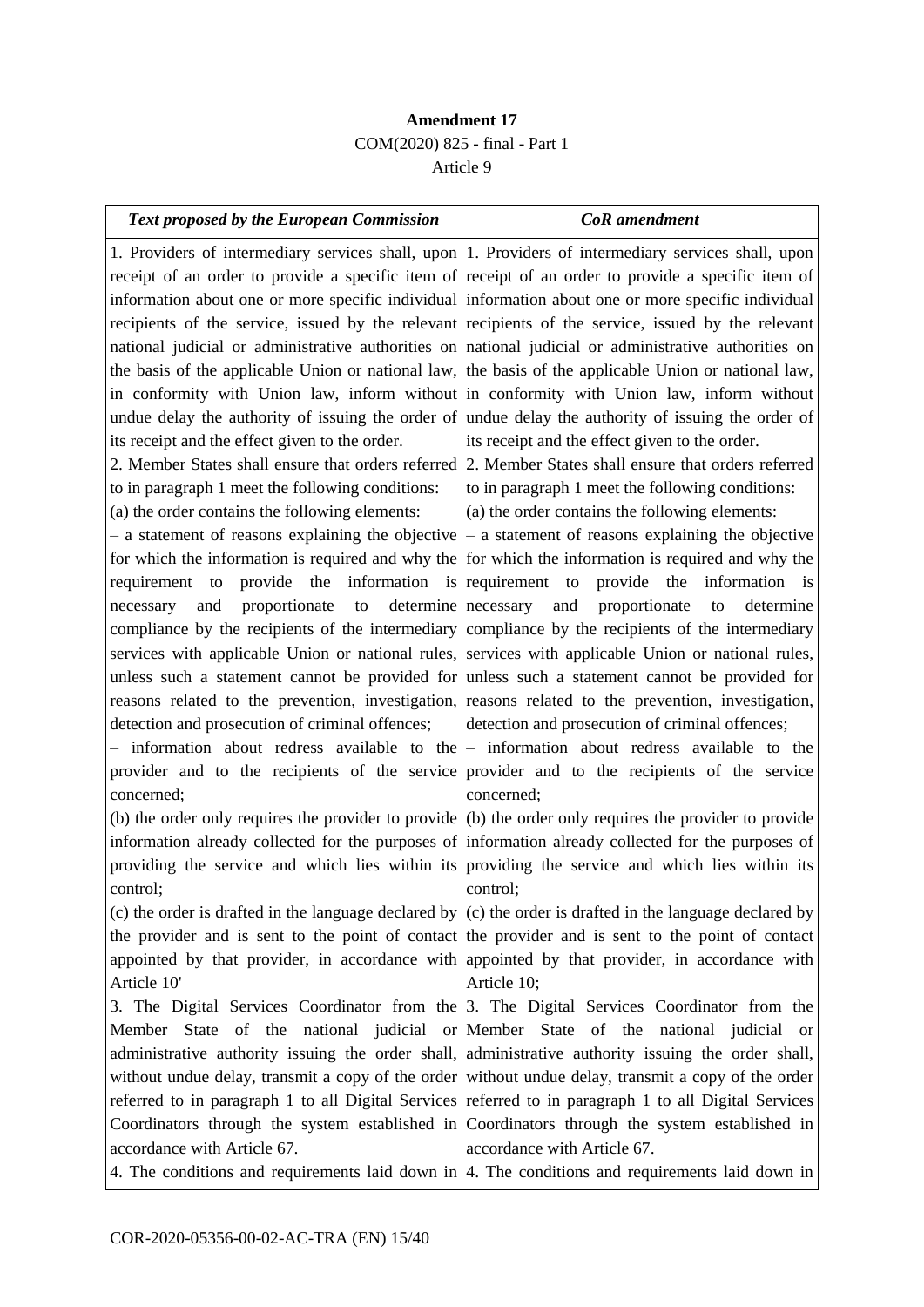| this article shall be without prejudice to this article shall be without prejudice to           |
|-------------------------------------------------------------------------------------------------|
| requirements under national criminal procedural requirements under national criminal procedural |
| law in conformity with Union law.                                                               |
| 5. Member States may establish obligations for                                                  |
| providers of intermediary services to inform the                                                |
| competent public authorities, whether national,                                                 |
| regional or local, of information provided by                                                   |
| recipients of their service or obligations to                                                   |
| communicate to the competent authorities, at                                                    |
| request, information enabling<br><i>their</i><br><i>the</i>                                     |
| identification of recipients of their service with                                              |
| whom they have storage agreements.                                                              |
|                                                                                                 |

DSA should clarify that Members States are allowed to establish obligations for platforms to provide information to the authorities (national, regional, local) so the recipients can be identified in justified cases.

#### **Amendment 18**

COM(2020) 825 final Article 10(2)

| <b>Text proposed by the European Commission</b>                                                  | <b>CoR</b> amendment                |
|--------------------------------------------------------------------------------------------------|-------------------------------------|
| Providers of intermediary services shall make   Providers of intermediary services shall without |                                     |
| public the information necessary to easily <i>undue delay</i> make public the information        |                                     |
| identify and communicate with their single point   necessary to easily identify and communicate  |                                     |
| of contact.                                                                                      | with their single point of contact. |

| Reason                                         |
|------------------------------------------------|
| Clarification for reason of proper enforcement |

#### **Amendment 19**

COM(2020) 825 final Article 12(1)

| <b>Text proposed by the European Commission</b>                                           | <b>CoR</b> amendment                              |
|-------------------------------------------------------------------------------------------|---------------------------------------------------|
| 1. Providers of intermediary services shall 1. Providers of intermediary services shall   |                                                   |
| include information on any restrictions that they                                         | include information on any restrictions that they |
| impose in relation to the use of their service in                                         | impose in relation to the use of their service in |
| respect of information provided by the recipients                                         | respect of information provided by the recipients |
| of the service, in their terms and conditions.                                            | of the service, in their terms and conditions.    |
| That information shall include information on                                             | That information shall include information on     |
| any policies, procedures, measures and tools any policies, procedures, measures and tools |                                                   |
| used for the purpose of content moderation, used for the purpose of content moderation,   |                                                   |
| including algorithmic decision-making and including algorithmic decision-making and       |                                                   |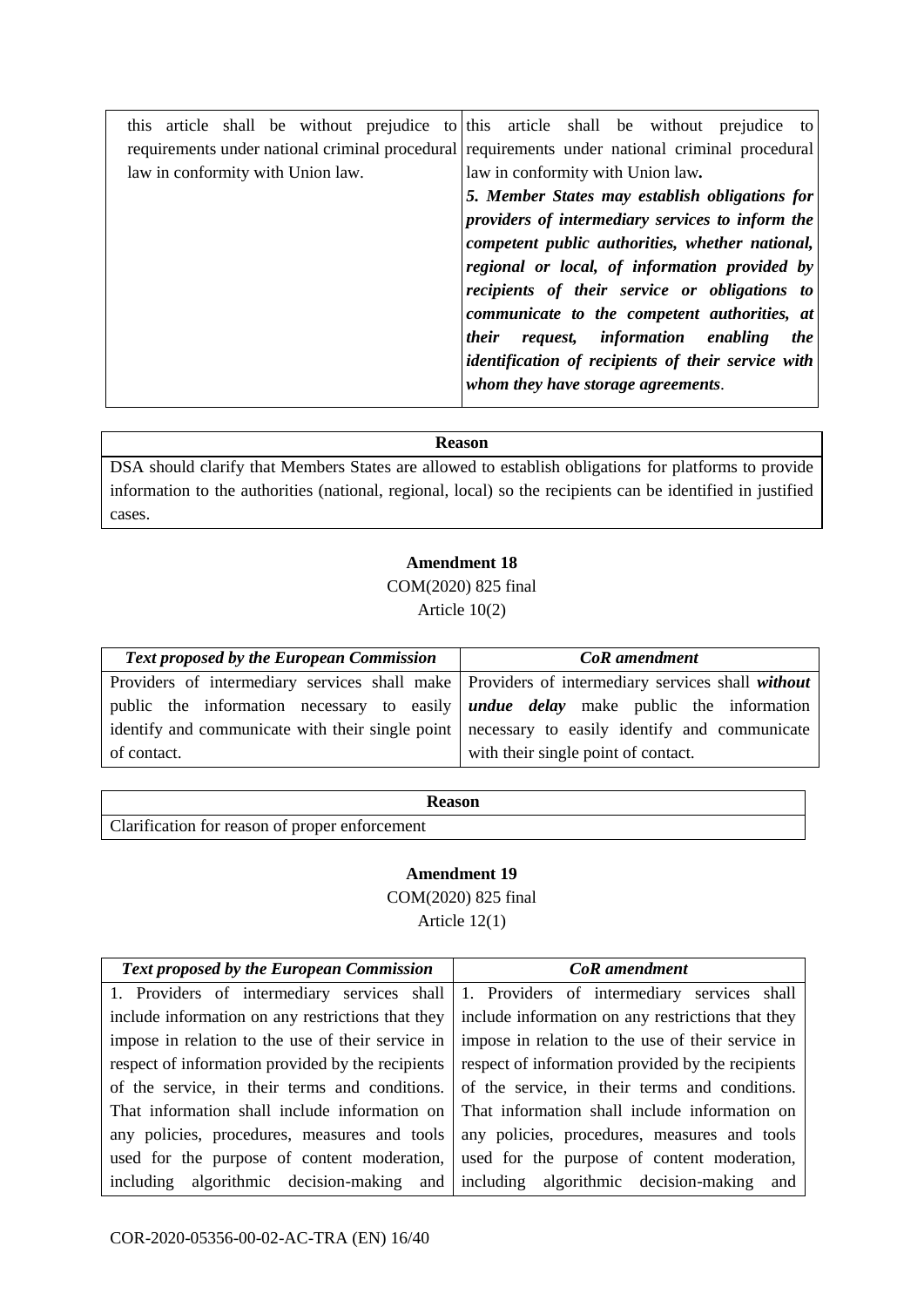| human review. It shall be set out in clear and | human review. It shall be set out in clear and |
|------------------------------------------------|------------------------------------------------|
| unambiguous language and shall be publicly     | unambiguous language and shall be publicly     |
| available in an easily accessible format.      | available in an easily accessible format.      |
|                                                | This includes measures to guarantee that a     |
|                                                | recipient of a service can unsubscribe from    |
|                                                | intermediary services unhindered. In practice, |
|                                                | neither subscription nor unsubscription shall  |
|                                                | be more demanding for any recipient of a       |
|                                                | service.                                       |

Unsubscribing to a core platform should be as easy as subscribing to it. Information regarding the unsubscription process should also be publicly available in an easily accessible format.

# **Amendment 20**

COM(2020) 825 - final - Part 1 Article 14(5)

| <b>Text proposed by the European Commission</b>                                                   | <b>CoR</b> amendment                                                                                                    |
|---------------------------------------------------------------------------------------------------|-------------------------------------------------------------------------------------------------------------------------|
|                                                                                                   | The provider shall also, without undue delay, The provider shall also, without undue delay and                          |
|                                                                                                   | notify that individual or entity of its decision in $\int$ <i>in any event within</i> 5 <i>working days</i> notify that |
| respect of the information to which the notice individual or entity of its decision in respect of |                                                                                                                         |
| relates, providing information on the redress the information to which the notice relates,        |                                                                                                                         |
| possibilities in respect of that decision.                                                        | providing information on the redress possibilities                                                                      |
|                                                                                                   | in respect of that decision.                                                                                            |

### **Reason**

A clear timeframe is to be established for a mandatory reaction to notices under Article 14.

#### **Amendment 21**

COM(2020) 825 - final - Part 1

Article 19(1)

| <b>Text proposed by the European Commission</b>                                                         | <b>CoR</b> amendment                                                                     |
|---------------------------------------------------------------------------------------------------------|------------------------------------------------------------------------------------------|
| Online platforms shall take the necessary   Online platforms shall take the necessary                   |                                                                                          |
| technical and organisational measures to ensure technical and organisational measures to ensure         |                                                                                          |
| that notices submitted by trusted flaggers through   that notices submitted by trusted flaggers through |                                                                                          |
| the mechanisms referred to in Article 14, are the mechanisms referred to in Article 14, are             |                                                                                          |
|                                                                                                         | processed and decided upon with priority $and$ processed and decided upon with priority, |
| without delay.                                                                                          | without delay and in any event within 48 hours.                                          |

### **Reason**  A tight time frame for mandatory reactions on notices under Article 19 is essential for online platforms to ensure a high degree of compliance.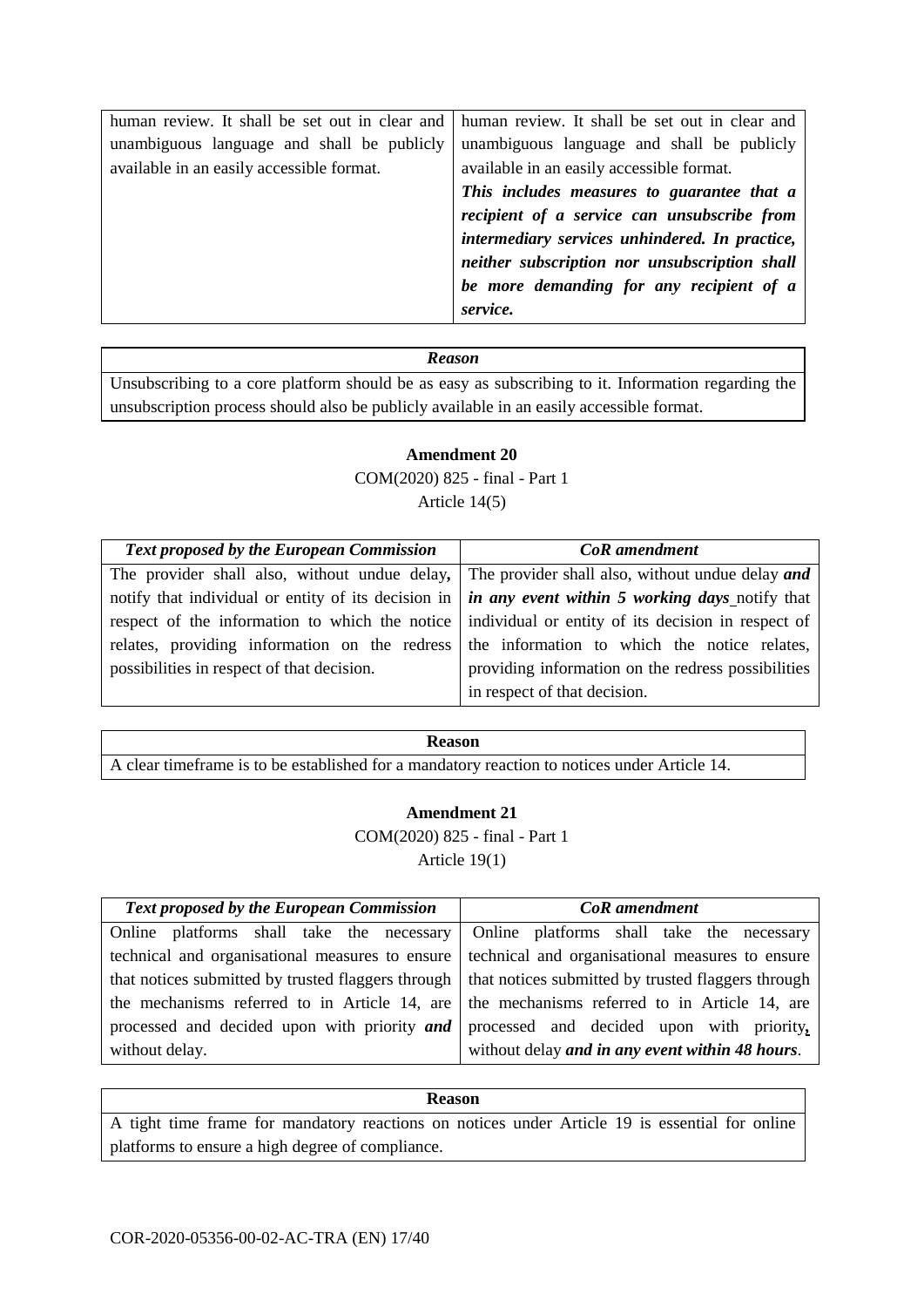### **Amendment 22** COM(2020) 825 - final - Part 1 Article 22

| <b>Text proposed by the European Commission</b>                                                    | <b>CoR</b> amendment                                                                                                  |
|----------------------------------------------------------------------------------------------------|-----------------------------------------------------------------------------------------------------------------------|
|                                                                                                    | 1. Where an online platform allows <i>consumers</i> to 1. Where an online platform allows to conclude                 |
|                                                                                                    | conclude distance contracts with <i>traders</i> , it shall distance contracts with <i>consumers</i> , it shall ensure |
|                                                                                                    | ensure that traders can only use its services to that the natural or legal person offering products                   |
|                                                                                                    | promote messages on or to offer products or <i>or services through the platform</i> can only use its                  |
|                                                                                                    | services to consumers located in the Union if, services to promote messages on or to offer                            |
|                                                                                                    | prior to the use of its services, the online platform products or services to consumers located in the                |
| has obtained the following information:                                                            | Union if, prior to the use of its services, the online                                                                |
| (a) the name, address, telephone number and platform has obtained the following information:       |                                                                                                                       |
| electronic mail address of the <i>trader</i> ;                                                     | (a) the name, address, telephone number and                                                                           |
| (b) a copy of the identification document of the electronic mail address of the <i>recipient</i> ; |                                                                                                                       |
|                                                                                                    | trader or any other electronic identification as (b) where the recipient is registered in a public                    |
|                                                                                                    | defined by Article 3 of Regulation (EU) No register, the registration number or equivalent                            |
| 910/2014 of the European Parliament and of the <i>means of identification in that register</i> ;   |                                                                                                                       |
| $Count^{50}$                                                                                       | 2. Where the provider of products or services                                                                         |
|                                                                                                    | (c) the bank account details of the trader, where <i>qualifies as a trader according to Union Law</i> , in            |
| the trader is a natural person;                                                                    | addition to the obligations set out in paragraph                                                                      |
|                                                                                                    | (d) the name, address, telephone number and $\vert I$ , the online platform shall ensure that the                     |
|                                                                                                    | electronic mail address of the economic operator, <i>trader can only use its services to promote</i>                  |
|                                                                                                    | within the meaning of Article 3(13) and Article 4 <i>messages on or to offer products or services to</i>              |
|                                                                                                    | of Regulation (EU) $2019/1020$ of the European <i>consumers located in the Union if, prior to the</i>                 |
|                                                                                                    | Parliament and the Council <sup>51</sup> or any relevant act use of its services, the online platform has             |
| of Union law;                                                                                      | obtained the following information:                                                                                   |
|                                                                                                    | (e) where the trader is registered in a trade register $(a)$ a copy of the identification document of the             |
|                                                                                                    | or similar public register, the trade register in trader or any other electronic identification as                    |
|                                                                                                    | which the trader is registered and its registration defined by Article 3 of Regulation (EU) No                        |
|                                                                                                    | number or equivalent means of identification in 910/2014 of the European Parliament and of the                        |
| that register;                                                                                     | Council:                                                                                                              |
|                                                                                                    | (f) a self-certification by the trader committing to $ b\rangle$ the bank account details of the trader, where        |
| only offer products or services that comply with the trader is a natural person;                   |                                                                                                                       |
| the applicable rules of Union law.                                                                 | $(c)$ the name, address, telephone number and                                                                         |
|                                                                                                    | 2. The online platform shall, upon receiving that electronic mail address of the economic operator,                   |
|                                                                                                    | information, make <b>reasonable</b> efforts to assess within the meaning of Article 3(13) and Article 4               |
|                                                                                                    | whether the information referred to in points (a), of Regulation (EU) 2019/1020 of the European                       |
|                                                                                                    | (d) and (e) of paragraph $I$ is reliable through the Parliament and the <i>Council</i> or any relevant act of         |
| use of any freely accessible official online Union law;                                            |                                                                                                                       |
|                                                                                                    | database or online interface made available by $a (d)$ where the trader is registered in a trade register             |
|                                                                                                    | Member States or the Union or through requests to or similar public register, the trade register in                   |
|                                                                                                    | the <i>trader</i> to provide supporting documents from which the trader is registered and its registration            |
| reliable sources.                                                                                  | number or equivalent means of identification in                                                                       |
| 3. Where the online platform obtains indications that register;                                    |                                                                                                                       |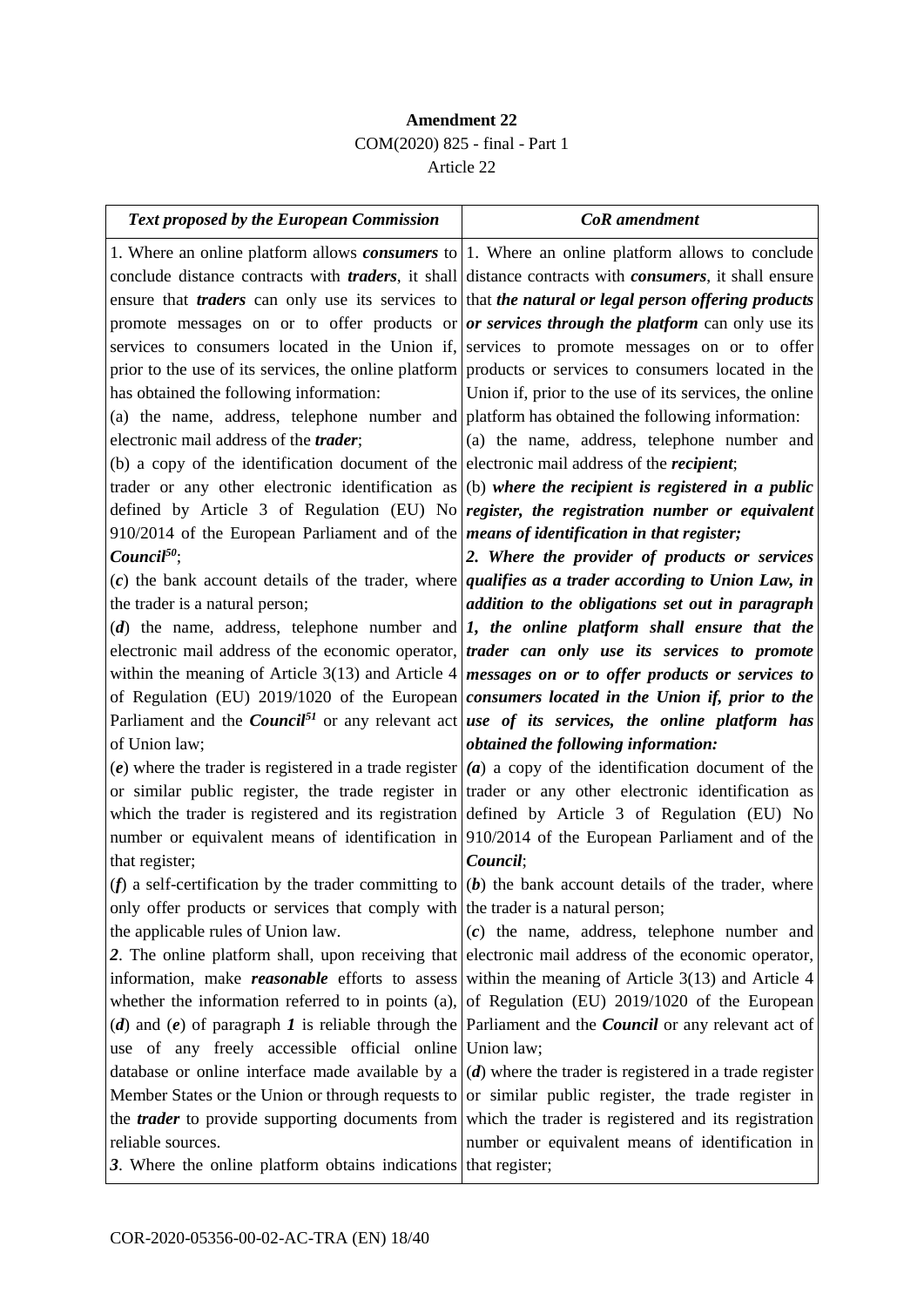that any item of information referred to in *paragraph* 1 obtained from the *trader* concerned is inaccurate or incomplete, that platform shall request the *trader* to correct the information in so far as necessary to ensure that all information is accurate and complete, without delay *or within the time period set by Union and national law*. *Where* the *trader* fails to correct or complete that information, the online platform shall suspend the provision of its service to the *trader* until the request is complied with.

*4*. The online platform shall store the information obtained pursuant to *paragraph* 1 *and* 2 in a secure manner for the duration of their contractual relationship with the *trader* concerned. They shall subsequently delete the information.

*5*. Without prejudice to paragraph *2*, the platform shall only disclose the information to third parties where so required in accordance with the applicable law, including the orders referred to in Article 9 and any orders issued by Member States' competent authorities or the Commission for the performance of their tasks under this Regulation.

*6*. The online platform shall make the information referred to in points (a), (*d*), (*e*) and (*f*) of paragraph *1* available to the recipients of the service, in a clear, easily accessible and comprehensible manner.

*7*. The online platform shall design and organise its online interface in a way that enables *traders* to comply with their obligations regarding precontractual information and product safety information under applicable Union law.

(*e*) a self-certification by the trader committing to only offer products or services that comply with the applicable rules of Union law.

*3*. The online platform shall, upon receiving that information, make *its best* efforts to assess whether the information referred to in points (a), *and* ( *b*) *of paragraph 1* and *in points* ( *c) and (d*) of paragraph *2* is reliable through the use of any freely accessible official online database or online interface made available by a Member States or the Union or through requests to the *recipient* to provide supporting documents from reliable sources.

*4*. Where the online platform obtains indications that any item of information referred to in *paragraphs* 1 *or 2* obtained from the *recipient* concerned is inaccurate or incomplete, that platform shall request the *recipient* to correct the information in so far as necessary to ensure that all information is accurate and complete, without delay. *While* the *recipient* fails to correct or complete that information, the online platform shall suspend the provision of its service to the *recipient* until the request is complied with.

*5*. The online platform shall store the information obtained pursuant to *paragraphs* 1*,* 2 *and 3* in a secure manner for the duration of their contractual relationship with the *recipient* concerned. They shall subsequently delete the information.

*6*. Without prejudice to paragraph *3*, the platform shall only disclose the information to third parties where so required in accordance with the applicable law, including the orders referred to in Article 9 and any orders issued by Member States' competent authorities or the Commission for the performance of their tasks under this Regulation.

*7*. The online platform shall make the information referred to in points (a*) and (b*) *of paragraph 1*, *and in points* (*c*), (*d*) and (*e*) of paragraph 2 available to the recipients of the service, in a clear, easily accessible and comprehensible manner.

*8*. The online platform shall design and organise its online interface in a way that enables *recipients* to comply with their obligations regarding precontractual information and product safety information under applicable Union law.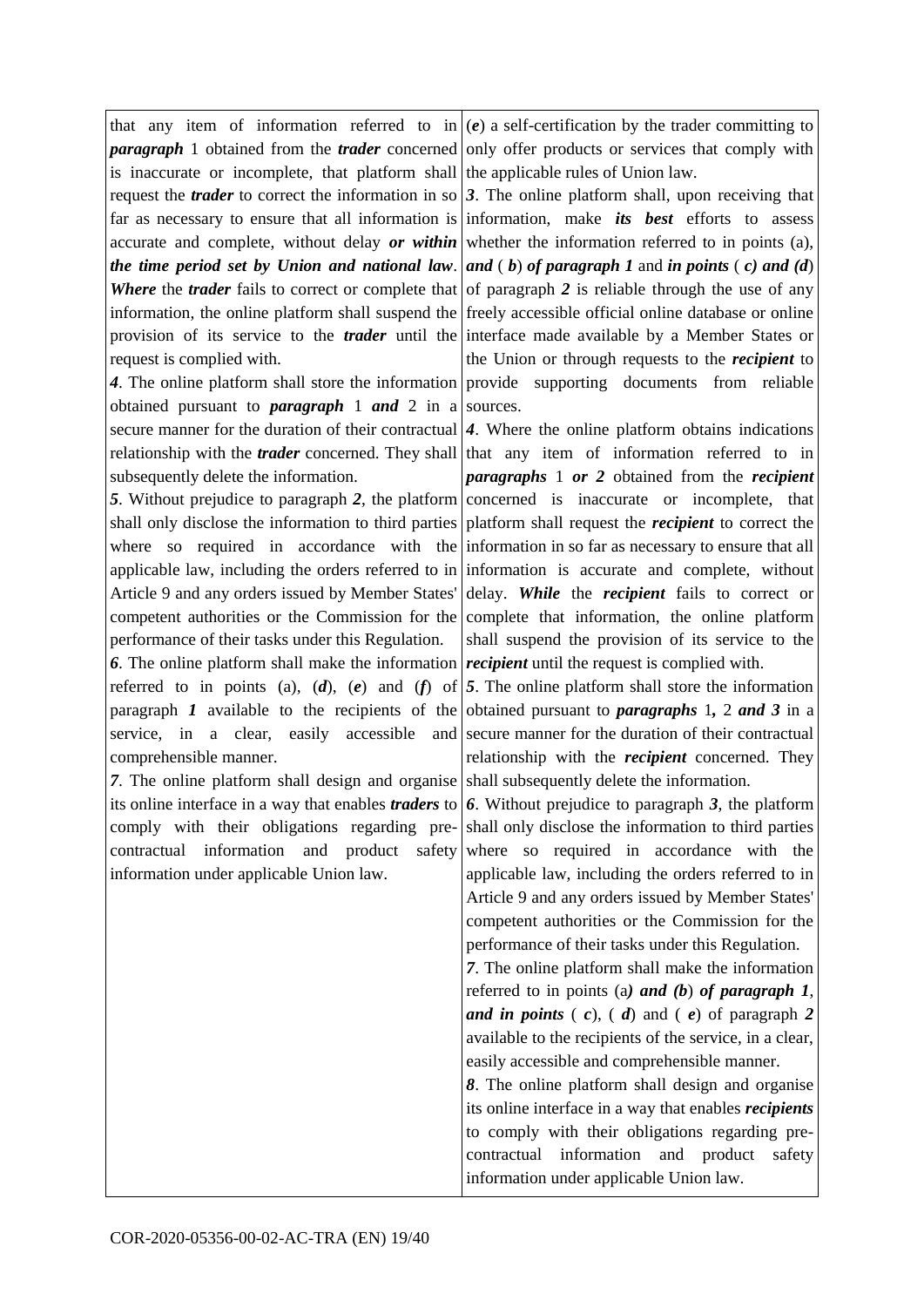Significant part of the services are offered by natural persons, not professionals as defined by the term of "trader". These natural persons tend not to respect national or local regulations on short term rentals for example and run undeclared business not respecting any related regulation.

### **Amendment 23** COM(2020) 825 final – Part 1 Article 25(2)

| Text proposed by the European Commission             | <b>CoR</b> amendment                                 |
|------------------------------------------------------|------------------------------------------------------|
| The Commission shall adopt delegated acts in         | The Commission shall adopt delegated acts in         |
| accordance with Article 69 to adjust the number      | accordance with Article 69 to adjust the number      |
| of average monthly recipients of the service in      | of average monthly recipients of the service in      |
| the Union referred to in paragraph 1, where the      | the Union referred to in paragraph 1, where the      |
| Union's population increases or decreases at least   | Union's population increases or decreases at least   |
| with $5\%$ in relation to its population in 2020 or, | with $5\%$ in relation to its population in 2020 or, |
| after adjustment by means of a delegated act, of     | after adjustment by means of a delegated act, of     |
| its population in the year in which the latest       | its population in the year in which the latest       |
| delegated act was adopted. In that case, it shall    | delegated act was adopted. In that case, it shall    |
| adjust the number so that it corresponds to $10\%$   | adjust the number so that it corresponds to 7% of    |
| of the Union's population in the year in which it    | the Union's population in the year in which it       |
| adopts the delegated act, rounded up or down to      | adopts the delegated act, rounded up or down to      |
| allow the number to be expressed in millions.        | allow the number to be expressed in millions.        |

#### **Reason**

The Digital Services Act should aim for narrower limits concerning very large online platforms.

### **Amendment 24** COM(2020) 825 - final - Part 1 Article 31(1)

| <b>Text proposed by the European Commission</b>  | <b>CoR</b> amendment                             |
|--------------------------------------------------|--------------------------------------------------|
| Very large online platforms shall provide the    | Very large online platforms shall provide the    |
| Digital Services Coordinator of establishment or | Digital Services Coordinator of establishment or |
| the Commission, upon their reasoned request and  | the Commission, upon their reasoned request and  |
| within a reasonable period, specified in the     | within a reasonable period, specified in the     |
| request, access to data that are necessary to    | request, in any case no longer than 72 hours,    |
| monitor and assess compliance with this          | access to data that are necessary to monitor and |
| Regulation. That Digital Services Coordinator    | assess compliance with this Regulation. That     |
| and the Commission shall only use that data for  | Digital Services Coordinator and the Commission  |
| those purposes.                                  | shall only use that data for those purposes.     |
|                                                  |                                                  |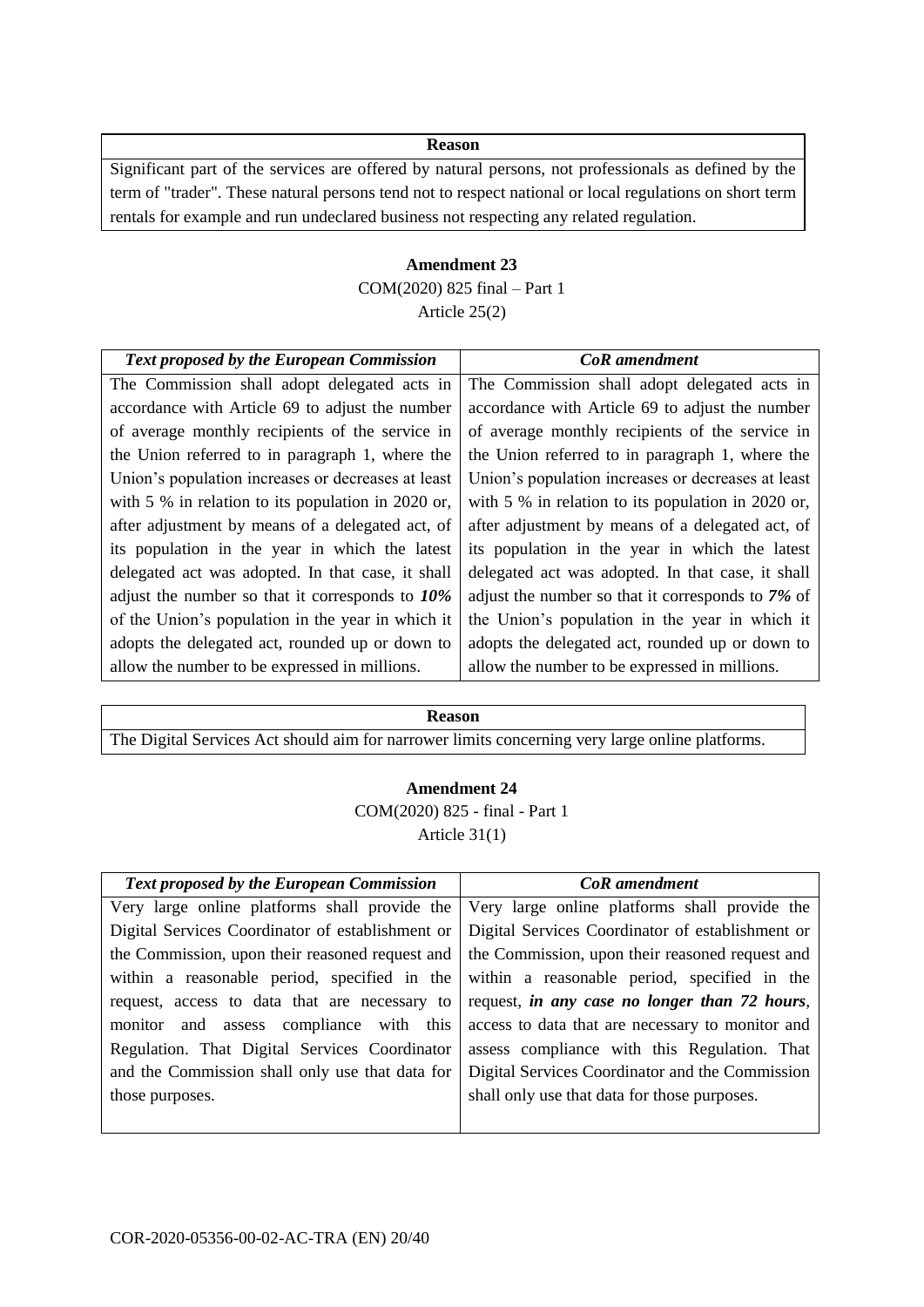A tight period for mandatory reactions upon request from the Digital Services Coordinator in the country of establishment is essential to ensure a high degree of compliance.

### **Amendment 25** COM(2020) 825 final – Part 1 Article  $41(1)(a)$

| <b>Text proposed by the European Commission</b>     | CoR amendment                                       |
|-----------------------------------------------------|-----------------------------------------------------|
| Where needed for carrying out their tasks,          | Where needed for carrying out their tasks,          |
| Digital Services Coordinators shall have at least   | Digital Services Coordinators shall have at least   |
| the following powers of investigation, in respect   | the following powers of investigation, in respect   |
| of conduct by providers of intermediary services    | of conduct by providers of intermediary services    |
| under the jurisdiction of their Member State:       | under the jurisdiction of their Member State:       |
| (a) the power to require those providers, as well   | (a) the power to require those providers, as well   |
| as any other persons acting for purposes related    | as any other persons acting for purposes related    |
| to their trade, business, craft or profession that  | to their trade, business, craft or profession that  |
| may reasonably be aware of information relating     | may reasonably be aware of information relating     |
| to a suspected infringement of this Regulation,     | to a suspected infringement of this Regulation,     |
| including, organisations performing the audits      | including, organisations performing the audits      |
| referred to in Articles 28 and $50(3)$ , to provide | referred to in Articles 28 and $50(3)$ , to provide |
| such information within a reasonable time           | such information within a reasonable time           |
| period;                                             | period and in any case no more than 72 hours;       |
|                                                     |                                                     |

#### *Reason*

The introduction of specific obligatory timeframes guarantees quick action by the provider, so that harm is limited.

#### **Amendment 26**

COM(2020) 825 final – Part 1  $Articl$ e  $45(1)$ 

| <b>Text proposed by the European Commission</b>   | <b>CoR</b> amendment                              |
|---------------------------------------------------|---------------------------------------------------|
| Where a Digital Services Coordinator has          | Where a Digital Services Coordinator has          |
| reasons to suspect that a provider of an          | reasons to suspect that a provider of an          |
| intermediary service, not under the jurisdiction  | intermediary service, not under the jurisdiction  |
| of the Member State concerned, infringed this     | of the Member State concerned, infringed this     |
| Regulation, it shall request the Digital Services | Regulation, it shall request the Digital Services |
| Coordinator of establishment to assess the        | Coordinator of establishment to assess the        |
| matter and take the necessary investigatory and   | matter and take the necessary investigatory and   |
| enforcement measures to ensure compliance         | enforcement measures to ensure compliance         |
| with this Regulation.                             | with this Regulation.                             |
| Where the Board has reasons to suspect that a     | Where the Board has reasons to suspect that a     |
| provider of intermediary services infringed this  | provider of intermediary services infringed this  |
| Regulation in a manner involving at least three   | Regulation in a manner involving at least three   |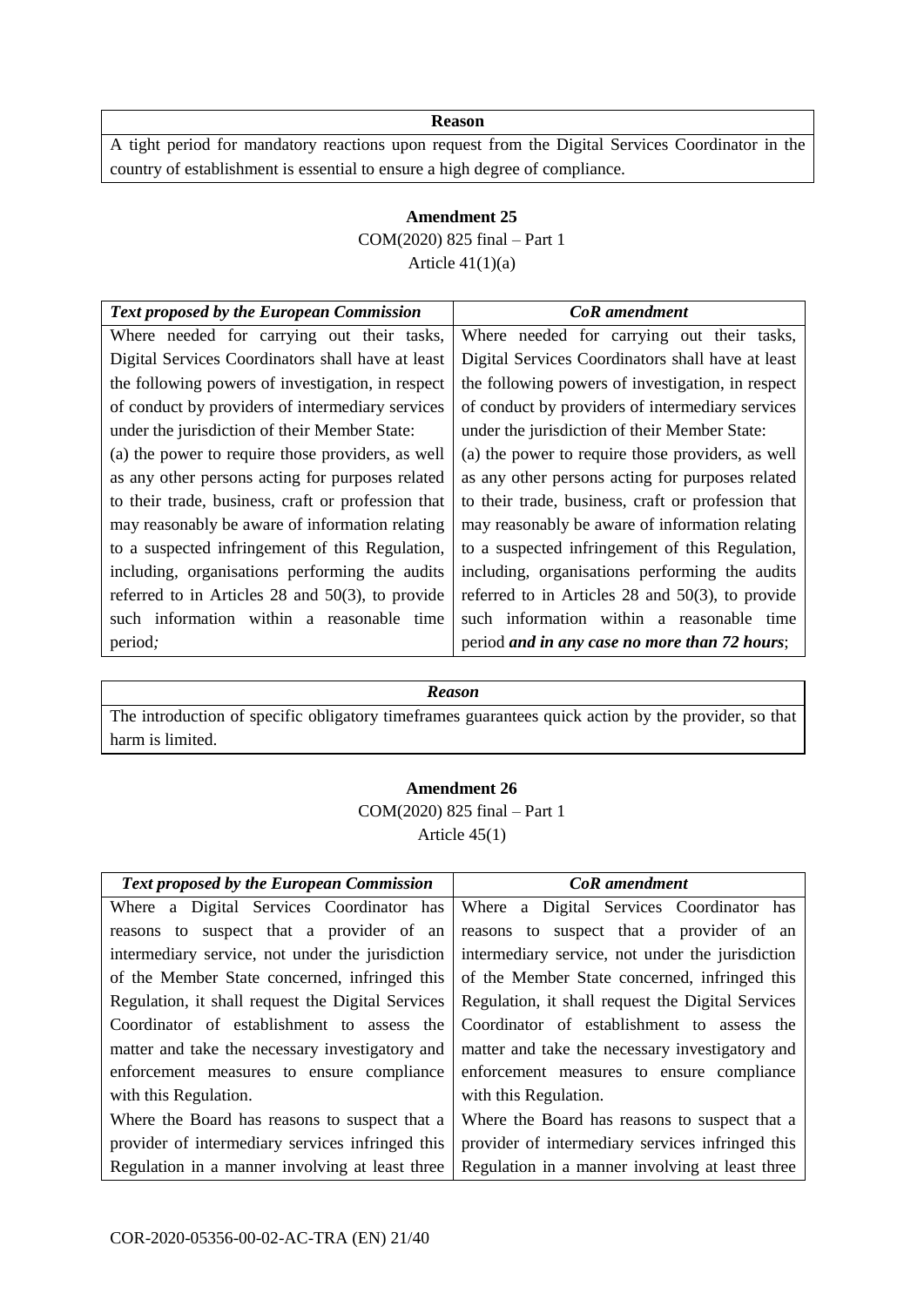| Member States, it <i>may recommend</i> the Digital $\vert$ M |                         |
|--------------------------------------------------------------|-------------------------|
| Services Coordinator of establishment to assess   C          |                         |
| the matter and take the necessary investigatory   n          |                         |
| and enforcement measures to ensure compliance e              |                         |
| with this Regulation.                                        | $\overline{\mathbf{v}}$ |

Member States, it *shall ask* the Digital Services Coordinator of establishment to assess the matter and take the necessary investigatory and enforcement measures to ensure compliance with this Regulation.

#### *Reason*

The Board should not recommend but ask that the Digital Service Coordinator of establishment assess the matter and take the necessary investigatory and enforcement measures to ensure compliance with this Regulation.

#### **Amendment 27**

COM(2020) 825 final – Part 1

Article 45(2)

| <b>Text proposed by the European Commission</b>            | <b>CoR</b> amendment                                          |
|------------------------------------------------------------|---------------------------------------------------------------|
| A request or recommendation pursuant to                    | A request pursuant to paragraph 1 shall at least              |
| paragraph 1 shall at least indicate:                       | indicate:                                                     |
| (a) the point of contact of the provider of the            | (a) the point of contact of the provider of the               |
| intermediary services concerned as provided for            | intermediary services concerned as provided for               |
| in Article 10;                                             | in Article 10;                                                |
| (b) a description of the relevant facts, the               | (b) a description of the relevant facts, the                  |
| provisions of this Regulation concerned and the            | provisions of this Regulation concerned and the               |
| reasons why the Digital Services Coordinator               | reasons why the Digital Services Coordinator                  |
| that sent the request, or the Board, suspects that         | that sent the request, or the Board, suspects that            |
| the provider infringed this Regulation;                    | the provider infringed this Regulation;                       |
| (c) any other information that the Digital                 | (c) any other information that the Digital                    |
| Services Coordinator that sent the request, or the         | Services Coordinator that sent the request, or the            |
| Board, considers relevant, including, where                | Board, considers relevant, including, where                   |
| appropriate, information gathered on its own               | appropriate, information gathered on its own                  |
| suggestions for<br>initiative<br>specific<br><sub>or</sub> | initiative<br>suggestions<br>for<br>specific<br><sub>or</sub> |
| investigatory or enforcement measures to be                | investigatory or enforcement measures to be                   |
| taken, including interim measures.                         | taken, including interim measures.                            |
|                                                            |                                                               |

| Reason                                                  |
|---------------------------------------------------------|
| This should not be a mere recommendation but a request. |

#### **Amendment 28**

COM (2020) 825 final – Part 1 Article number 46(2)

| <b>Text proposed by the European Commission</b>                                                                | <b>CoR</b> amendment                                                            |
|----------------------------------------------------------------------------------------------------------------|---------------------------------------------------------------------------------|
|                                                                                                                | Where a Digital Services Coordinator of Where a Digital Services Coordinator of |
| establishment has reasons to suspect that a very establishment or the Digital Services                         |                                                                                 |
| large online platform infringed this Regulation, it $\int$ <i>Coordinators of at least three Member States</i> |                                                                                 |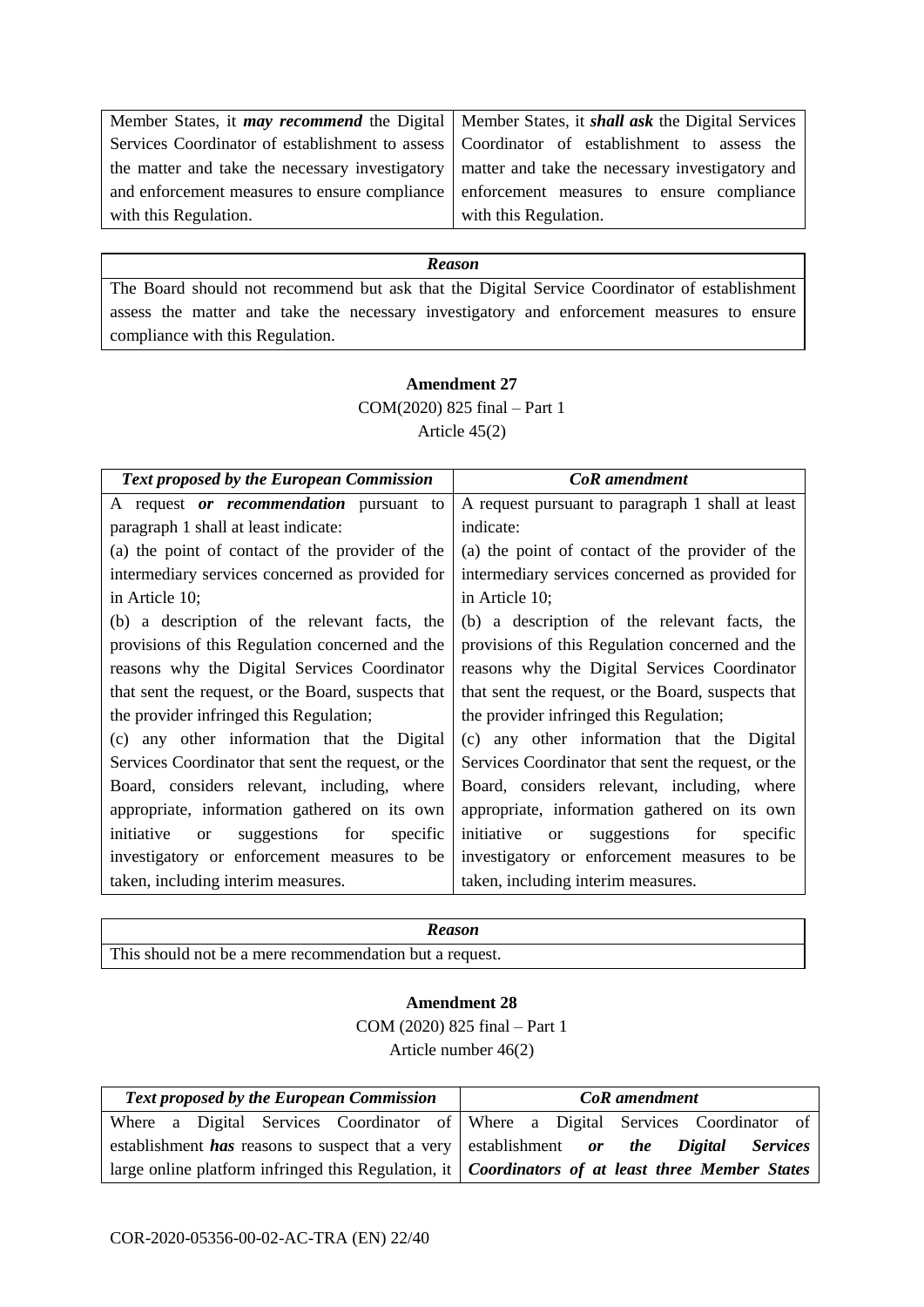|                                             | may request the Commission to take the <i>have</i> reasons to suspect that a very large online           |
|---------------------------------------------|----------------------------------------------------------------------------------------------------------|
| necessary                                   | investigatory and enforcement platform infringed this Regulation, they may                               |
|                                             | measures to ensure compliance with this request the Commission to take the necessary                     |
|                                             | Regulation in accordance with Section 3. Such a $\vert$ investigatory and enforcement measures to ensure |
|                                             | request shall contain all information listed in compliance with this Regulation in accordance            |
| Article $45(2)$ and set out the reasons for | with Section 3. Such a request shall contain all                                                         |
| requesting the Commission to intervene.     | information listed in Article 45(2) and set out the                                                      |
|                                             | reasons for requesting the Commission to                                                                 |
|                                             | intervene.                                                                                               |

This regulation should aim to give Digital Services Coordinators instruments to act together in case there are reasons to suspect that a very large online platform has infringed it.

### **Amendment 29**

COM(2020) 842 final – Part 1 New recital after recital 1

| <b>Text proposed by the European Commission</b> | <b>CoR</b> amendment                            |
|-------------------------------------------------|-------------------------------------------------|
|                                                 | There can be no doubt that the European         |
|                                                 | market has been dominated by gatekeeper         |
|                                                 | platforms providing core platform services for  |
|                                                 | years. While there is nothing anti-competitive  |
|                                                 | about building a successful business, excessive |
|                                                 | market power and potential abuses must be       |
|                                                 | redressed.                                      |

#### *Reason*

There is nothing anti-competitive about building a successful business, which many platforms are. However overall relevance and consequences of data-driven business models should be highlighted, and information asymmetries between gatekeepers and end users and business users should be mentioned as this is largely why the proposal was considered necessary.

#### **Amendment 30**

COM(2020) 842 - final - Part 1

Recital 9

| <b>Text proposed by the European Commission</b>                                        | <b>CoR</b> amendment                                                                                                     |
|----------------------------------------------------------------------------------------|--------------------------------------------------------------------------------------------------------------------------|
|                                                                                        | A fragmentation of the internal market can only Nothing in this Regulation precludes Member                              |
| be effectively averted if Member States are States from imposing the same, stricter or |                                                                                                                          |
|                                                                                        | prevented from applying national rules which are different obligations on undertakings in order to                       |
|                                                                                        | specific to the types of undertakings and services pursue legitimate public interests, in compliance                     |
|                                                                                        | covered by this Regulation. At the same time, with Union law. Those legitimate public interests                          |
|                                                                                        | since this Regulation aims at complementing the $\vert \textit{can} \ \textit{be} \vert$ among others, the protection of |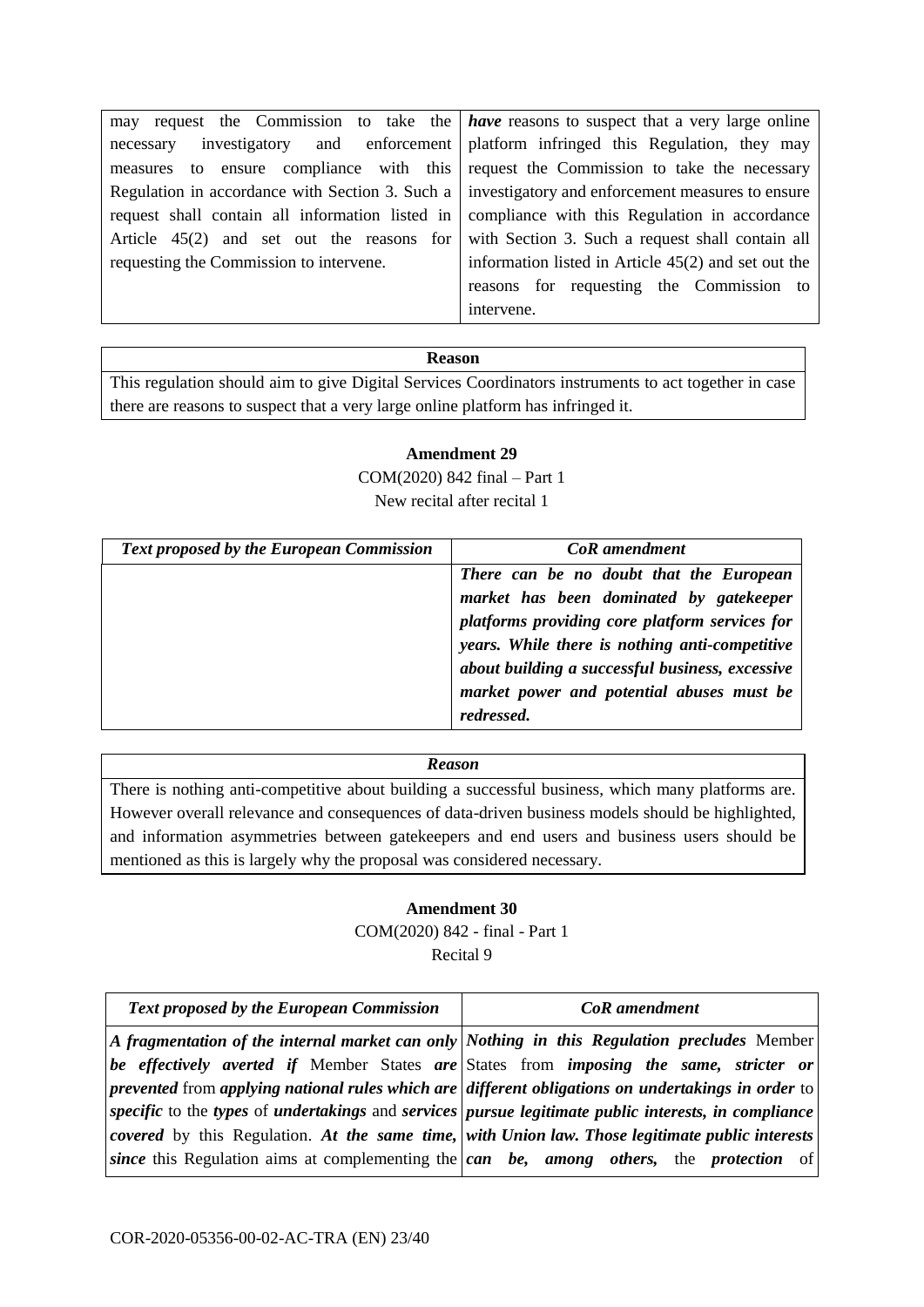enforcement of competition law, it should be *consumers, the fight against acts of unfair* specified that this Regulation is without prejudice to Articles 101 and 102 TFEU, to the corresponding national competition rules and to other national competition rules regarding unilateral behaviour that are based on an individualised assessment of market positions and behaviour, including its likely effects and the precise scope of the prohibited behaviour, and which provide for the possibility of undertakings to make efficiency and objective justification arguments for the behaviour in question*. However, the application of the latter rules should not affect the obligations imposed on gatekeepers under this Regulation and their uniform and effective application in the internal market*. *competition* and *the protection of media freedom and pluralism. In particular, nothing in this Regulation precludes Member States from pursuing those legitimate interests* by *imposing obligations on undertakings having a status of gatekeeper within the meaning of* this Regulation *as well as other undertakings*. *Since* this Regulation aims at complementing the enforcement of competition law, it should be specified that this Regulation is without prejudice to Articles 101 and 102 TFEU, to the corresponding national competition rules and to other national competition rules regarding unilateral behaviour that are based on an individualised assessment of market positions and behaviour, including its likely effects and the precise scope of the prohibited behaviour, and which provide for the possibility of undertakings to make efficiency and objective justification

### **Amendment 31** COM(2020) 842 - final - Part 1 Recital 11

arguments for the behaviour in question.

| <b>Text proposed by the European Commission</b>                                                 | <b>CoR</b> amendment                                                                                                      |
|-------------------------------------------------------------------------------------------------|---------------------------------------------------------------------------------------------------------------------------|
| This Regulation should also complement, without This Regulation should also complement, without |                                                                                                                           |
|                                                                                                 | prejudice to their application, the rules resulting prejudice to their application, the rules resulting                   |
|                                                                                                 | from other acts of Union law regulating certain from other acts of Union law regulating certain                           |
| aspects of the provision of services covered by aspects of the provision of services covered by |                                                                                                                           |
| this Regulation, in particular Regulation (EU) this Regulation, in particular Regulation (EU)   |                                                                                                                           |
|                                                                                                 | 2019/1150 of the European Parliament and of the 2019/1150 of the European Parliament and of the                           |
|                                                                                                 | Council [1], Regulation (EU) xx/xx/EU [DSA] of Council, Regulation (EU) xx/xx/EU [DSA] of the                             |
| the European Parliament and of the Council [2], European Parliament and of the Council,         |                                                                                                                           |
|                                                                                                 | Regulation (EU) 2016/679 of the European Regulation (EU) 2016/679 of the European                                         |
| Parliament and of the Council [3], Directive (EU) Parliament and of the Council, Directive (EU) |                                                                                                                           |
| 2019/790 of the European Parliament and of the 2019/790 of the European Parliament and of the   |                                                                                                                           |
|                                                                                                 | Council $[4]$ , Directive (EU) 2015/2366 of the Council, Directive (EU) 2015/2366 of the                                  |
| European Parliament and of the Council [5], and European Parliament and of the Council, and     |                                                                                                                           |
|                                                                                                 | Directive (EU) 2010/13 of the European Directive (EU) 2010/13 of the European                                             |
|                                                                                                 | Parliament and of the Council $\lceil 6 \rceil$ , as well as Parliament and of the Council $\lceil 1 \rceil$ , as well as |
|                                                                                                 | national rules <i>aimed at enforcing or, as the case</i> national rules <i>taken in accordance with</i> that              |
| <i>may be, implementing that Union legislation.</i>                                             | Union legislation.                                                                                                        |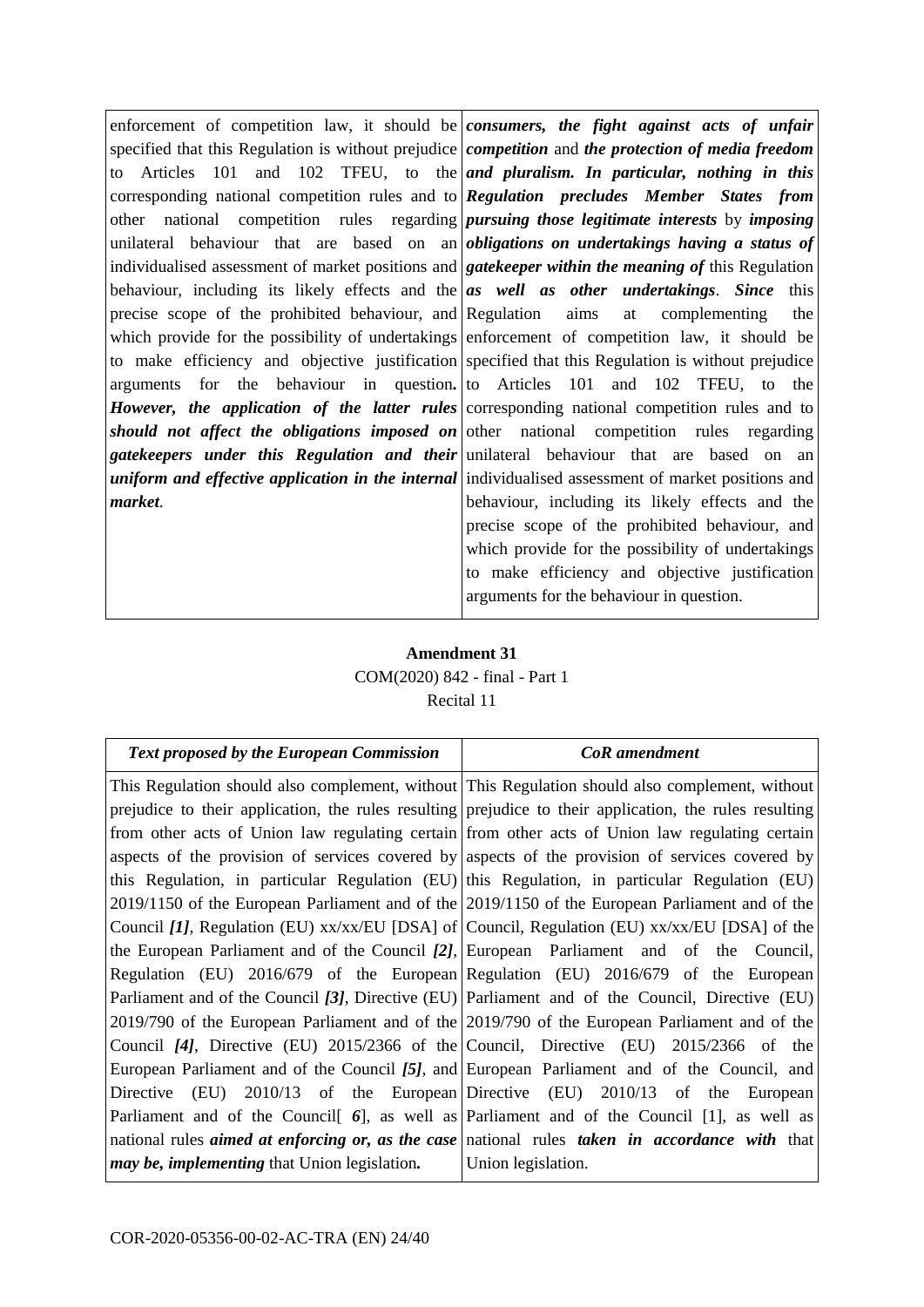|                                                                                                      | [1] Regulation (EU) 2019/1150 of the European $\begin{bmatrix} 1 \end{bmatrix}$ Directive 2010/13/EU of the European |
|------------------------------------------------------------------------------------------------------|----------------------------------------------------------------------------------------------------------------------|
|                                                                                                      | <b>Parliament and of the Council of 20 June 2019</b> Parliament and of the Council of 10 March 2010                  |
|                                                                                                      | on promoting fairness and transparency for on the coordination of certain provisions laid                            |
|                                                                                                      | <b>business users of online intermediation services</b> down by law, regulation or administrative action             |
| (OJ L 186, 11.7.2019, p. 57).                                                                        | in Member States concerning the provision of                                                                         |
|                                                                                                      | [2] Regulation (EU)  of the European audiovisual media services (Audiovisual Media                                   |
| <b>Parliament and of the Council – proposal on a</b> Services Directive) (OJ L 95, 15.4.2010, p. 1). |                                                                                                                      |
| Single Market For Digital Services (Digital                                                          |                                                                                                                      |
| <b>Services</b><br>Act)<br>and<br>amending<br><i>Directive</i>                                       |                                                                                                                      |
| 2000/31/EC.                                                                                          |                                                                                                                      |
| $[3]$ Regulation (EU) 2016/679 of the European                                                       |                                                                                                                      |
| Parliament and of the Council of 27 April 2016                                                       |                                                                                                                      |
| on the protection of natural persons with regard                                                     |                                                                                                                      |
| to the processing of personal data and on the free                                                   |                                                                                                                      |
| movement of such data, and repealing Directive                                                       |                                                                                                                      |
| 95/46/EC (General Data Protection Regulation)                                                        |                                                                                                                      |
| (OJ L 119, 4.5.2016, p. 1).                                                                          |                                                                                                                      |
| [4] Directive $(EU)$ 2019/790 of the European                                                        |                                                                                                                      |
| Parliament and of the Council of 17 April 2019                                                       |                                                                                                                      |
| on copyright and related rights in the Digital                                                       |                                                                                                                      |
| <b>Single Market and amending Directives 96/9/EC</b>                                                 |                                                                                                                      |
| and 2001/29/ (OJ L 130, 17.5.2019, p. 92.).                                                          |                                                                                                                      |
| [5] Directive $(EU)$ 2015/2366 of the European                                                       |                                                                                                                      |
| <b>Parliament and of the Council of 25 November</b>                                                  |                                                                                                                      |
| 2015 on payment services in the internal market,                                                     |                                                                                                                      |
| amending Directives 2002/65/EC, 2009/110/EC                                                          |                                                                                                                      |
| and 2013/36/EU and Regulation (EU) No                                                                |                                                                                                                      |
| 1093/2010, and repealing Directive 2007/64/EC (                                                      |                                                                                                                      |
| OJ L 337, 23.12.2015, p. 35).                                                                        |                                                                                                                      |
| [6] Directive 2010/13/EU of the European                                                             |                                                                                                                      |
| Parliament and of the Council of 10 March 2010                                                       |                                                                                                                      |
| on the coordination of certain provisions laid                                                       |                                                                                                                      |
| down by law, regulation or administrative action                                                     |                                                                                                                      |
| in Member States concerning the provision of                                                         |                                                                                                                      |
| audiovisual media services (Audiovisual Media                                                        |                                                                                                                      |
| Services Directive) (OJ L 95, 15.4.2010, p. 1).                                                      |                                                                                                                      |

 $\mathbf{I}$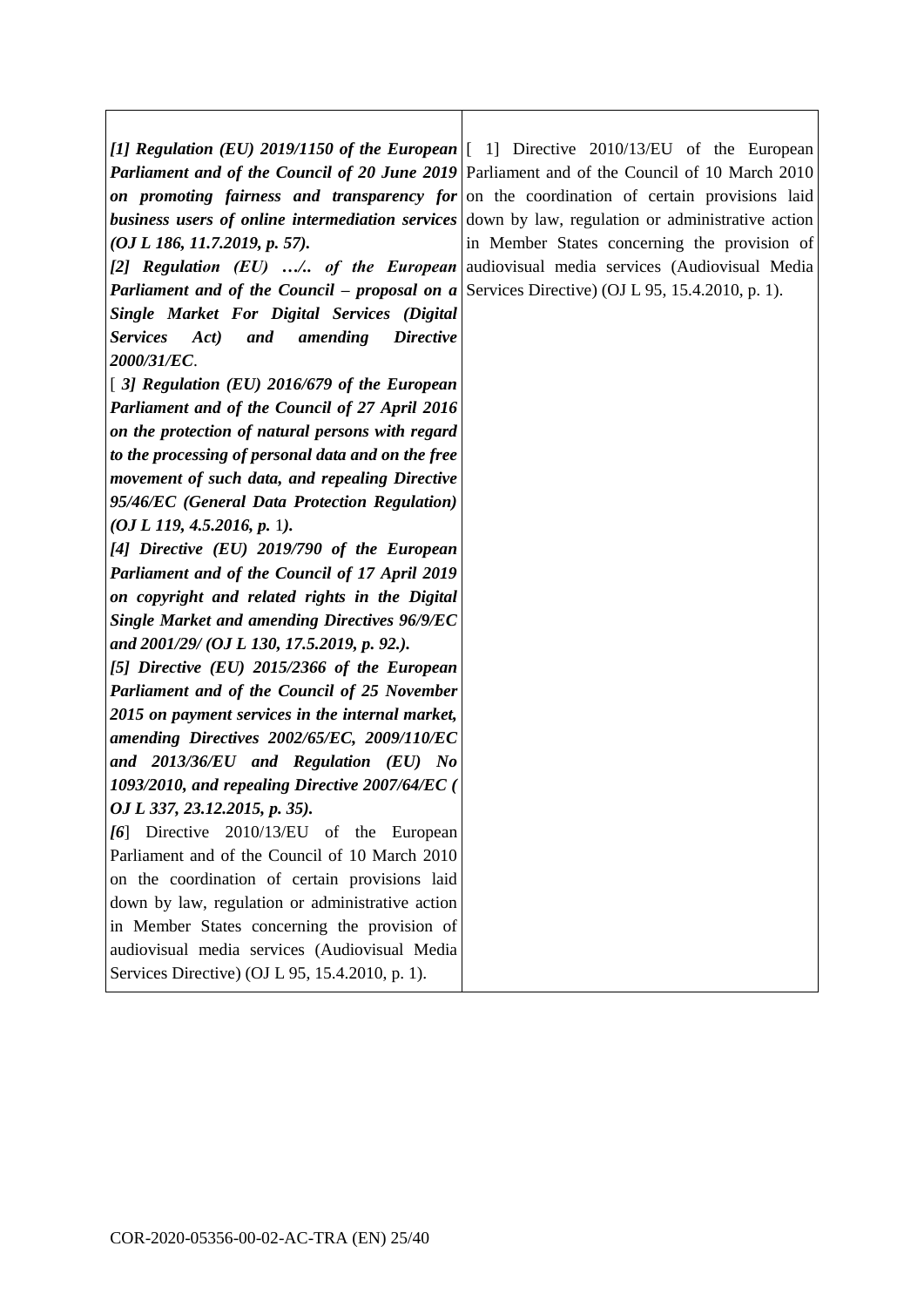### **Amendment 32** COM(2020) 842 – final – Part 1 Recital 13

#### *Text proposed by the European Commission CoR amendment*

In particular, online intermediation services, online search engines, operating systems, online  $|including,$ social networking, video sharing platform services, number-independent interpersonal communication services, cloud services and online advertising services all have the capacity to affect a large number of end users and businesses alike, which entails a risk of unfair business practices. They therefore should be included in the definition of core platform services and fall into the scope of this Regulation. Online intermediation services may also be active in the field of financial services, and they may intermediate or be used to provide such services as listed non-exhaustively in Annex II to Directive (EU) 2015/1535 of the European Parliament and of the Council[1]. In certain circumstances, the notion of end users should encompass users that are traditionally considered business users, but in a given situation do not use the core platform services to provide goods or services to other end users, such as for example businesses relying on cloud computing services for their own purposes.

[1] Directive (EU) 2015/1535 of the European Parliament and of the Council of 9 September 2015 laying down a procedure for the provision of information in the field of technical regulations and of rules on Information Society services, OJ L 241, 17.9.2015, p. 1.

In particular, online intermediation services,  $(online)$  marketplaces, software *application stores, digital voice assistants and platforms incorporating voice assistant technologies and online intermediation services in other sectors like mobility, transport, or energy, as well as* online search engines, operating systems*, web-browsers*, online social networking, video sharing platform services, numberindependent interpersonal communication services, cloud computing services and online advertising services all have the capacity to affect a large number of end users and businesses alike, which entails a risk of unfair business practices. They therefore should be included in the definition of core platform services and fall into the scope of this Regulation. Online intermediation services may also be active in the field of financial services, and they may intermediate or be used to provide such services as listed non-exhaustively in Annex II to Directive (EU) 2015/1535 of the European Parliament and of the Council[1]. In certain circumstances, the notion of end users should encompass users that are traditionally considered business users, but in a given situation do not use the core platform services to provide goods or services to other end users, such as for example businesses relying on cloud computing services for their own purposes.

> [1] Directive (EU) 2015/1535 of the European Parliament and of the Council of 9 September 2015 laying down a procedure for the provision of information in the field of technical regulations and of rules on Information Society services, OJ L 241, 17.9.2015, p. 1.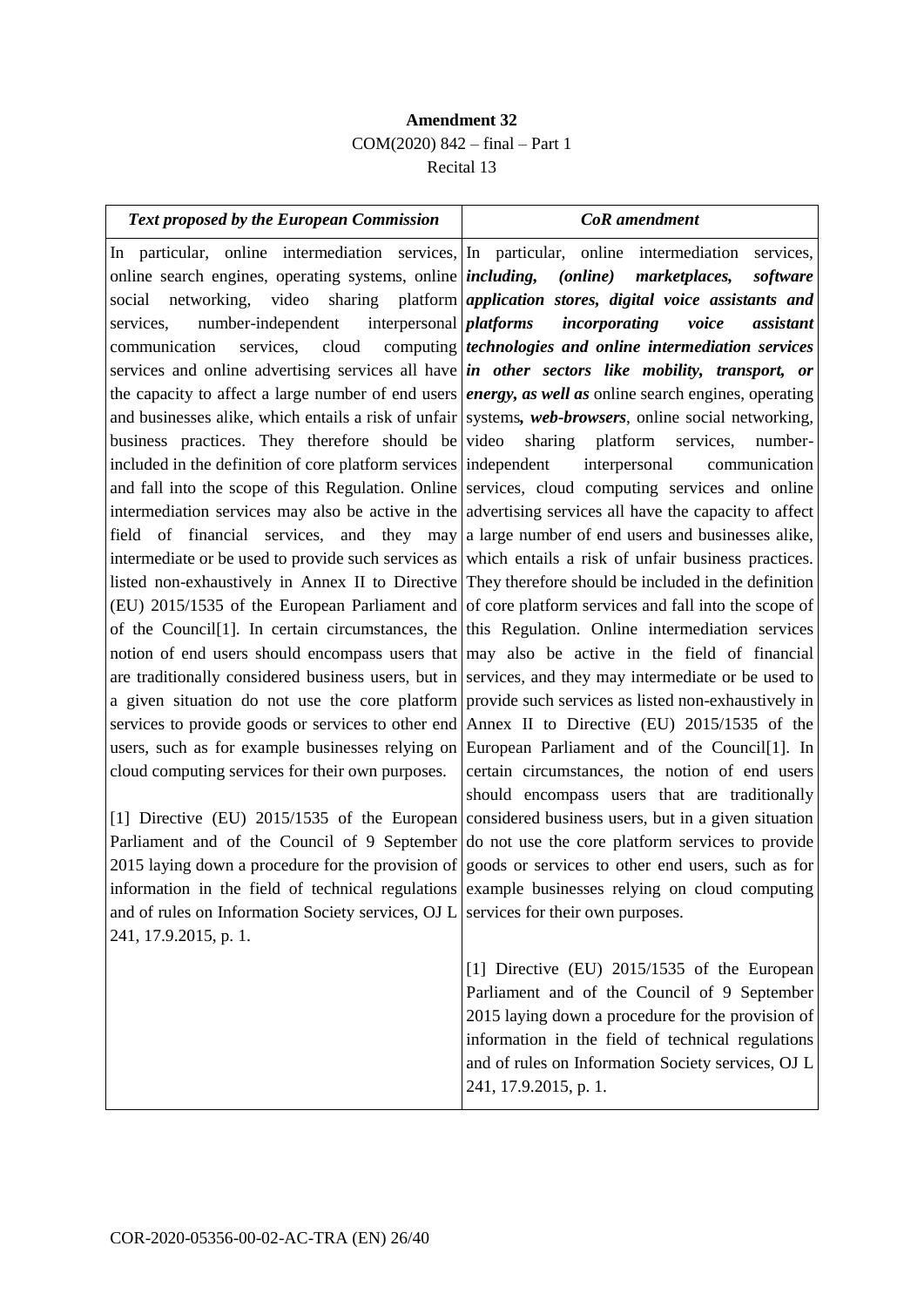### **Amendment 33** COM(2020) 842 final – Part 1 Recital 43

| <b>Text proposed by the European Commission</b>                                                                 | <b>CoR</b> amendment                                                                                      |
|-----------------------------------------------------------------------------------------------------------------|-----------------------------------------------------------------------------------------------------------|
|                                                                                                                 | A gatekeeper may in certain circumstances have $a \mid A$ gatekeeper may in certain circumstances have a  |
|                                                                                                                 | dual role as a provider of core platform services dual role as a provider of core platform services       |
|                                                                                                                 | whereby it provides a core platform service to its whereby it provides a core platform service to its     |
|                                                                                                                 | business users, while also competing with those business users, while also competing with those           |
|                                                                                                                 | same business users in the provision of the same same business users in the provision of the same         |
| or similar services or products to the same end or similar services or products to the same end                 |                                                                                                           |
| users. In these circumstances, a gatekeeper may users. In these circumstances, a gatekeeper may                 |                                                                                                           |
| take advantage of its dual role to use data, take advantage of its dual role to use data,                       |                                                                                                           |
|                                                                                                                 | generated from transactions by its business users generated from transactions by its business users       |
|                                                                                                                 | on the core platform, for the purpose of its own on the core platform, for the purpose of its own         |
|                                                                                                                 | services that offer similar services to that of its services that offer similar services to that of its   |
| business users. This may be the case, for instance, business users. This may be the case, for instance,         |                                                                                                           |
| online where<br>provides<br>where<br>gatekeeper<br>an<br>a                                                      | provides<br>online<br>$\mathbf{a}$<br>gatekeeper<br>an                                                    |
| marketplace or app store to business users, and at marketplace or app store to business users, and at           |                                                                                                           |
|                                                                                                                 | the same time offer services as an online retailer the same time offer services as an online retailer     |
| or provider of application software against those or provider of application software against those             |                                                                                                           |
|                                                                                                                 | business users. To prevent gatekeepers from business users. To prevent gatekeepers from                   |
|                                                                                                                 | unfairly benefitting from their dual role, it should unfairly benefitting from their dual role, it should |
| be ensured that they refrain from using any be ensured that they refrain from using any                         |                                                                                                           |
| aggregated or non-aggregated data, which may aggregated or non-aggregated data, which may                       |                                                                                                           |
| include anonymised and personal data <i>that is not</i> include anonymised and personal data to offer           |                                                                                                           |
| <i>publicly available</i> to offer similar services to those similar services to those of their business users. |                                                                                                           |
|                                                                                                                 | of their business users. This obligation should This obligation should apply to the gatekeeper as a       |
| apply to the gatekeeper as a whole, including but whole, including but not limited to its business              |                                                                                                           |
| not limited to its business unit that competes with unit that competes with the business users of a             |                                                                                                           |
| the business users of a core platform service.                                                                  | core platform service.                                                                                    |
|                                                                                                                 |                                                                                                           |

| <b>Reason</b>                                                                    |  |
|----------------------------------------------------------------------------------|--|
| That definition would give the gate keepers a much too wide margin of manoeuvre. |  |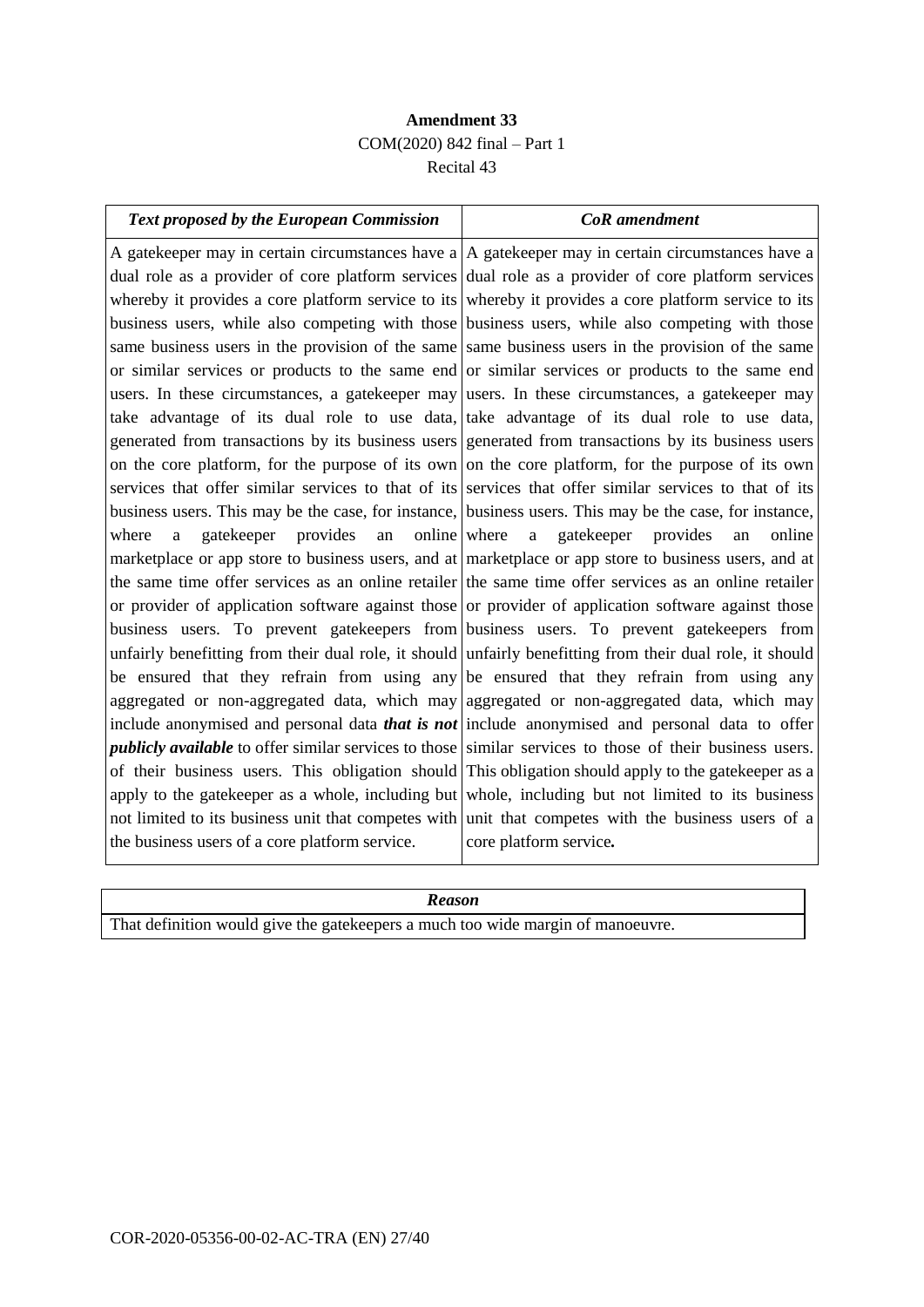### **Amendment 34** COM(2020) 842 - final - Part 1 Article 1(5)

| Text proposed by the European Commission                                                                | <b>CoR</b> amendment                                                                                  |
|---------------------------------------------------------------------------------------------------------|-------------------------------------------------------------------------------------------------------|
|                                                                                                         | Member States shall not impose on gatekeepers Member States shall not impose on gatekeepers           |
|                                                                                                         | further obligations by way of laws, regulations or further obligations by way of laws, regulations or |
|                                                                                                         | administrative action for the purpose of ensuring administrative action for the purpose of ensuring   |
|                                                                                                         | contestable and fair markets. This is without contestable and fair markets. This is without           |
| prejudice to rules pursuing other legitimate public prejudice to rules pursuing other legitimate public |                                                                                                       |
| interests, in compliance with Union law. In interests, in compliance with Union law. In                 |                                                                                                       |
|                                                                                                         | particular, nothing in this Regulation precludes particular, nothing in this Regulation precludes     |
|                                                                                                         | Member States from imposing obligations, which Member States from imposing obligations, which         |
| are compatible with Union law, on undertakings, are compatible with Union law, on undertakings,         |                                                                                                       |
| including providers of core platform services including providers of core platform services, in         |                                                                                                       |
|                                                                                                         | where these obligations are unrelated to the order to protect consumers, to fight against acts of     |
| relevant undertakings having a status of unfair competition, to promote media pluralism                 |                                                                                                       |
| gatekeeper within the meaning of this Regulation or to pursue legitimate interests.                     |                                                                                                       |
| in order to protect consumers or to fight against                                                       |                                                                                                       |
| acts of unfair competition.                                                                             |                                                                                                       |

### **Amendment 35** COM(2020) 842 - final - Part 1 Article 1(6)

| <b>Text proposed by the European Commission</b>                                                                 | <b>CoR</b> amendment                                                                                        |
|-----------------------------------------------------------------------------------------------------------------|-------------------------------------------------------------------------------------------------------------|
|                                                                                                                 | This Regulation is without prejudice to the This Regulation is without prejudice to the                     |
|                                                                                                                 | application of Articles 101 and 102 TFEU. It is application of Articles 101 and 102 TFEU. It                |
|                                                                                                                 | also without prejudice to the application of: shall also not affect the application of: national            |
| national<br>rules                                                                                               | prohibiting anticompetitive rules prohibiting anticompetitive agreements,                                   |
|                                                                                                                 | agreements, decisions by associations of decisions by associations of undertakings,                         |
|                                                                                                                 | undertakings, concerted practices and abuses of concerted practices and abuses of dominant                  |
|                                                                                                                 | dominant positions; national competition rules positions; national competition rules prohibiting            |
|                                                                                                                 | prohibiting other forms of unilateral conduct other forms of unilateral conduct; Council                    |
|                                                                                                                 | insofar as they are applied to undertakings other Regulation (EC) No $139/2004$ and national rules          |
|                                                                                                                 | <i>than gatekeepers or amount to imposing</i> concerning merger control; Regulation (EU)                    |
|                                                                                                                 | <i>additional obligations on gatekeepers</i> ; Council $\left 2019/1150\right $ and Regulation (EU)  of the |
|                                                                                                                 | Regulation (EC) No 139/2004 [1] and national European Parliament and of the Council. In                     |
| rules concerning merger control; Regulation (EU) <i>particular, nothing in this</i> Regulation <i>precludes</i> |                                                                                                             |
| 2019/1150 and Regulation (EU)  of the <i>Member States from imposing obligations on</i>                         |                                                                                                             |
| European Parliament and of the Council [2]                                                                      | undertakings other than gatekeepers<br>or                                                                   |
|                                                                                                                 | <i>additional obligations</i> on <i>gatekeepers</i> .                                                       |
| [1] Council Regulation (EC) No $139/2004$ of 20                                                                 |                                                                                                             |
| January 2004 on the control of concentrations                                                                   |                                                                                                             |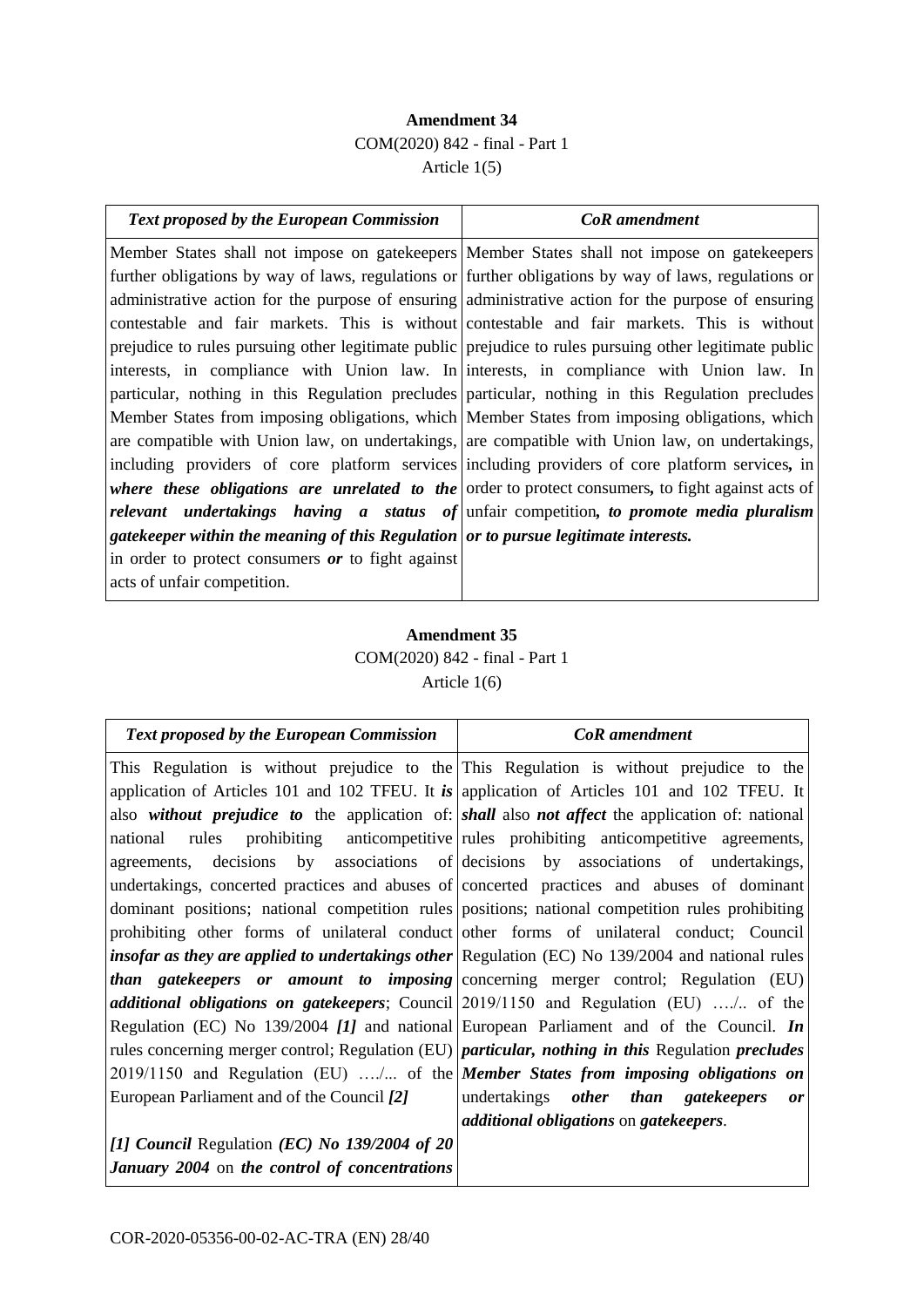### **Amendment 36**

COM(2020) 842 final – Part 1

Article 1(7)

| Text proposed by the European Commission                                               | CoR amendment                                 |
|----------------------------------------------------------------------------------------|-----------------------------------------------|
| National authorities shall not take decisions                                          | National authorities shall not take decisions |
| which would run counter to a decision adopted                                          | which would run counter to a decision adopted |
| by                                                                                     | by the Commission under this Regulation. As   |
| the Commission under this Regulation. The                                              | regards enforcement measures,<br><i>the</i>   |
| Commission and Member States shall work in   Commission and the Member States who,     |                                               |
| close cooperation and coordination in their internally, shall proceed in a coordinated |                                               |
| enforcement actions.                                                                   | manner with the relevant sub-national         |
|                                                                                        | authorities, where deemed appropriate, shall  |
|                                                                                        | cooperate closely and coordinate closely.     |

#### *Reason*

The role of local and regional authorities should be highlighted. There are specific platforms, such as those dealing with accommodation, operating at village and city level. Local and regional authorities depend on the national and European level for support in relevant enforcement actions.

#### **Amendment 37**

COM(2020) 842 - final - Part 1 Article 2(2)

| <b>Text proposed by the European Commission</b> | CoR amendment                                   |
|-------------------------------------------------|-------------------------------------------------|
| "Core platform service" means<br>of<br>any      | the "Core platform service" means<br>any<br>the |
| following:                                      | following:                                      |
| (a) online intermediation services;             | (a) online intermediation services;             |
| (b) online search engines;                      | (b) online search engines;                      |
| (c) online social networking services;          | (c) online social networking services;          |
| (d) video-sharing platform services;            | (d) video-sharing platform services;            |
| (e) number-independent interpersonal            | (e) number-independent interpersonal            |
| communication services;                         | communication services;                         |
| (f) operating systems;                          | (f) operating systems;                          |
|                                                 |                                                 |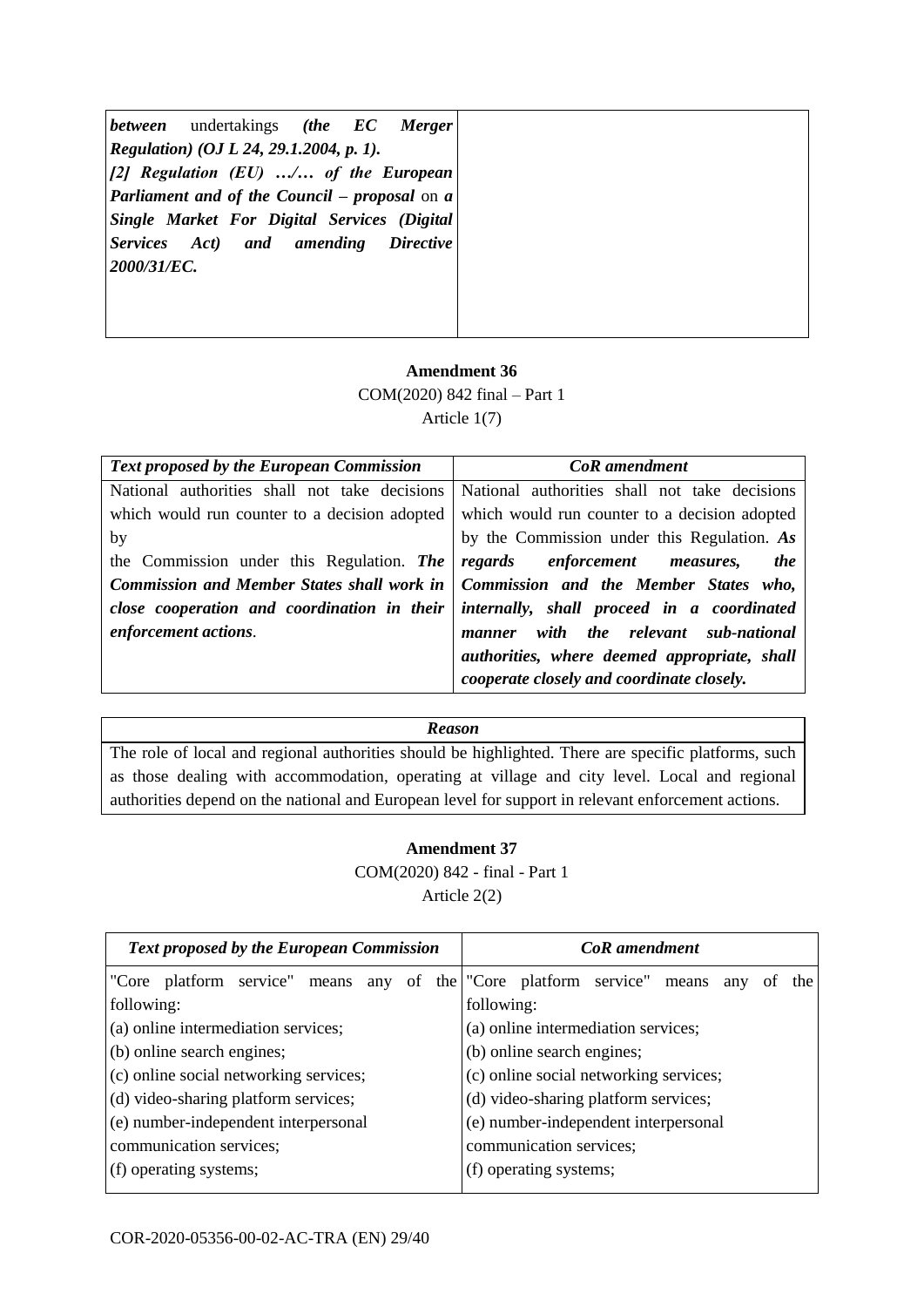| (g) cloud computing services;                       | (g) cloud computing services;                                                                             |
|-----------------------------------------------------|-----------------------------------------------------------------------------------------------------------|
| (h) advertising services, including any advertising | (h) advertising services, including any advertising                                                       |
| networks, advertising exchanges and any other       | networks, advertising exchanges and any other                                                             |
| advertising intermediation services, provided by a  | advertising intermediation services, provided by a                                                        |
|                                                     | provider of any of the core platform services listed provider of any of the core platform services listed |
| in points (a) to $(g)$ ;                            | in points (a) to $(g)$ ;                                                                                  |
|                                                     | $(i)$ web-browsers                                                                                        |
|                                                     |                                                                                                           |

### **Amendment 38** COM(2020) 842 - final - Part 1 Article 2(24) (new)

| <b>Text proposed by the European Commission</b> | CoR amendment                                                                                                                                                                                                                                         |
|-------------------------------------------------|-------------------------------------------------------------------------------------------------------------------------------------------------------------------------------------------------------------------------------------------------------|
|                                                 | "Web browsers" means a client software<br>program that runs against a Web server or other<br>Internet server and enables a user to navigate in<br>the World Wide Web to access and display data<br>or to interact with content hosted on servers that |
|                                                 | are connected to this network, including stand-<br>alone web browsers as well as web browsers<br>integrated or embedded in software or similar;                                                                                                       |

### **Amendment 39**

COM(2020) 842 - final - Part 1 Article 3(8)

| <b>Text proposed by the European Commission</b>   | <b>CoR</b> amendment                                                                                  |
|---------------------------------------------------|-------------------------------------------------------------------------------------------------------|
|                                                   | The gatekeeper shall comply with the obligations The gatekeeper shall comply with the obligations     |
|                                                   | laid down in Articles 5 and 6 within six months laid down in Articles 5 and 6 as soon as possible,    |
|                                                   | after a core platform service has been included in $\sin$ any case no later than three months after a |
| the list pursuant to paragraph 7 of this Article. | core platform service has been included in the list                                                   |
|                                                   | pursuant to paragraph 7 of this Article.                                                              |
|                                                   |                                                                                                       |

#### **Amendment 40**

COM(2020) 842 final – Part 1 Article 4(2)

| <b>Text proposed by the European Commission</b>                                                     | <b>CoR</b> amendment                                                                      |
|-----------------------------------------------------------------------------------------------------|-------------------------------------------------------------------------------------------|
|                                                                                                     | The Commission shall regularly, and at least The Commission shall regularly, and at least |
| every 2 years, review whether the designated every 2 years, review whether the designated           |                                                                                           |
| gate keepers continue to satisfy the requirements gate keepers continue to satisfy the requirements |                                                                                           |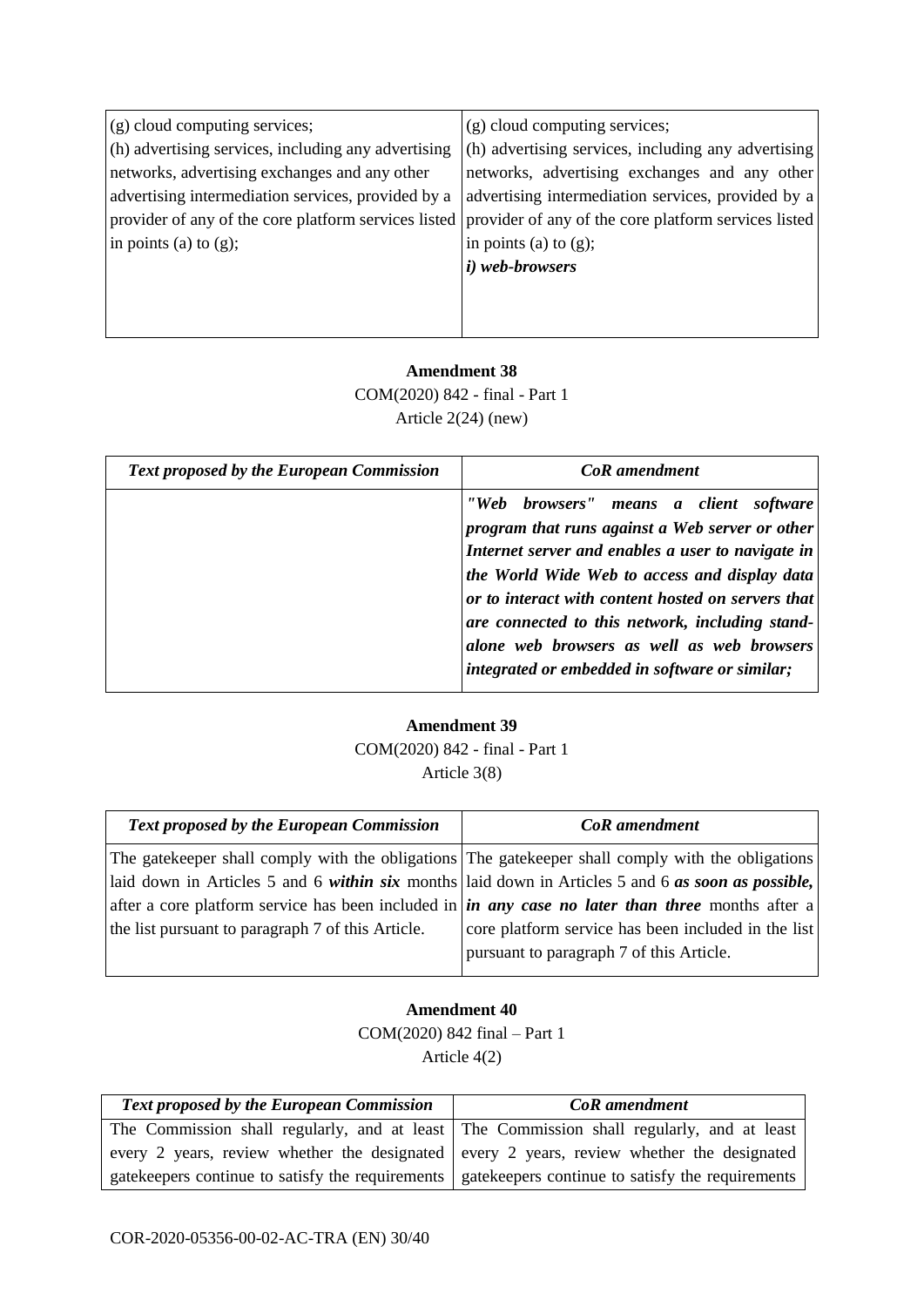| laid down in Article 3(1), or whether new laid down in Article 3(1). Furthermore, the                  |
|--------------------------------------------------------------------------------------------------------|
| providers of core platform services, satisfy those   Commission shall regularly, and at least every    |
| requirements. The regular review shall also $\vert$ 12 months, examine whether new providers of        |
| examine whether the list of affected core   core platform services, regardless of their                |
| platform services of the gate keeper needs to be<br><i>country of establishment</i> , satisfy<br>those |
| requirements. The regular review shall also                                                            |
| examine whether the list of affected core                                                              |
| platform services of the gate keeper needs to be                                                       |
| adjusted.                                                                                              |
|                                                                                                        |

Periodic examination is deemed necessary as the market evolves rapidly.

### **Amendment 41** COM(2020) 842 final – Part 1 Article 4(3)

| <b>Text proposed by the European Commission</b>  | <b>CoR</b> amendment                              |
|--------------------------------------------------|---------------------------------------------------|
| The Commission shall publish and update the      | The Commission shall publish and update the       |
| list of gate keepers and the list of the core    | list of gate keepers and the list of the core     |
| platform services for which they need to comply  | platform services for which they need to comply   |
| with the obligations laid down in Articles 5 and | with the obligations laid down in Articles 5 and  |
| 6 on an on-going basis.                          | 6 on an on-going basis.                           |
|                                                  | The Commission should publish an annual           |
|                                                  | report setting out the findings of its monitoring |
|                                                  | activities and present it to the European         |
|                                                  | Parliament and the Council of the European        |
|                                                  | Union.                                            |
|                                                  |                                                   |

#### *Reason*

To ensure a high level of transparency in the enforcement of the DMA regulation, this annual report could include any conclusions, decisions and results of investigations carried out by the Commission on the one hand, and any information reported by the gatekeeper on the other.

#### **Amendment 42**

COM(2020) 842 final – Part 1 Article 5(b)

| <b>Text proposed by the European Commission</b>                                                      | <b>CoR</b> amendment                                                                              |
|------------------------------------------------------------------------------------------------------|---------------------------------------------------------------------------------------------------|
|                                                                                                      | (b) allow business users to offer the same (b) allow business users to offer the same             |
|                                                                                                      | products or services to end users through third   products or services to end users through third |
| party online intermediation services at prices or $\vert$ party online intermediation and affiliated |                                                                                                   |
| conditions that are different from those offered                                                     | services at prices or conditions that are different                                               |
| through the online intermediation services of the                                                    | from those offered through the online                                                             |
| gatekeeper;                                                                                          | intermediation <i>and affiliated</i> services of the                                              |
|                                                                                                      | gatekeeper;                                                                                       |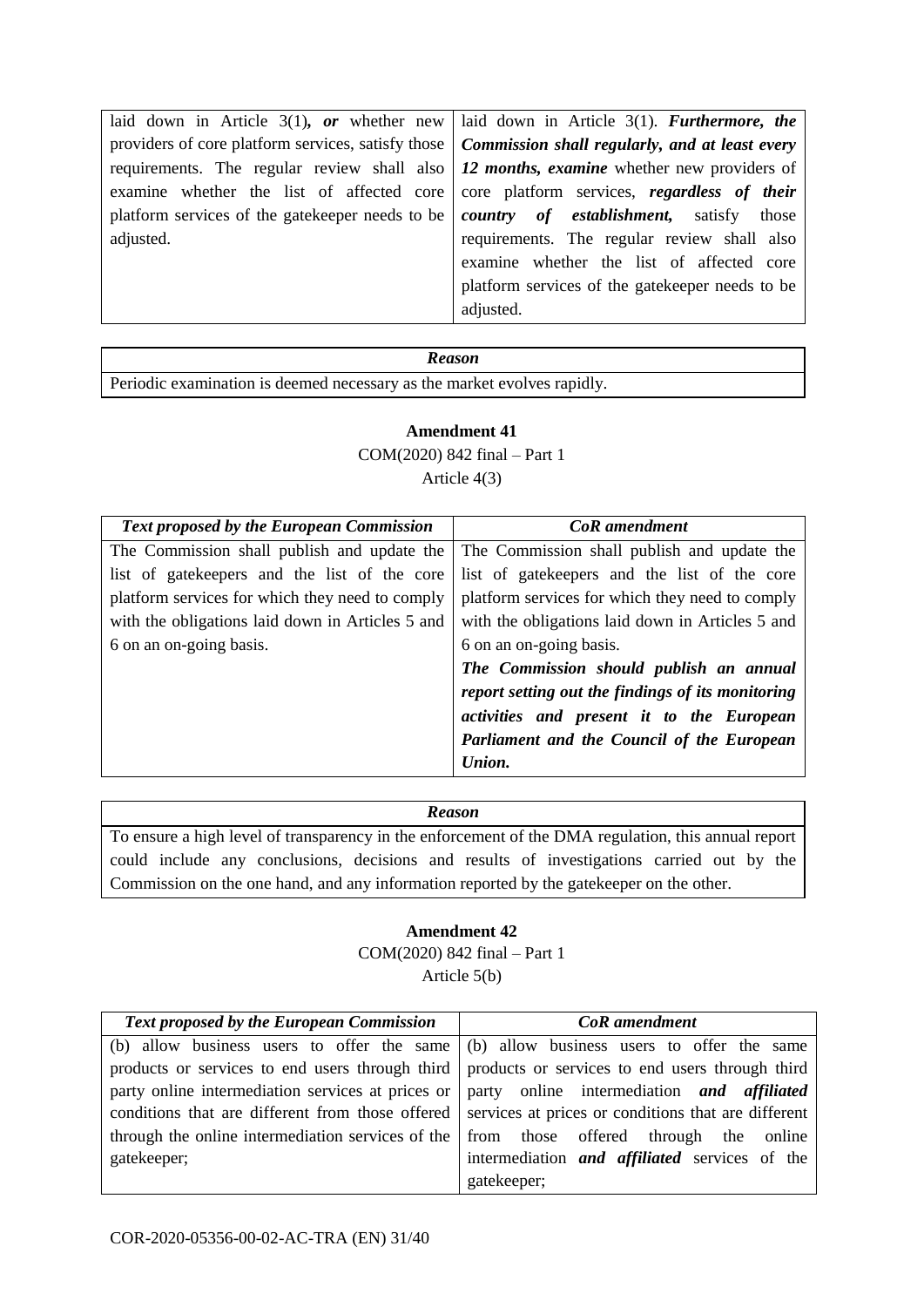Include affiliated services.

#### **Amendment 43**

COM(2020) 842 final – Part 1 Article 5(h) (new)

| <b>Text proposed by the European Commission</b> | CoR amendment                                   |
|-------------------------------------------------|-------------------------------------------------|
|                                                 | by its nature, a gatekeeper shall be considered |
|                                                 | to be a provider of core infrastructure and     |
|                                                 | hence shall not be allowed to deny access to    |
|                                                 | service to business and end users. Should a     |
|                                                 | business or end user be denied access to a core |
|                                                 | platform service provided by a gatekeeper, the  |
|                                                 | user may appeal. To this end, the Digital       |
|                                                 | Markets Advisory Committee, provided for in     |
|                                                 | Article 32 of this Regulation, should act as a  |
|                                                 | <b>Single Point of Contact.</b>                 |

| Reason                                                   |
|----------------------------------------------------------|
| The need for a Single Point of Contact should be stated. |

### **Amendment 44**

COM(2020) 842 final – Part 1 Article  $6(1)(l)$  (new)

| <b>Text proposed by the European Commission</b> | <b>CoR</b> amendment                                                                                                                                                                                                                                                                                                                                                                                                                                         |
|-------------------------------------------------|--------------------------------------------------------------------------------------------------------------------------------------------------------------------------------------------------------------------------------------------------------------------------------------------------------------------------------------------------------------------------------------------------------------------------------------------------------------|
|                                                 | to ensure a continuous, standardised and<br>automatised flow of information, guarantee that<br>gatekeepers' Application Programming<br>Interfaces are compatible with the proprietary<br>systems of administrative and enforcement<br>authorities, and refrain from creating an<br>additional administrative burden by creating an<br>API environment which is hostile to effective<br>cooperation and enforcement within the<br>meaning of this Regulation. |

#### *Reason*

For the effective fulfilment of their administrative duties, Member States are reliant on the provision of adequate data by gatekeepers. Hence it is important that gatekeepers provide the technological means to ensure interoperability of their interface with the respective proprietary systems of Member States' authorities to ensure a continuous, automatised and standardised flow of information for effective cooperation.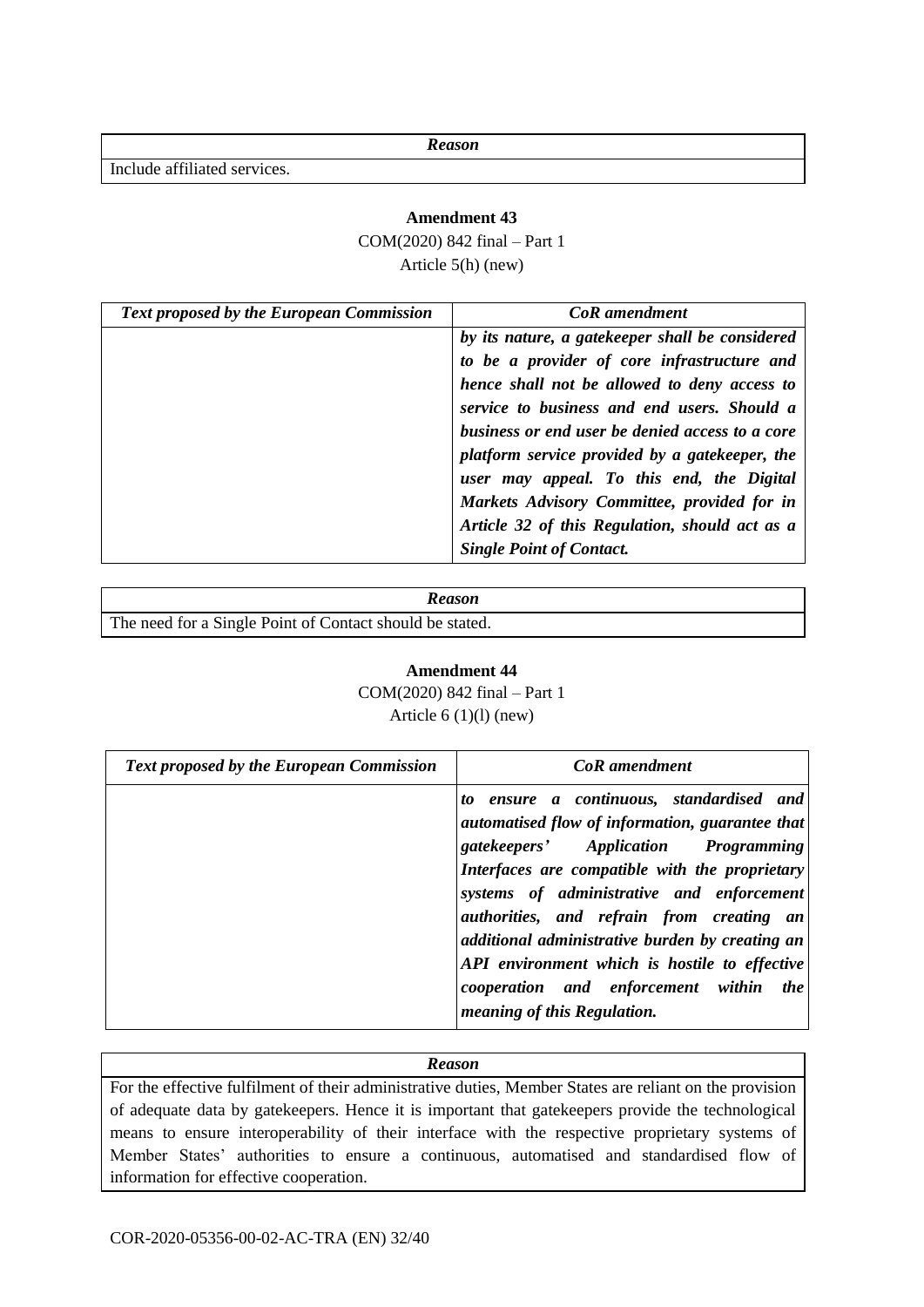#### **Amendment 45**

#### COM(2020) 842 final – Part 1

Article 7(8) (new)

| <b>Text proposed by the European Commission</b> | <b>CoR</b> amendment                                                                                                                                                                                                         |
|-------------------------------------------------|------------------------------------------------------------------------------------------------------------------------------------------------------------------------------------------------------------------------------|
|                                                 | To ensure compliance with gatekeepers'<br>obligations, the established Digital Markets<br>Advisory Committee shall be established as a<br>Single Point of Contact and should be<br>encouraged to include the national social |
|                                                 | partners in its procedures.                                                                                                                                                                                                  |

| <b>Reason</b>                                                                       |
|-------------------------------------------------------------------------------------|
| Establishment of a Single Point of Contact, including the national social partners. |

#### **II. POLICY RECOMMENDATIONS**

#### THE EUROPEAN COMMITTEE OF THE REGIONS

#### *Introduction*

- 1. welcomes the European Commission's proposals on the Digital Services Act (DSA) and the Digital Markets Act (DMA) and the ambition therein to introduce harmonised and horizontal rules to modernise EU legislation on digital services and online platforms;
- 2. considers that the proposals strike a proportionate balance on addressing market abuse and market failures, fostering a level playing field within the European Digital Single Market and preventing the stifling of both innovation and the efficient functioning of the European Digital Single Market;
- 3. warns against any changes to the proposals which would result in a heavy-handed regulation preventing innovation and creating additional regulatory burden for businesses. Underlines that only a well-balanced and business friendly regulatory environment can help the EU to fully achieve its objective of digital transition;
- 4. holds that the DSA and DMA proposals address the legal uncertainty and administrative burden which originates in the fragmentation of national and EU legislation regulating digital services, including recent case law. A coherent and harmonised legal approach, as a baseline requirement, facilitates the understanding and application by local and regional authorities of the horizontal rules that define the responsibilities and obligations of providers of digital services and reinforces the (Digital) Single Market;
- 5. notes the strong local and regional dimension of the DSA and DMA proposals. Digital services influence citizens' everyday life and some of the sectors in which certain platforms are active,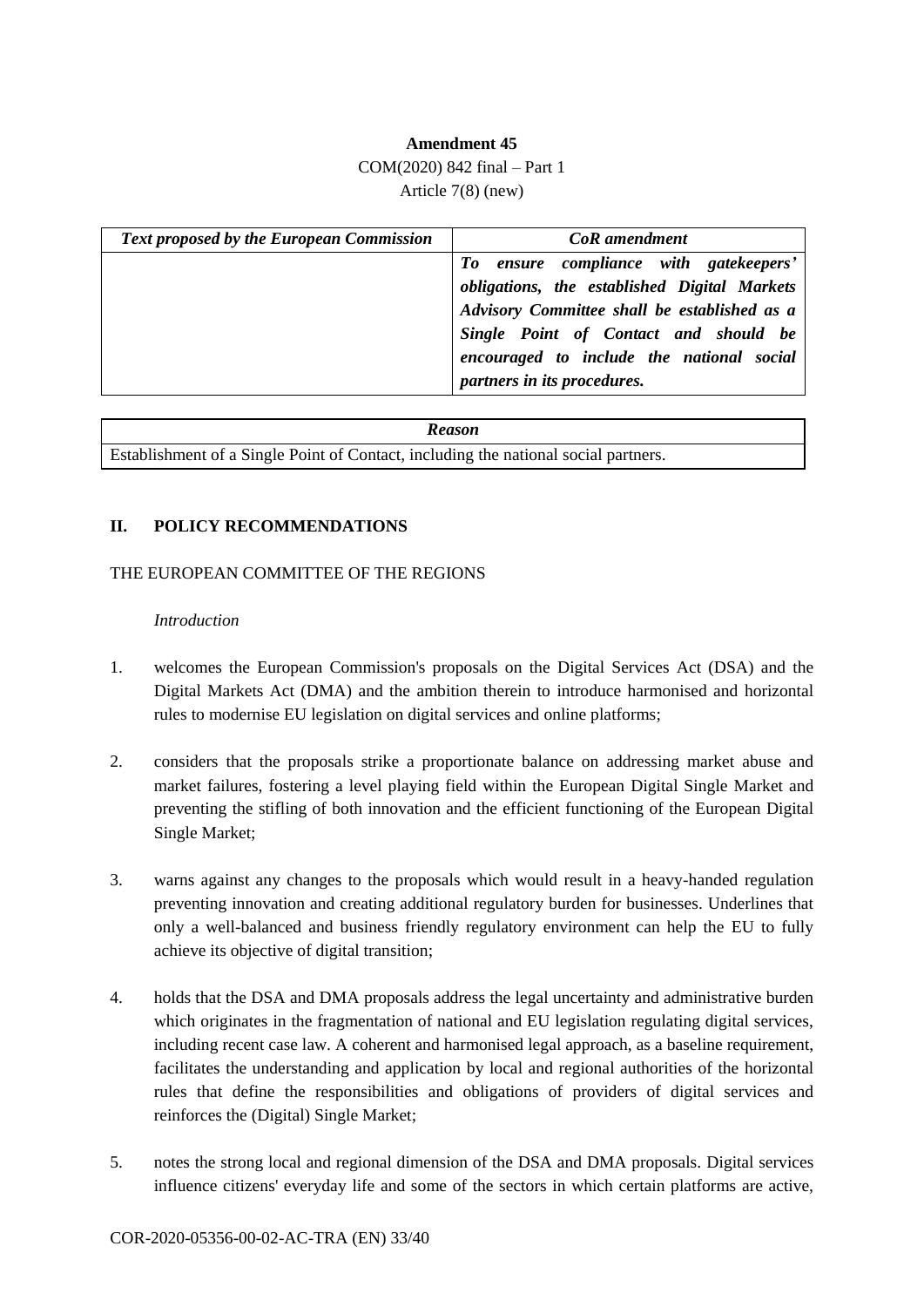such as housing and tourist accommodation, urban transport and delivery of public services, are regulated at local and regional level; emphasises here the need for a regulatory approach which enables innovation, Europe's competitiveness and fair competition;

- 6. is pleased that the proposals also address many of the concerns raised by the CoR in its opinion on *A European framework for regulatory responses to the collaborative economy*<sup>1</sup> ;
- 7. holds that the business models of information services are driven by data and information, and are time-sensitive. As a result, calls for an efficient provision of information, on access to data as well as on removing illegal content, and in ensuring transparent monitoring and reporting by the European Commission;
- 8. draws attention to the opportunities offered by online platforms to promote public discourse and the provision of information to citizens. Notes that the COVID-19 pandemic has further increased local and regional authorities' use of online platforms and that the pandemic has proven the capacity of traditional SMEs and start-ups to develop breakthrough innovations in response to real world needs, to create new jobs and to build synergies;
- 9. emphasises that a level playing field in the digital sector is paramount, particularly for SMEs that offer their products and services on platforms and whose marketing and sales are dependent on digital platforms<sup>2</sup>. In this context, welcomes the planned prohibition of self-preferencing;

### *Liability for illegal content and actions*

- 10. considers that the key challenge for the Digital Services Act proposal lies in safeguarding the key principles of the e-Commerce Directive, which has functioned well, and in particular in maintaining the general concept underpinning Articles 13 and 14, the current notice-and-action procedures and the need to account for new market dynamics and market failures;
- 11. notes that the Regulation defines only the formal process of dealing with illegal content and that it remains for the Member States to determine what constitutes illegal content within the meaning of the Regulation;
- 12. is pleased that, as a baseline requirement for providing services in the European Digital Single Market, providers of online services will be held liable for illegal actions or dissemination of illegal content. This will be done by means of harmonised rules on liability exemptions and content moderation, clear reporting, transparency responsibilities and due-diligence obligations for certain intermediary services; emphasises here the size and scale of platforms which significantly influence their capability to enact proactive measures against illegal online content;

1

<sup>1</sup> COR opinion *A European framework for regulatory responses to the collaborative economy*, rapporteur: Peter Florianschütz (AT/PES). Dossier ECON-VI-048.

<sup>2</sup> The Bundesnetzagentur (German Federal Network Agency for Electricity, Gas, Telecommunications, Post and Railway) October 2020 survey shows that SMEs are highly dependent on online platforms, particularly for marketing and sales. Bundesnetzagentur -Interim results – public consultation on digital platforms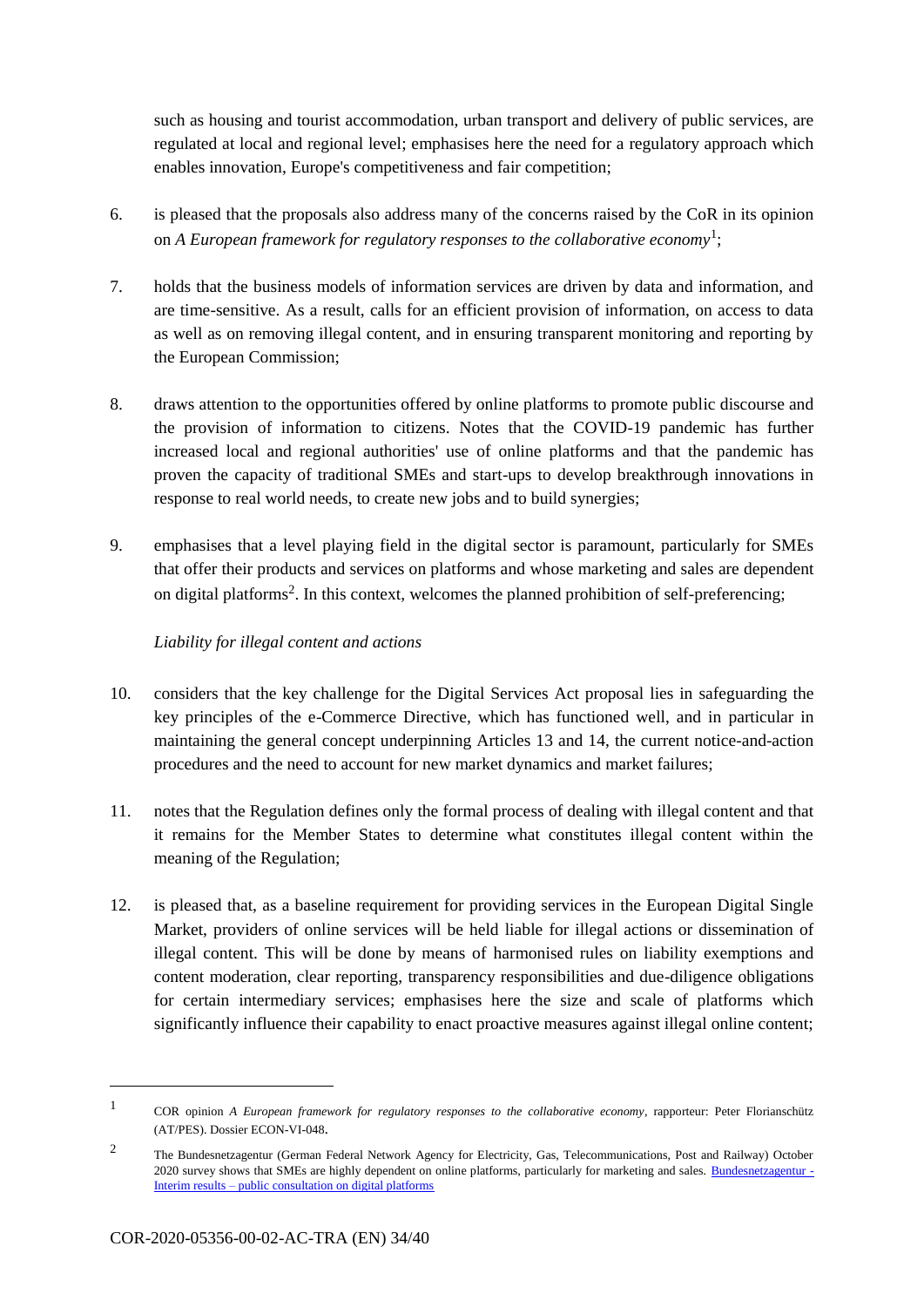- 13. concerning the right to anonymity of users, points out that this is enshrined in the General Data Protection Regulation (GDPR)<sup>3</sup>, but emphasises that the principle of "what is illegal offline is illegal online" should prevail;
- 14. here, distinguishes between complete anonymity and being totally unidentifiable and points to blockchain technologies to facilitate such an approach. Emphasises that any content moderation measures should be accompanied by appropriate safeguards to ensure that these practices are proportionate;

### *Supervision and investigation*

15. supports the introduction of algorithm-based controls and transparency obligations in the event of problems between contractors, and confirms that these measures have the potential to provide substantial support for local and regional authorities which may find that online services operate on their territory without abiding by the relevant laws;

### *Enforcement*

- 16. endorses the proposal whereby enforcement will involve a system comprising a European Board for Digital Services, a Digital Services Coordinator and national digital services coordinators, with the European Commission performing a monitoring role. This will provide support for those local and regional authorities which have been struggling with enforcing local legislation against digital services based in other EU Member States due to a lack of resources and capacity to litigate in another EU Member State;
- 17. highlights the need to build up effective cooperation between Member State authorities in order to establish Digital Services Coordinators, share data and enforce applicable rules; also points out that local and regional authorities report to relevant Digital Services Coordinators in other Member States and be included in the process;
- 18. is concerned that while notice-and-action procedures and orders are covered in Chapter II (Articles 8 and 9), jurisdiction is covered by Chapters III, giving rise to potential legal issues regarding the enforcement of these provisions; is also concerned that the cross-border cooperation mechanism may not be sufficient;

#### *Access to data*

-

19. acknowledges the importance of data sharing for effective enforcement at national and subnational level and points out that access to data is a crucial issue for public authorities, particularly at local and regional level; it is impossible to enforce applicable rules and safeguard control mechanisms without access to the relevant data from platforms operating in a given

<sup>3</sup> Regulation (EU) 2016/679 of the European Parliament and of the Council of 27 April 2016 on the protection of natural persons with regard to the processing of personal data and on the free movement of such data, and repealing Directive 95/46/EC, OJ L 119,  $4.5.2016$ , p. 1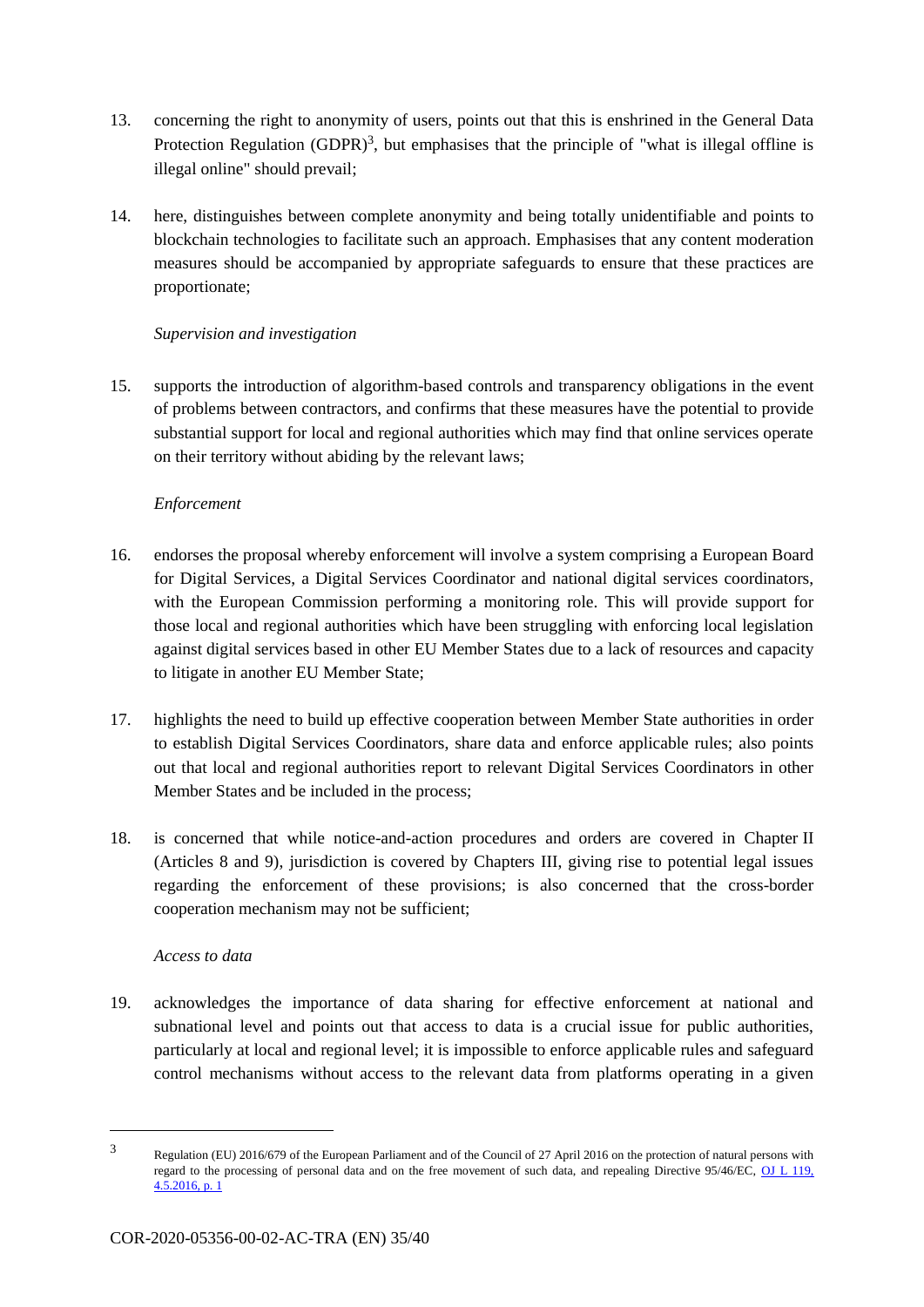territory; recalls the CoR's recent position which held that inconsistent approaches lead to further fragmentation and should be avoided<sup>4</sup>;

- 20. welcomes the introduction of relevant data-sharing requirements, given that voluntary selfregulation has been insufficient to guarantee access to data for local and regional authorities;
- 21. calls on the European Commission to advise on a common set of standard requirements for the interoperability of authorities' proprietary systems. Consideration should be given to establishing APIs (application programming interfaces);
- 22. supports data portability provisions and stresses that unsubscribing from a service should not be rendered substantially more difficult than subscribing to it;

#### *Local economy*

- 23. highlights the importance of the proposed regulations for the local economy, as SMEs and startups will benefit from harmonised rules. The regulations form a framework within which SMEs can scale up within the Single Market. A Eurochambres survey highlighting the potential of scaling up operations within the Single Market found that SMEs are more engaged than ever in digital trade, but the figures of the September 2020 EUROBAROMETER survey show that only 4% sell their goods online to consumers in other Member States<sup>5</sup>;
- 24. is pleased that the proposals seek to promote competitive, vibrant and resilient industry and innovation in Europe, and emphasises the relevance to local and regional authorities which support local players through funding and support mechanisms;
- 25. hopes that the current proposals will be game-changing vectors for services such as company creation, filing of taxes, participation in public procurement, electronic id and digital signatures;
- 26. notes that many smaller players depend on established online platform ecosystems for business transactions and that the COVID-19 pandemic has further increased the dependency of smaller businesses reliant on established online platform ecosystems to reach out to business users and consumers;
- 27. calls on the European Commission to factor the various degrees of digital transformation at regional level into its legislative proposals more effectively. In this context, cooperates with relevant institutions and centres of knowledge to help understand the complexities that are behind the drivers of change at national and regional level in order to build robust yet flexible innovative strategies on digital transformation. These strategies will reduce identified disparities between Member States and regions and divides between isolated, rural, peripheral and urban areas;

-

<sup>4</sup> CoR opinion *A strategy for Europe's digital future and a strategy for data,* rapporteur: Mark Weinmeister (DE/EPP). Dossier ECON-VII-004.

<sup>5</sup> Flash Eurobarometer 486 as quoted in Eurochambres, General Recommendations for the Digital Services Act, 9 December 2020: Digital Services Act -EUROCHAMBRES RECOMMENDATIONS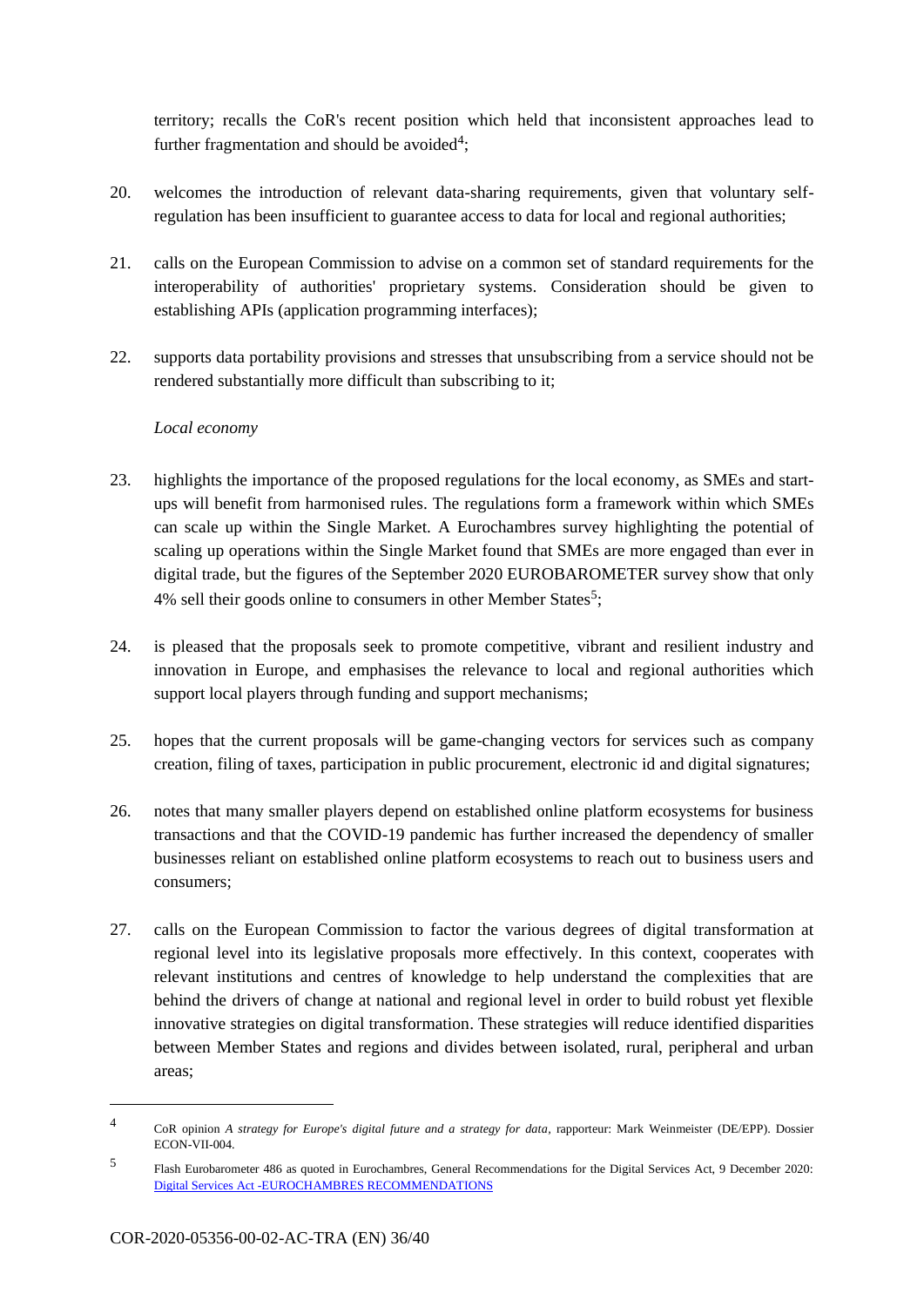- 28. in the context of Europe's economic recovery, regards digital cohesion and environmental and climate cohesion, as an essential additional dimension of the traditional concept of economic, social and territorial cohesion enshrined in the EU Treaty and calls for greater recognition of these as fundamental values in light of the changes to more sustainable economic models;
- 29. takes the view that a "double digital divide" due to a lack of infrastructure and IT literacy and skills must be prevented. Where the COVID-19 pandemic has exacerbated disparities, there is an urgent need to support capacity-building for citizens and businesses, particularly traditional SMEs, start-ups and the public sector;

#### *Impact on journalism and the media*

- 30. believes that a close look needs to be taken at financing advertisements in paid news content; regulatory changes may have a strong effect on the viable business models of news providers going into the future and so the Committee calls for a greater focus on media pluralism;
- 31. draws attention to the importance of maximum clarity and legislative cohesion, and so as to avoid unintended consequences, emphasises that the DSA should comprise a horizontal framework particularly relevant to sector-specific legislation, e.g. copyright infringements, terrorist content, child sexual abuse material or illegal hate speech, and illegal products; believes that in principle, the Copyright Directive<sup>6</sup>, the Audiovisual Media Services Directive  $(AMSD)^7$ and the GDPR should be considered lex specialis vis-à-vis the DSA and the DMA;
- 32. holds that competences at national or sub-national level, depending on the respective breakdown of legal competences, and instruments pertaining to media and information markets should be upheld, in order to account for cultural identities and protect pluralism, effectively combat hate speech and tackle harmful information online as is done offline. The relevant authorities in the Member States should remain entitled to maintain or establish stricter laws in order to pursue legitimate interests;

#### *Subsidiarity*

1

33. believes that the two proposals which are based on Article 114 of the Treaty on the Functioning of the European Union - providing for the establishment of measures to ensure the functioning of the Internal Market - comply with the principle of subsidiarity. In order to prevent fragmentation of the Single Market, harmonised conditions are required for cross-border services and can be guaranteed by the mechanisms for coordinated supervision and cooperation on digital services between authorities at EU level;

<sup>6</sup> Directive (EU) 2019/790 of the European Parliament and of the Council of 17 April 2019 on copyright and related rights in the Digital Single Market and amending Directives 96/9/EC and 2001/29/ (OJ L 130, 17.5.2019, p. 92.).

<sup>7</sup> Directive 2010/13/EU of the European Parliament and of the Council of 10 March 2010 on the coordination of certain provisions laid down by law, regulation or administrative action in Member States concerning the provision of audiovisual media services (Audiovisual Media Services Directive) (OJ L 95, 15.4.2010, p. 1).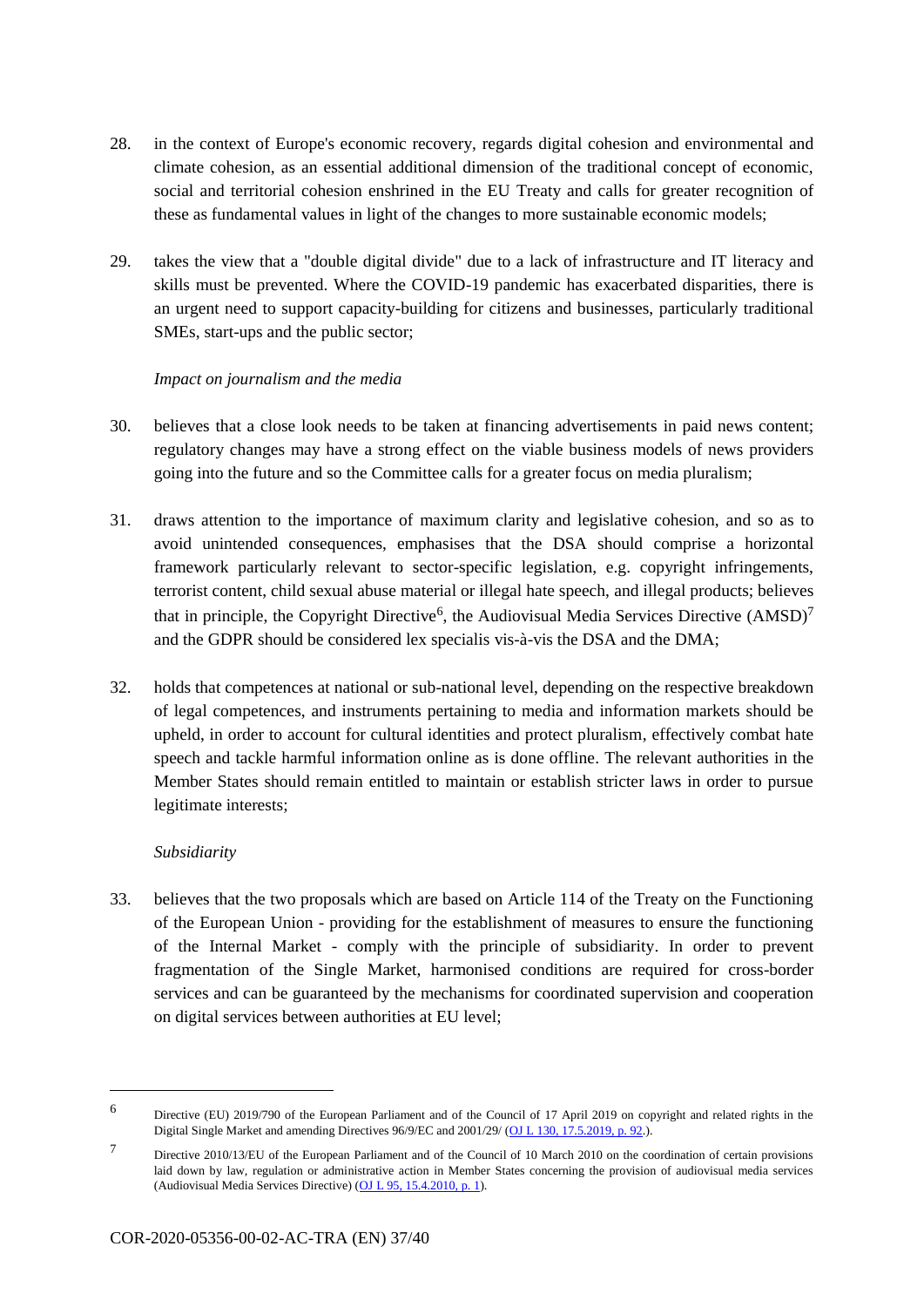- 34. holds that such measures serve to achieve coherence across the EU and are sufficient to force third-country providers to designate a legal representative for consumer interests within the EU, modelled on the GDPR;
- 35. stresses that European regulations must always take into account the guarantee of local and regional self-government enshrined in primary law by Article 4(2) TEU;

#### *Exemptions from the proposals: taxation and working conditions*

- 36. highlights that local taxation of digital services, for example tourist taxes, is not directly addressed by the two regulations;
- 37. considers that the proposals for the Digital Services Act and the Digital Markets Act should also be seen in a broader policy context. This notably includes the fair taxation of the digital economy such as updated taxation rules taking into account that digitalised companies and their business models can engage in business activities in a jurisdiction without a physical presence there. Here, recalls the need to recognise the role end users play in generating value for companies. Endorses therefore the European Parliament's call on the Commission to present proposals by June 2021 to clarify and harmonise the taxation of the digital business activities of all actors, including those established outside the EU. Such a reform should be seen and conducted in a wider international framework, and the G20/OECD Inclusive Framework (IF) in particular. Emphasises the importance of bolstering a level playing field for providers of traditional services and digital services in the EU by ensuring that tax rules are fit for the realities of the modern global economy and which protect Europe's competitiveness and attractiveness for inward investment;
- 38. notes that the European Commission is also expected to present a separate legislative proposal on working conditions of platform workers in 2021 and points out that the CoR has been vocal on the local and regional regulatory challenges and issues regarding platform work $8$ , particularly those arising from the COVID-19 pandemic<sup>9</sup>;

1

<sup>8</sup> CoR opinion on *Platform work – local and regional regulatory challenges,* rapporteur: Dimitrios Birmpas. Dossier SEDEC-VI/051.

<sup>9</sup> CoR opinion on *A strategy for Europe's digital future and a strategy for data,* rapporteur: Mark Weinmeister (DE/EPP). Dossier ECON-VII-004.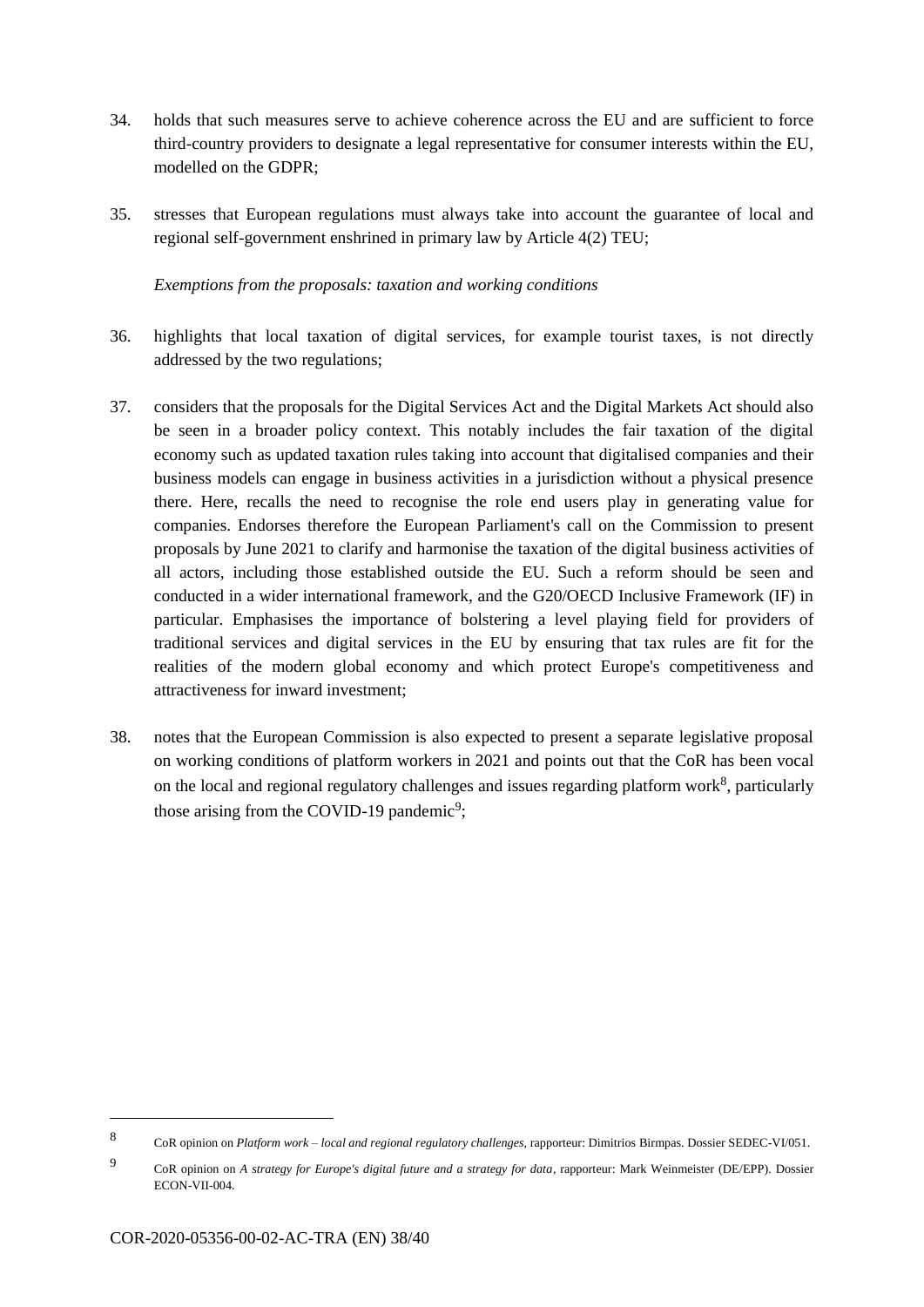39. looks forward to working with the European Commission, the European Parliament and the Council to further refine the European framework for regulatory responses to online services in a way that harnesses the potential for greater European innovation and for start-ups to grow, scale up and prosper, while shining a spotlight on Europe's open and competitive trade which has always encouraged growth.

Brussels, 30 June 2021

The President of the European Committee of the Regions

Apostolos Tzitzikostas

The Secretary-General of the European Committee of the Regions

Petr Blížkovský